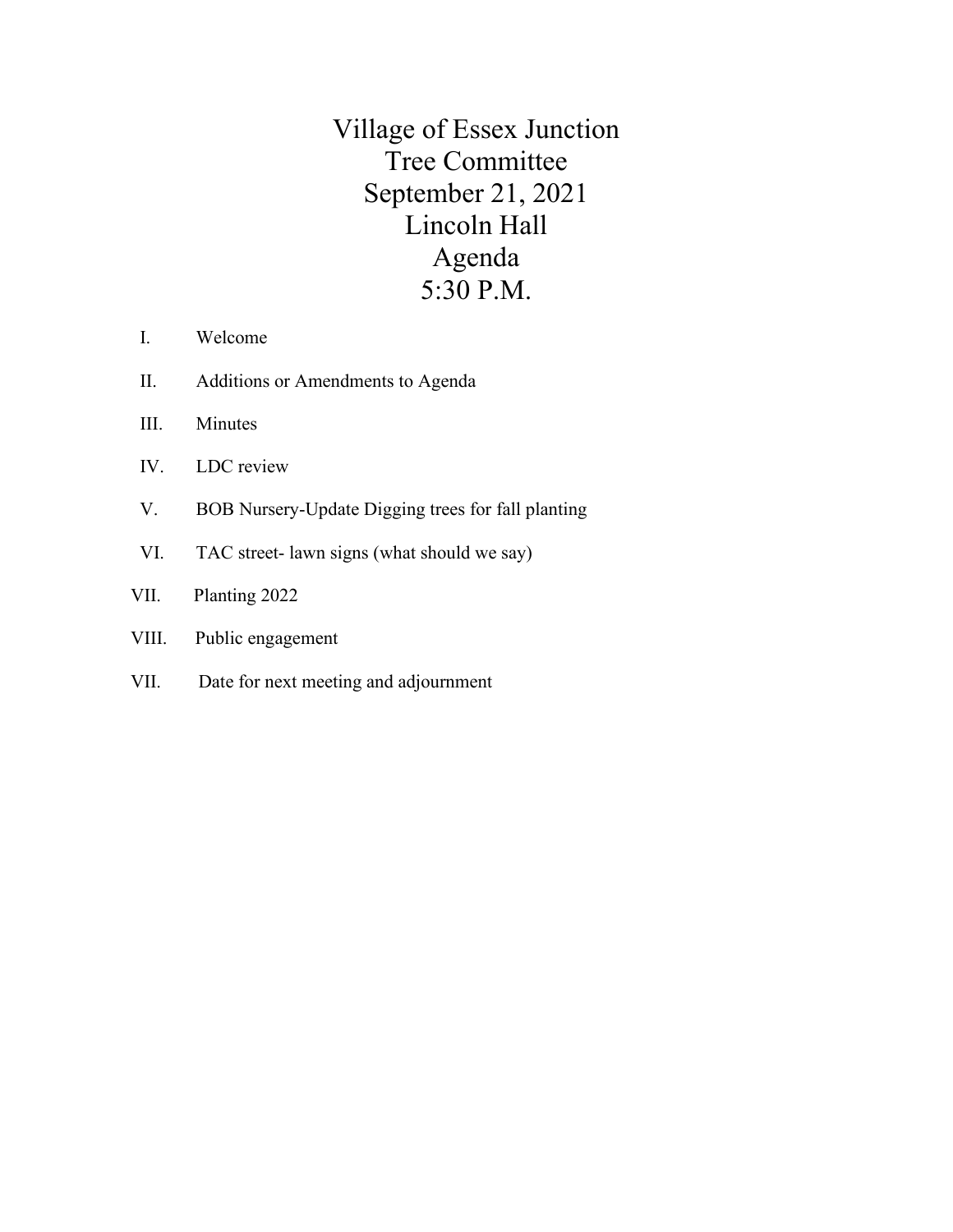VILLAGE OF ESSEX JUNCTION TREE ADVISORY COMMITTEE AUGUST 17 2021 MINUTES

ETAC MONTLY MEETING TUESDAY AUGUST 17 2021. IN ATTENDANCE: NICK MEYER, WARREN SPINNER, RICH BOYERS TIM KEMERER STEVE RIVARD.

MOTION TO ACCEPT MAY MINUTES APPROVED UNANIMOUSLY.

THE COMMITTEE IS PLEASED WITH THE 2021 PLANTINGS., ALTHOUGH THERE IS SOME CONCERN ABOUT THE LOCUST ON OLD COLCESTER ROAD. DISCUSSION ABOUT UPDATING THE LOCATIONS ON THE WEB PAGE.

LANDSCAPE FUND: LITTLE TRACTION DUE TO MERGER DISCUSSIONS.

LAND DEVELOPMENT CODE: OPPORTUNITY TO DEVELOP A STRONGER PROCESS, AND BETTER STANDARDS. EXAMPLE: SUGGEST CODE VERBIAGE CHANGES FROM "MAY" TO "SHALL". NICK PRESENTED THIS CONCERN ABOUT A STRONGER PROCESS ESPECIALLY ABOUT PEARL STREET TO THE VILLAGE, ie OVERSEE SOIL CONDITION Section 719 #4 , PLANTINGS, THEN ENFORCEMENT. OVERSITE IS NECESSARY. IT WAS SUGGESTED THAT ONLY 1 INDIVIDUAL RELAY OUR MESSAGE SUCH AS SET BACK CONCERNS AND OVERSITE ENFORCEMENT AT VILLAGE MEEETINGS. DISCUSSION ABOUT A PROCEDURE AND TIME LINE CONTINUED AND FOUND TO BE NECESSARY. PLANNING COMMISSION NEEDS TO SEND INFO TO THE TREE COMMITTEE PROACTIVELY. DEVELOPERS ARE NOT BEING HELD ACCOUNTABLE.

ASH TREATMENT: REQUEST TO TREAT 4 ASH TREES ON MAIN ST.

ADL SCHOOL, PRINCIPLE IS IN FAVOR BUT HAS NOT GONE FURTHER THAN THAT FOR FUNDING SUCH AS THE FACILITIES MANAGER OR SCHOOL BOARD.

Public Outreach: POCKET PARK, RICK HAMLIN VILLAGE ENGINEER IS STILL DRAWING UP THE PLANS.

2022 PLANTINGS: SUGGEST CROWD SOURCE VIA FPF OR FACEBOOK FOR SUGGESTIONS ON SITES. AGREED A PRIMARY LOCATION IS THE AREA AROUND WHERE WEST ST EXTENTION INTERSECTS WTH ROUTE 15 (the partial cloverleaf ) REVISIT THE MAIN CORRIDORS INTO THE VILLAGE. CONTINUED INTERPLANTING IN THE HAYDEN ST AREA. POTENTIAL FOR MORE PLANTINGS ON MANSFIELD AVE AND OLD COLCHESTER ROAD. 2022 WILL SEE SIGNIFICANT # OF TREES AVAILABLE FROM THE BRANCH OUT BURLINGTON NURSERY.

PUBLIC OUTREACH: AWESOME TREE PHOTO CONTEST AND MAPLE STREET TREE WALK AND TREE CARE WORKSHOP STILL UNDER DISCUSSION. POCKET PARK PROJECT CURRENTLY ON ROBIN'S DESK FOR MORE DISCUSSION, TAC HAS CONCERNS ABOUT TREE SURVIVABILITY. STEVE OFFERED TO SOURCE INFO ABOUT SIGNAGE "VILLAGE OF ESSEX JCT TREE ADVISORY COMMITTEE PLANTINGS"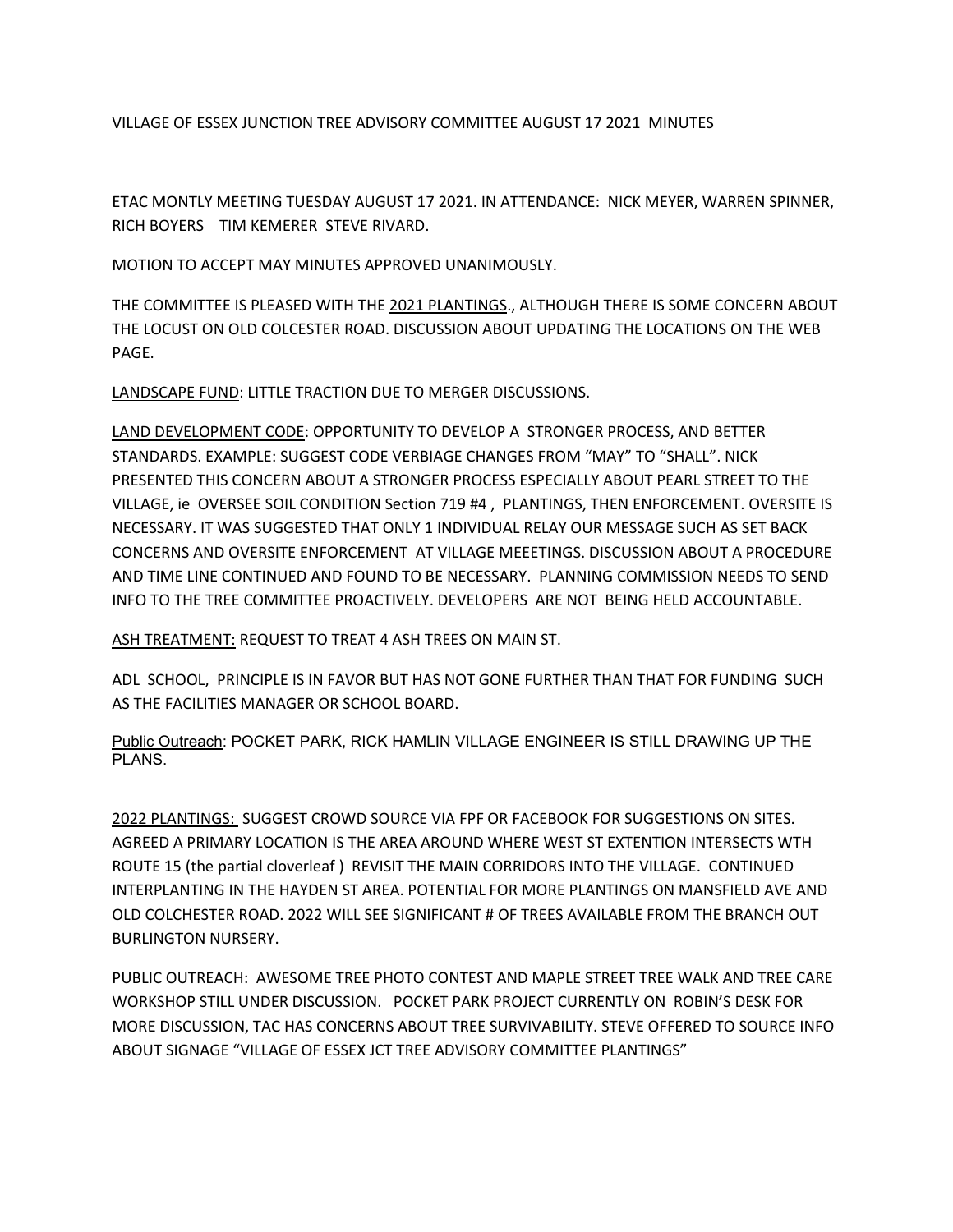### MEETING ADJOURN 7 15 PM. NEXT MEETING SEPTEMBER 20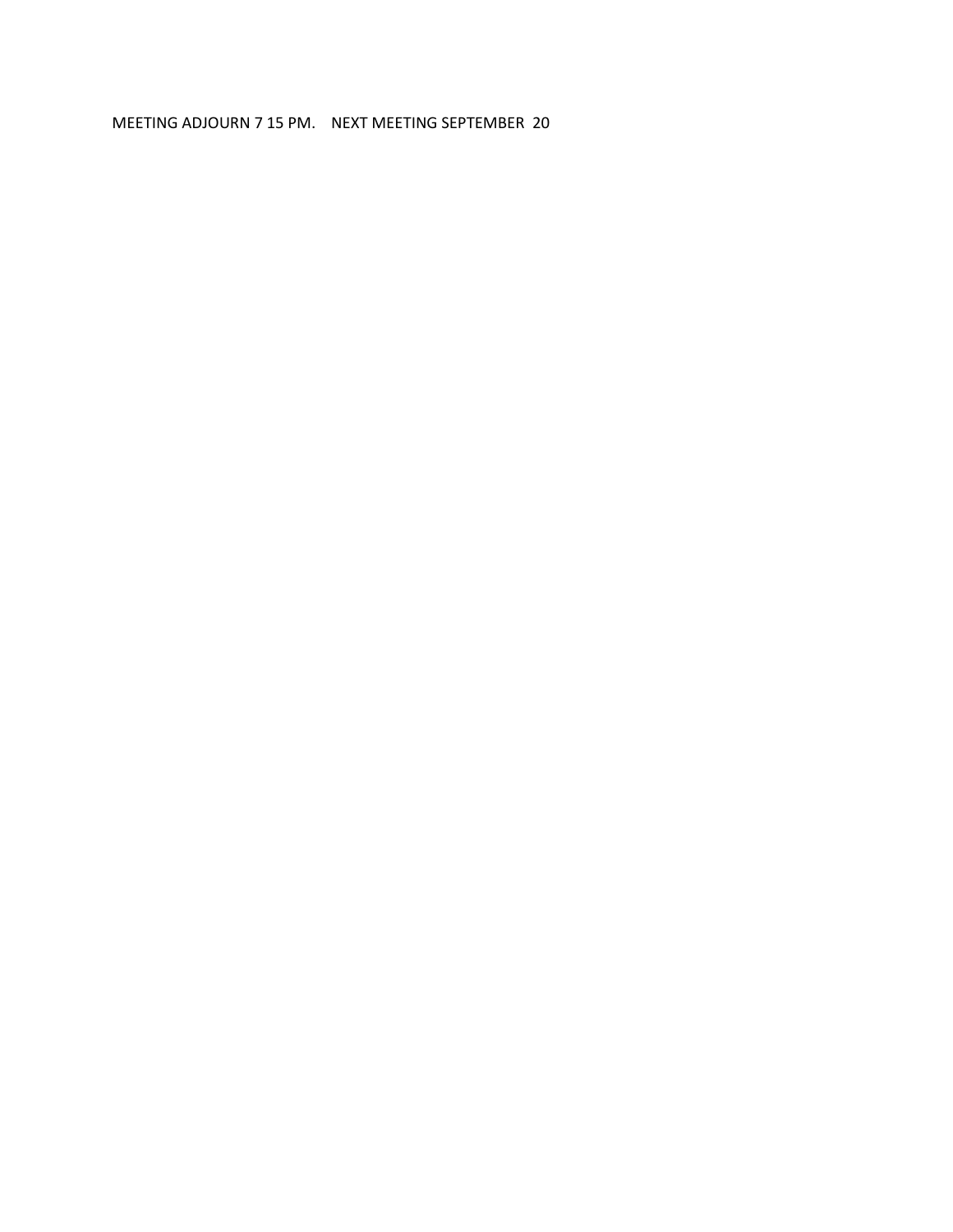# **CHAPTER 7: GENERAL DEVELOPMENT STANDARDS**

**SECTION 701: PURPOSE**. The purpose of this Chapter is to provide development standards related to specific land uses and/or development standards for any use permitted by any provision of this Code. The regulations as established by this Chapter supplement and do not supersede other requirements of this Code.

**SECTION 702: APPLICABILITY**. The regulations and standards of this Chapter shall apply to all applications for development approval as required by this Code.

## **SECTION 703: PARKING AND LOADING**

A. Purpose of Parking and Loading Provisions. To ensure the adequate provision of parking and loading facilities for all development within the Village.

B. Loading Requirements. All uses shall provide off-street loading spaces except residential uses or other uses specifically waived by the Commission in accordance with Subsection 7 below.

1. Location. All loading spaces shall be located on the same lot as the principal use. Loading spaces shall minimize circulation conflicts on the lot. Loading areas shall not be calculated to include required off-street parking spaces.

2. Size. All loading spaces shall be of sufficient size to allow necessary maneuvering for deliveries without encroaching upon the public right-of-way, parking spaces, or internal parking lot circulation unless a specific waiver is approved by the Commission. Loading spaces shall be fifteen  $(15)$  feet wide by twenty-five  $(25)$  feet in length. The Commission may require greater dimensions if deemed necessary to handle projected truck traffic volumes.

3. Surfaces. All loading areas shall be hard-surfaced and clearly marked with painting to designate the loading area. This requirement may be waived by Staff or the Planning Commission.

4. Combination of uses. Loading spaces may be designed to serve one or more businesses located in the same building or on the same lot. The Commission may approve joint usage on adjacent lots provided a written agreement is submitted and filed with a deed.

5. Ratios. One (1) space for the first five thousand (5000) square feet of gross floor area. One (1) additional space for each additional thirty thousand (30000) square feet of gross floor area.

6. Other standards. Loading areas shall meet screening, landscaping, lighting, and other development standards as specified herein.

7. Waivers. All waiver requests shall be submitted in writing. Staff may approve a waiver request for a change in use which does not increase loading requirements or any building expansion which does not exceed five hundred (500) square feet of gross floor area. The Commission may approve waiver requests under the following circumstances.

(a) The proposed use will require minimal deliveries which will not interfere with the traffic circulation on the lot.

- (b) Deliveries are made during non-business hours.
- (c) Existing development makes it impossible to meet loading standards.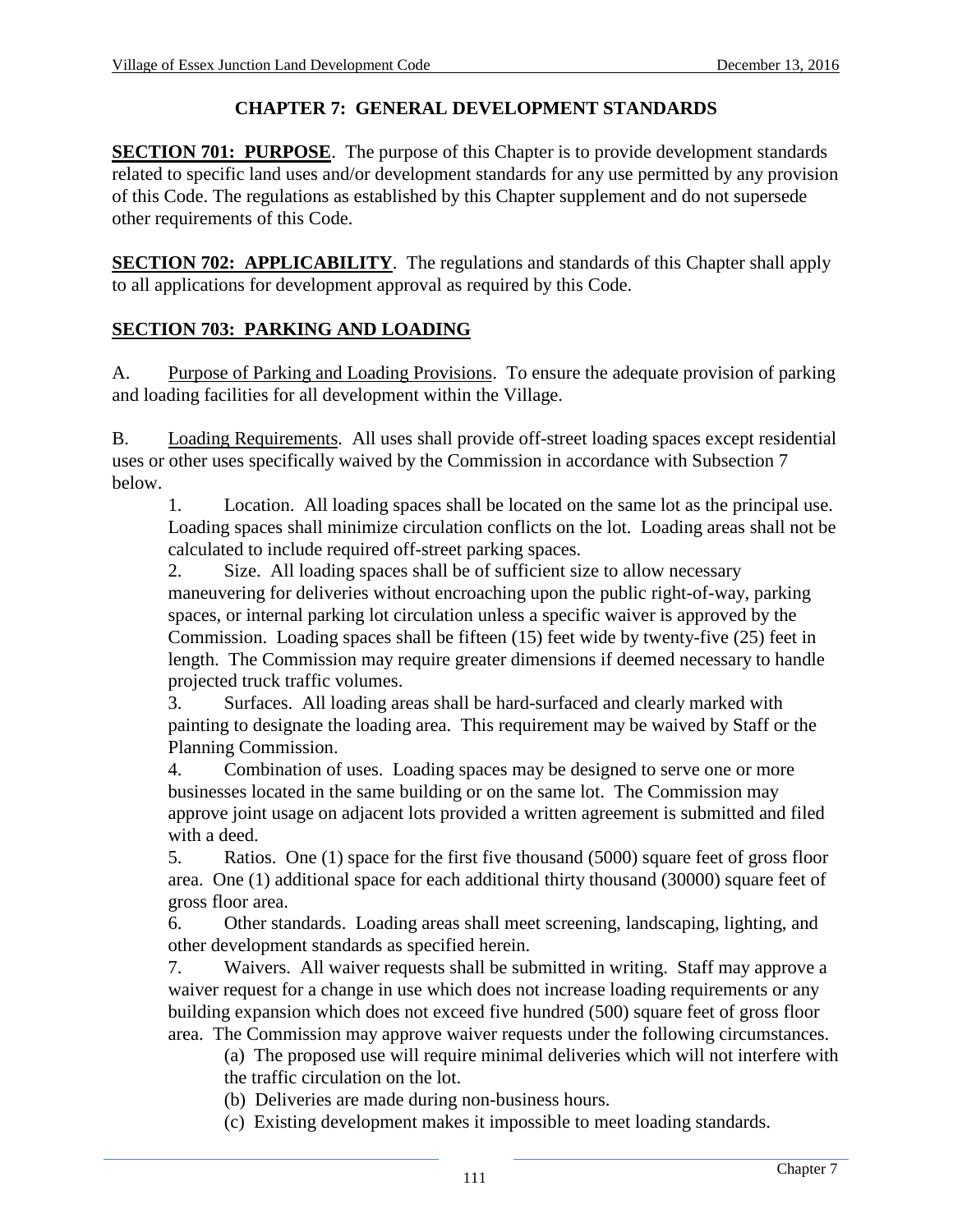The Commission may require that waivers be filed with Town Land records and that a statement be attached that any change in use may require the construction of loading facilities.

C. Off-Street Parking Requirements.

1. All required parking spaces, with the exception of parallel parking spaces, shall have a minimum width of nine (9) feet and a minimum length of eighteen (18) feet. Parallel parking spaces shall have a minimum width of eight (8) feet and minimum length of twenty-two (22) feet.

2. Parking lot aisles shall meet the following minimum dimensional standards:

| <b>PARKING PATTERN</b> | <b>MINIMUM ONE-WAY</b><br><b>AISLE WIDTH</b> | <b>MINIMUM TWO-WAY</b><br><b>AISLE WIDTH</b> |
|------------------------|----------------------------------------------|----------------------------------------------|
| 90° PERPENDICULAR      | <b>TWENTY'</b>                               | <b>TWENTY-FOUR</b>                           |
| $60^\circ$ ANGLE       | <b>EIGHTEEN'</b>                             | <b>TWENTY-FOUR</b>                           |
| 45° ANGLE              | <b>SIXTEEN'</b>                              | <b>TWENTY-FOUR</b>                           |
| $30^\circ$ ANGLE       | <b>FOURTEEN'</b>                             | <b>TWENTY-FOUR</b>                           |
| <b>PARALLEL</b>        | <b>TWELVE'</b>                               | <b>TWENTY-FOUR</b>                           |

The following is a list of parking requirements. Based on the calculations below, fractions of a space shall be rounded up when the fraction of a space is one half (0.5) or above and rounded down when the fraction is below one half (0.5). The required number of off-street parking spaces shall be as follows:

| <b>LAND USE\BUILDING TYPE</b>         | <b>REQUIRED PARKING SPACES</b>                           |
|---------------------------------------|----------------------------------------------------------|
| <b>AUTO REPAIR\PAINTING</b>           | 2.0 PER 1,000 SFGFA*                                     |
| <b>BANK</b>                           | 3.3 PER 1,000 SFGFA*                                     |
| <b>BANK WITH DRIVE-THROUGH TELLER</b> | 3.0 PER 1,000 SFGFA*                                     |
| <b>BOWLING ALLEY</b>                  | <b>4.5 PER LANE</b>                                      |
| CHURCH/SYNAGOGUE                      | .5 PER SEAT OR 22 LINEAR INCHES<br><b>OF BENCH</b>       |
| <b>CLEANERS</b>                       | 1.5 PER 1,000 SFGFA                                      |
| CONSTRUCTTION SERVICES ESTABLISHMENT  | 2.5 PER 1,000 SFGFA*                                     |
| <b>CONVENIENCE STORE</b>              | 7.5 PER 1,000 SFGFA*                                     |
| DEPARTMENT/DISCOUNT STORE             | 4.5 PER 1,000 SFGFA*                                     |
| <b>DRIVE-THROUGH FACILITY</b>         | <b>3 SPACES PER DRIVE-THROUGH</b><br><b>WINDOW</b>       |
| EATING AND DRINKING ESTABLISHMENT     | 1 PER 100 SQUARE FEET OF<br><b>CUSTOMER SERVICE AREA</b> |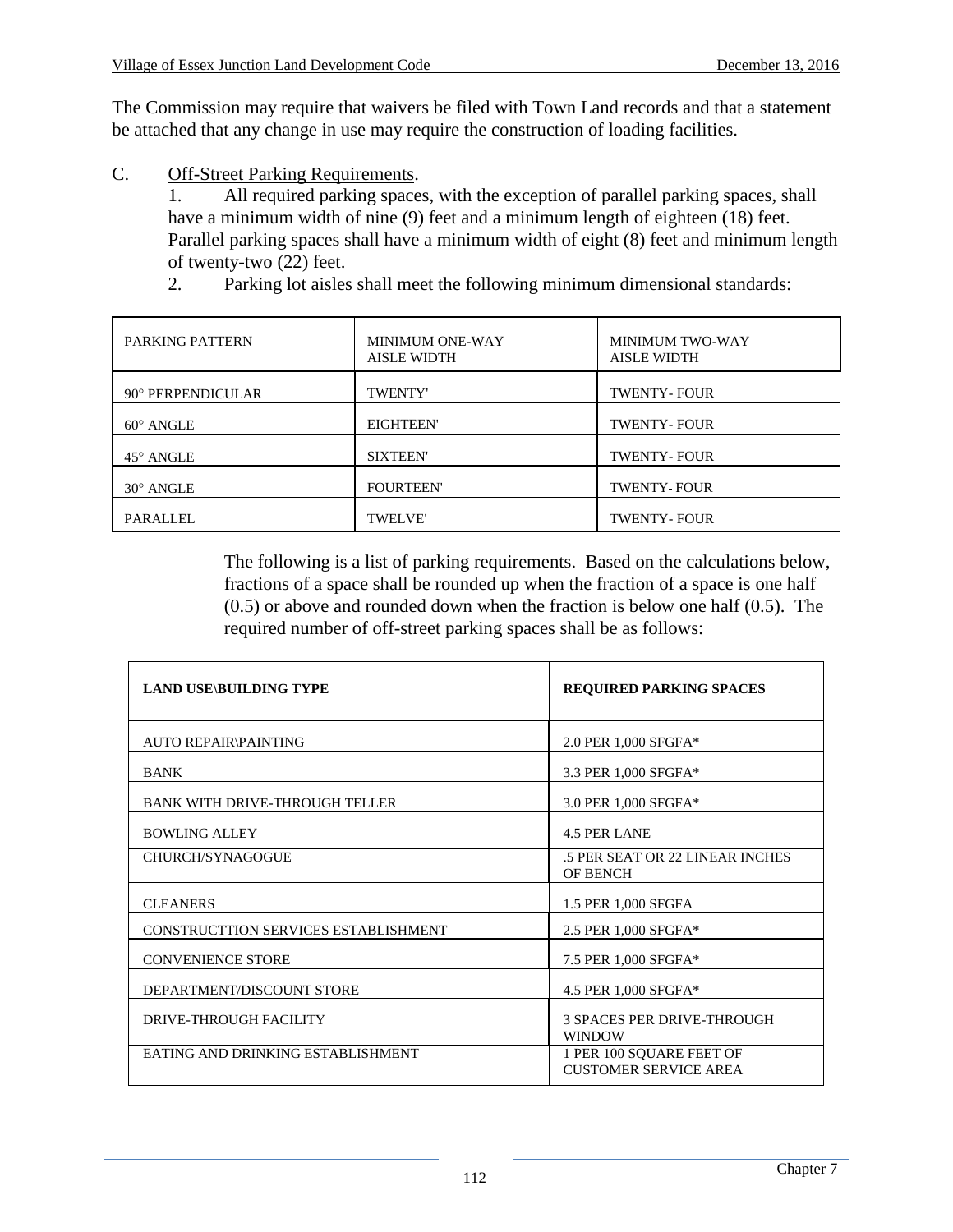| <b>LAND USE BUILDING TYPE</b>                                                                                                                                                       | <b>REQUIRED PARKING SPACES</b>                                                                                                                                                                                                              |
|-------------------------------------------------------------------------------------------------------------------------------------------------------------------------------------|---------------------------------------------------------------------------------------------------------------------------------------------------------------------------------------------------------------------------------------------|
| <b>FAST FOOD RESTAURANT</b>                                                                                                                                                         | MINIMUM $-6$ SPACES PER 1,000<br><b>SOUARE FEET OF CUSTOMER AREA</b><br><b>MAXIMUM - 10 SPACES PER</b><br>1,000 SQUARE FEET OF CUSTOMER<br><b>AREA</b>                                                                                      |
| <b>FUNERAL HOME</b>                                                                                                                                                                 | MINIMUM - 1 PER 150 SFGFA*<br>MAXIMUM - 1 PER 75 SFGFA*                                                                                                                                                                                     |
| <b>FURNITURE STORE</b>                                                                                                                                                              | 2 PER 1,000 SFGFA*                                                                                                                                                                                                                          |
| <b>HARDWARE STORE</b>                                                                                                                                                               | 3 PER 1,000 SFGFA*                                                                                                                                                                                                                          |
| HOSPITAL/CLINIC                                                                                                                                                                     | 1.5 PER BED                                                                                                                                                                                                                                 |
| HOTEL/MOTEL EXTENDED STAY                                                                                                                                                           | 1 PER ROOM                                                                                                                                                                                                                                  |
| <b>INDUSTRIAL PARK</b>                                                                                                                                                              | 1.6 PER 1,000 SFGFA**                                                                                                                                                                                                                       |
| <b>LANDSCAPE SERVICE</b>                                                                                                                                                            | 1.5 PER 2 EMPLOYEES +<br><b>1 PER BUSINESS VEHICLE</b>                                                                                                                                                                                      |
| <b>LAUNDROMAT</b>                                                                                                                                                                   | 5.0 PER 1,000 SFGFA                                                                                                                                                                                                                         |
| MANUFACTURING (LIGHT AND HEAVY                                                                                                                                                      | 1 PER 1,000 SFGFA *UP TO 20,000<br><b>SOUARE FEET</b><br>1 PER 2,000 SFGFA ABOVE 20,000<br><b>SQUARE FEET</b>                                                                                                                               |
| MEDICAL CLINIC                                                                                                                                                                      | 3.5 PER 1,000 SFGFA*                                                                                                                                                                                                                        |
| MEDICAL AND DENTAL LAB                                                                                                                                                              | 1.5 PER EMPLOYEE                                                                                                                                                                                                                            |
| MUSEUM/CULTURAL FACILITY                                                                                                                                                            | 3.3 PER 1,000 SFGFA**                                                                                                                                                                                                                       |
| <b>NURSING HOME</b>                                                                                                                                                                 | .33 PER ROOM                                                                                                                                                                                                                                |
| PERSONAL SERVICES ESTABLISHMENT                                                                                                                                                     | 2.0 PER 1,000 SFGFA +1 PER<br><b>CUSTOMER SERVICE STATION</b>                                                                                                                                                                               |
| PRINT/COPY SHOP                                                                                                                                                                     | 2.5 PER 1,000 SFGFA*                                                                                                                                                                                                                        |
| <b>PROFESSIONAL OFFICE</b>                                                                                                                                                          | 3.5 PER 1,000 SFGFA*                                                                                                                                                                                                                        |
| RECREATION CENTER                                                                                                                                                                   | 4 PER 1,000 SFGFA*                                                                                                                                                                                                                          |
| <b>RESIDENTIAL:</b><br><b>ACCESSORY APARTMENT</b><br><b>BED AND BREAKFAST</b>                                                                                                       | 1 PER UNIT<br>1 PER SLEEPING ROOM +2 PER<br><b>DWELLING</b>                                                                                                                                                                                 |
| <b>BOARDING HOUSE</b><br><b>DORMITORY</b><br><b>DUPLEX</b><br><b>ELDERLY HOUSING</b><br>FRATERNITY/SORORITY<br><b>GROUP HOME</b><br>MULTI-FAMILY<br><b>SINGLE FAMILY</b><br>TRIPLEX | 1 PER ROOM<br>1 PER ROOM<br>2 PER DWELLING UNIT<br>.5 PER DWELLING UNIT<br>1.5 PER 1.000 SFGFA*<br>.3 PER SLEEPING ROOM<br>2 PER DWELLING UNIT PLUS 1<br><b>GUEST SPACE FOR EACH 10 UNITS</b><br>2 PER DWELLING UNIT<br>2 PER DWELLING UNIT |
| RETAIL SALES ESTABLISHMENT                                                                                                                                                          | 2.5 PER 1,000 SFGFA*                                                                                                                                                                                                                        |
| <b>SERVICE STATION</b>                                                                                                                                                              | 5.5 PER 1,000 SFGFA*                                                                                                                                                                                                                        |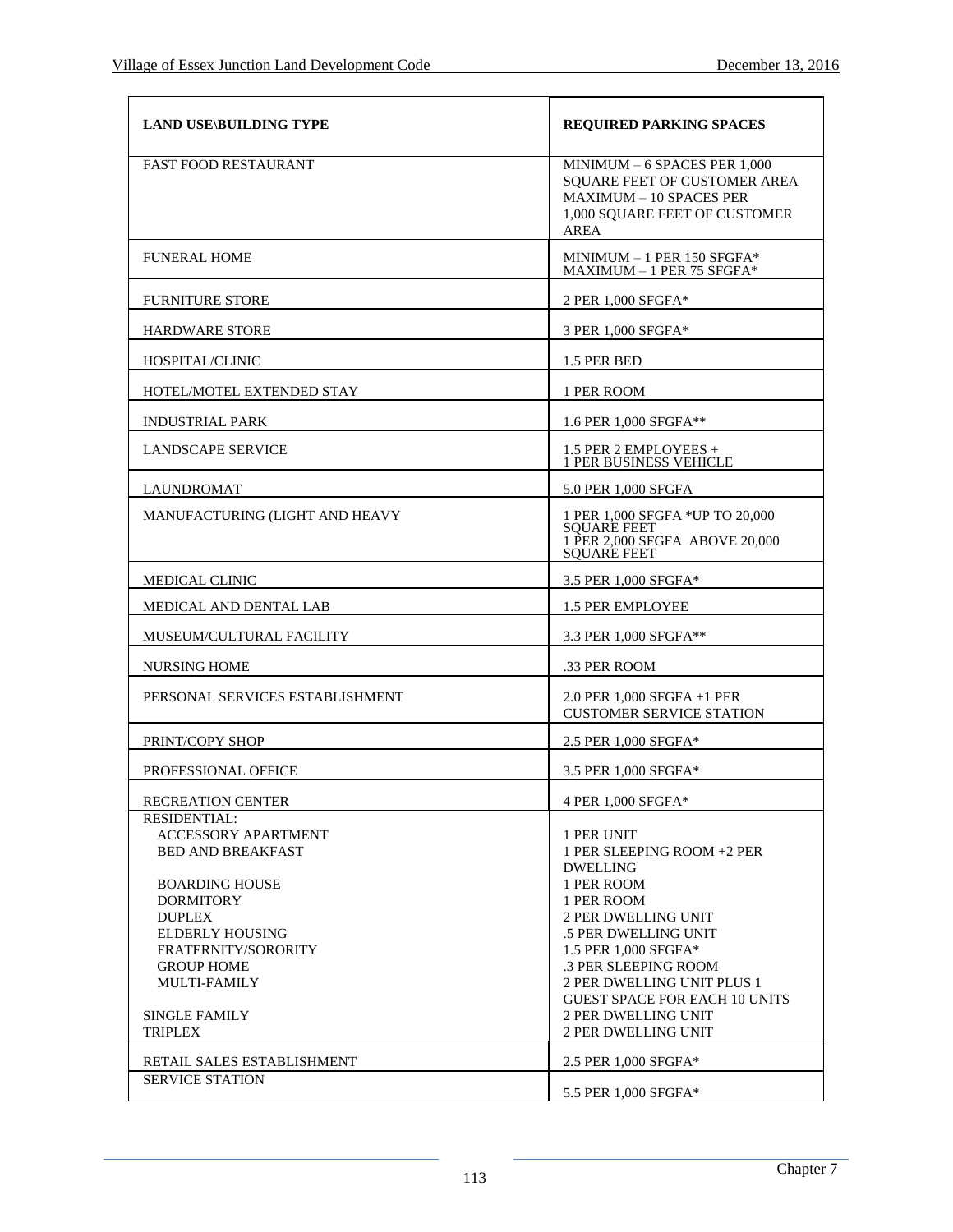| <b>LAND USE\BUILDING TYPE</b>                                                         | <b>REQUIRED PARKING SPACES</b>                                                          |
|---------------------------------------------------------------------------------------|-----------------------------------------------------------------------------------------|
| <b>SHOPPING CENTER</b>                                                                | PARKING REQUIREMENT SHALL BE<br>BASED ON THE NET USES OF THE<br><b>SHOPPING CENTER.</b> |
| <b>SPORTS CLUB/HEALTH SPA</b>                                                         | 5 per 1,000 SFGFA*                                                                      |
| WAREHOUSE, MINI                                                                       | .25 PER 1,000 SFGFA*                                                                    |
| <b>WAREHOUSE</b>                                                                      | .25 PER 1,000 SFGFA*                                                                    |
| <b>VETERINARY CLINIC</b>                                                              | 2.5 PER 1,000 SFGFA*                                                                    |
| * SFGFA=Square feet of gross floor area.<br>** SFGRA=Square feet of retail floor area |                                                                                         |

#### D. Drive-through Facilities.

1. Location. Drive-through facilities shall not utilize required parking spaces to meet stacking requirements. Facilities shall be designed to minimize conflicts with other on-site vehicular and pedestrian traffic.

2. Stacking requirements. A minimum of six (6) vehicles shall be accommodated in each stacking lane.

E. Parking or storage of junk vehicles. The parking or storage of any unregistered or junk vehicle is prohibited except as provided in a vehicle repair facility unless screened from view from the adjoining street and property line. No junk vehicle may be parked or stored within any required setback. No such vehicle parked, or stored on any lot shall decrease the required number of parking spaces. In no instance may junk vehicles be parked and stored in any Residential District except for one personally owned vehicle which is totally screened from view.

F. Parking of Commercial Vehicles in Residential Areas. The parking or storage of commercial vehicles shall not exceed one commercial automobile, pick-up or van at a residence.

G. Parking of Recreational Vehicles. Recreational vehicles shall meet the following requirements:

1. No more than one such vehicle may be parked in a driveway or front yard. Vehicle must be parked outside of the required setbacks.

2. No such vehicle, parked or stored, on any lot shall decrease the required number of parking spaces.

3. The parking of a recreation vehicle owned by visitors may be temporarily parked for a period of time not to exceed three (3) consecutive weeks.

4. Any recreational vehicle parked or stored on any residential lot for a period exceeding one (1) month shall be located in an enclosed garage, a carport, or a rear yard, except one (1) vehicle may be placed in a side yard to the rear of the front setback.

### H. Parking of Recreational Vehicles on Public Property.

The Planning Commission may allow for the temporary off-site parking of recreational vehicles on public property provided it is reviewed and approved as part of a major event taking place within the Planned Exposition District. The Planning Commission may place conditions upon any approval in the following areas: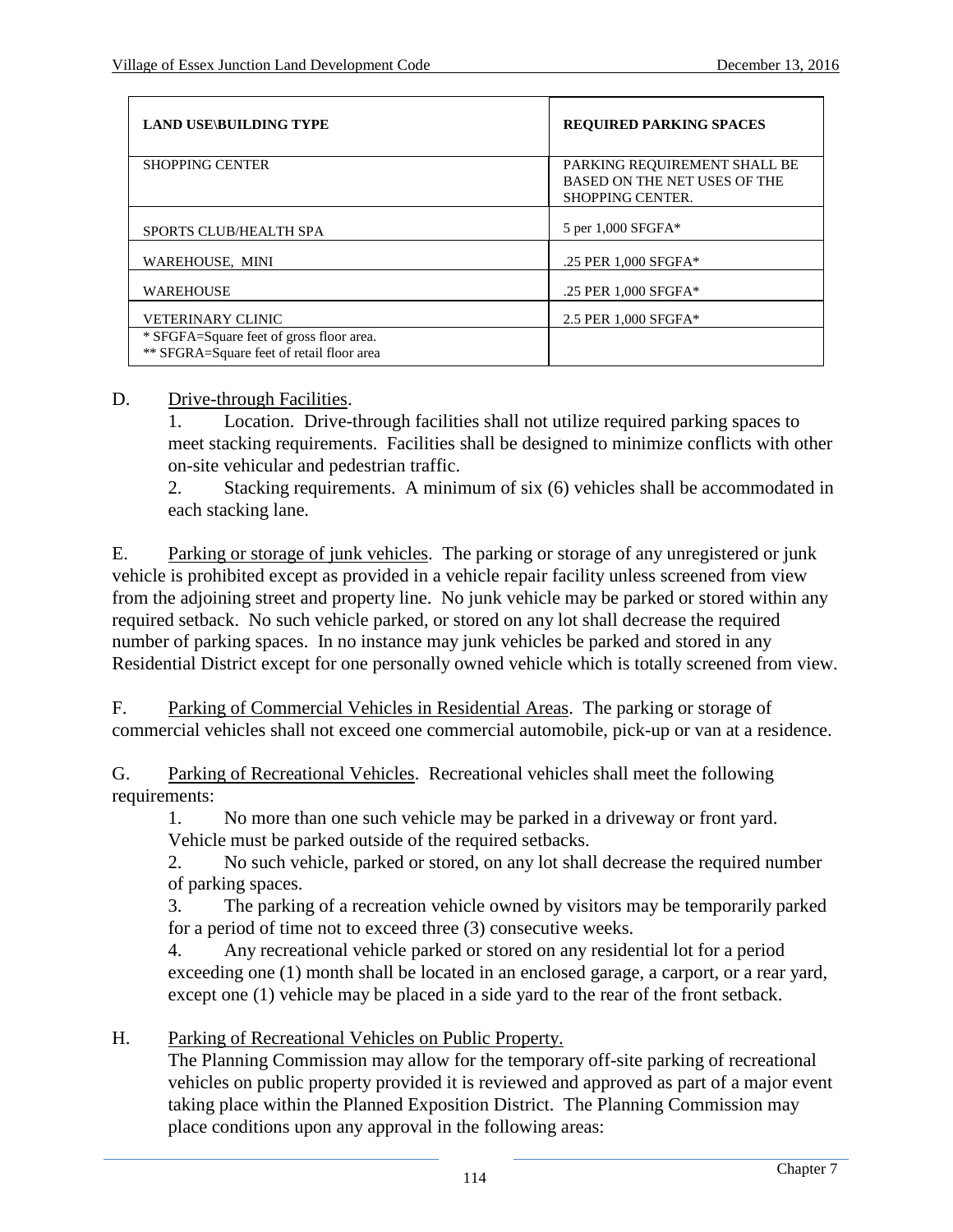- 1. Time limits may be established for the use;
- 2. Maximum number of vehicles allowed;
- 3. Traffic safety measures; and

4. Conditions to ensure conformance with performance standards set forth in Section 718 and other applicable standards of the Code.

I. Vehicles For Sale. Any vehicle advertised for sale within any District and not in an approved car lot shall obtain a Temporary Use Permit except as specified below and shall meet the following standards:

1. Within any residentially zoned District, one (1) personal vehicle, which is properly registered to an occupant of the property, may be offered for sale at one time without a Temporary Use Permit.

2. Vehicles for sale may be parked only in designated drive-ways or parking areas and shall not be parked within any required setbacks.

3. No vehicle for sale may be parked in any public right-of-way in any district for more than twenty-four hours.

4. Vehicles for sale and parked in any parking lot for more than four (4) hours shall obtain written permission from the property owner. No more than two (2) Temporary Use Permits shall be granted for any parking lot at any time.

5. Nothing in this Section shall allow the sale of one or more vehicles within any District, or within the public right-of-way, for commercial purposes without full compliance with all provisions of this Code.

J. Parking of Storage Trailers, Storage Boxes and Similar Structures. The parking of storage trailers, storage boxes, railroad cars, or similar structures for storage of personal or business property is expressly prohibited in all districts unless a Temporary Use Permit has been granted. Temporary structures for construction purposes shall be allowed only during the time of construction. Temporary structures for storage of personal or business property shall be allowed for a period not to exceed three (3) months with a Temporary Use Permit. Temporary storage structures shall be located in a side or rear yard outside of the front setback.

# K. Other Parking Standards and Applicability

1. Location. All parking lots shall require Site Plan Review. All parking lots shall be located on the lot for which the parking requirement was generated unless specific alternatives are approved by the Commission. The Commission may waive the required number of off-street spaces for a proposed development only if sufficient alternative parking is available or if a waiver is granted in accordance with Section 703.K.15.

2. Parking Lot Fund. The Commission may accept payment in lieu of construction of on-site parking spaces. The cash payment shall be placed in a public parking lot improvements fund. The value of any payments in lieu of construction shall be calculated by multiplying the required number of parking spaces times an average parking space cost. The applicant shall provide an average construction cost which shall be reviewed by the Village. The Commission may authorize payments in lieu of parking only within the Village Center District or within any commercial district where the Capital Budget includes the construction of public parking facilities which would serve the proposed business as well as the surrounding commercial area.

3. Surfacing. All parking areas shall be hard-surfaced. Residential driveways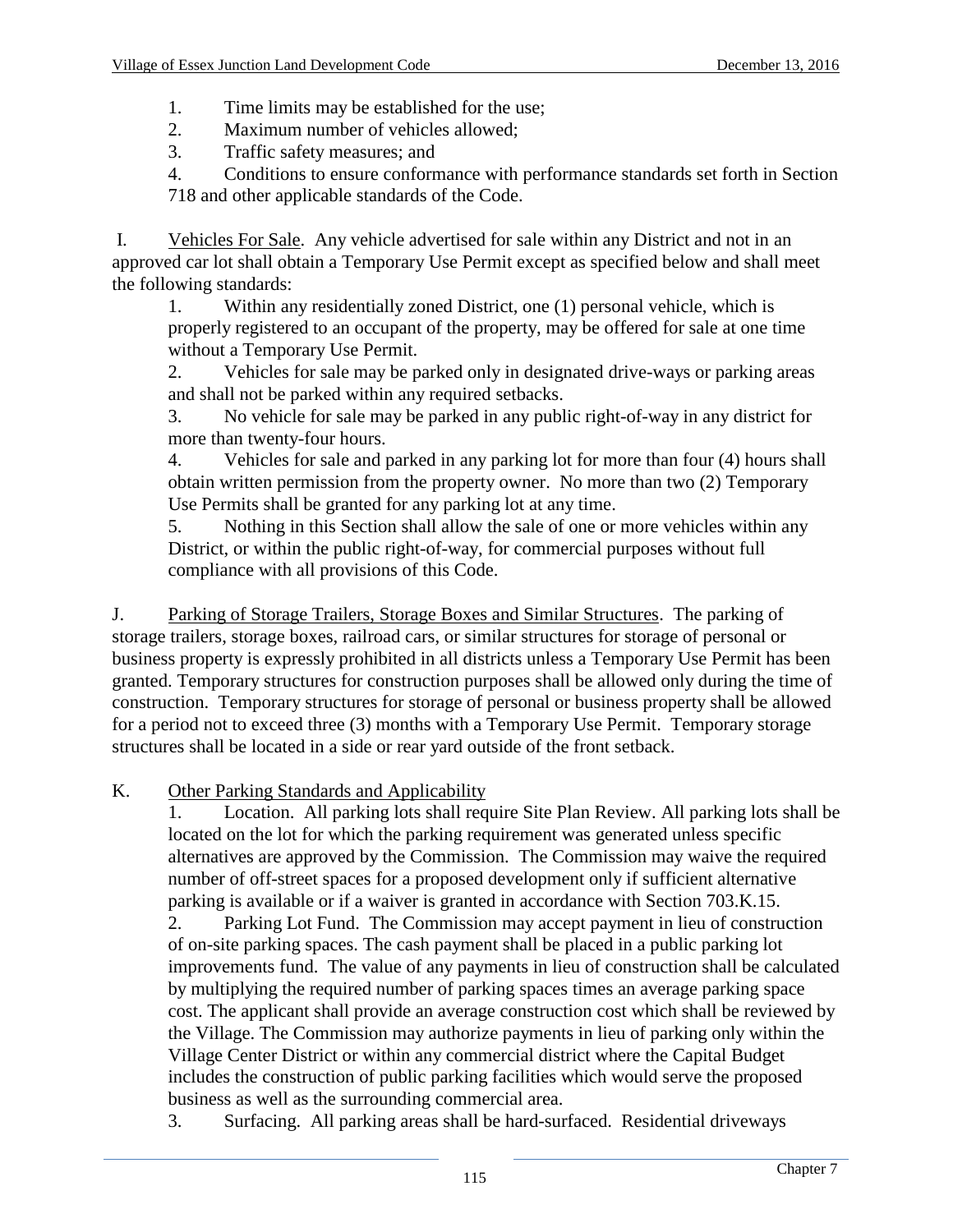serving up to five (5) homes may be gravel, but the driveway apron and any portion in the public right-of-way must be paved twenty (20) feet beyond the edge of the public rightof-way. The Commission may waive this requirement for parking lots in accordance with Section 713.

4. Drainage. All parking lots shall be designed to minimize stormwater run-off on adjacent properties and in no case shall the stormwater flow be allowed to increase. To the extent possible, run-off shall be contained on the lot. All drainage facilities shall be constructed in accord with Public Works Specifications contained in Appendix A of this Code. Drainage calculations shall be completed for a base twenty five (25) year storm. Unless specifically approved otherwise, or contained upon the lot, all facilities shall be connected to the Village stormwater system.

5. Accessible provisions. All parking lots shall provide hard-surfaced accessible spaces which are clearly designated, marked, and signed for accessible use only. All accessible spaces shall conform to the American with Disabilities Act. The following number of spaces shall be provided:

| <b>Total Parking in Lot</b> | Required Minimum Number of Accessible |
|-----------------------------|---------------------------------------|
|                             | <b>Spaces</b>                         |
| 1 to 25                     |                                       |
| 26 to 50                    | 2                                     |
| 51 to 75                    | 3                                     |
| 76 to 100                   | 4                                     |
| 101 to 150                  | 5                                     |
| 151 to 200                  | 6                                     |
| 201 to 300                  | 7                                     |
| 301 to 400                  | 8                                     |
| 401 to 500                  | 9                                     |
| 501 to 1000                 | 2 percent of total                    |
| 1001 and over               | 20 plus 1 for each 100 over 1000      |

6. Off-site parking - commuter lots. Commuter lots may be approved by the Commission with Site Plan Review and Approval.

7. Setbacks. All parking spaces shall meet the setback standards for the District in which it is located.

8. Screening. The screening requirements of Section 708 shall apply to the perimeters of all parking lots. In addition, the Commission may require screening for any parking lots located within any front yard. Screening shall emphasize the separation of parking lots from adjoining public streets to minimize glare from vehicle headlights onto public streets. The use of berms and landscape materials is the preferred method of screening. The Commission may approve fencing, if it determines the more preferred methods are impractical.

9. Landscaping. All parking lots shall be landscaped as specified in Section 719 of this Code.

10. Pedestrian access. The design of all parking lots shall incorporate measures to minimize safety hazards to pedestrians. Pedestrian paths shall be designated and clearly marked. Separation of vehicle and pedestrian traffic shall be included in all parking lot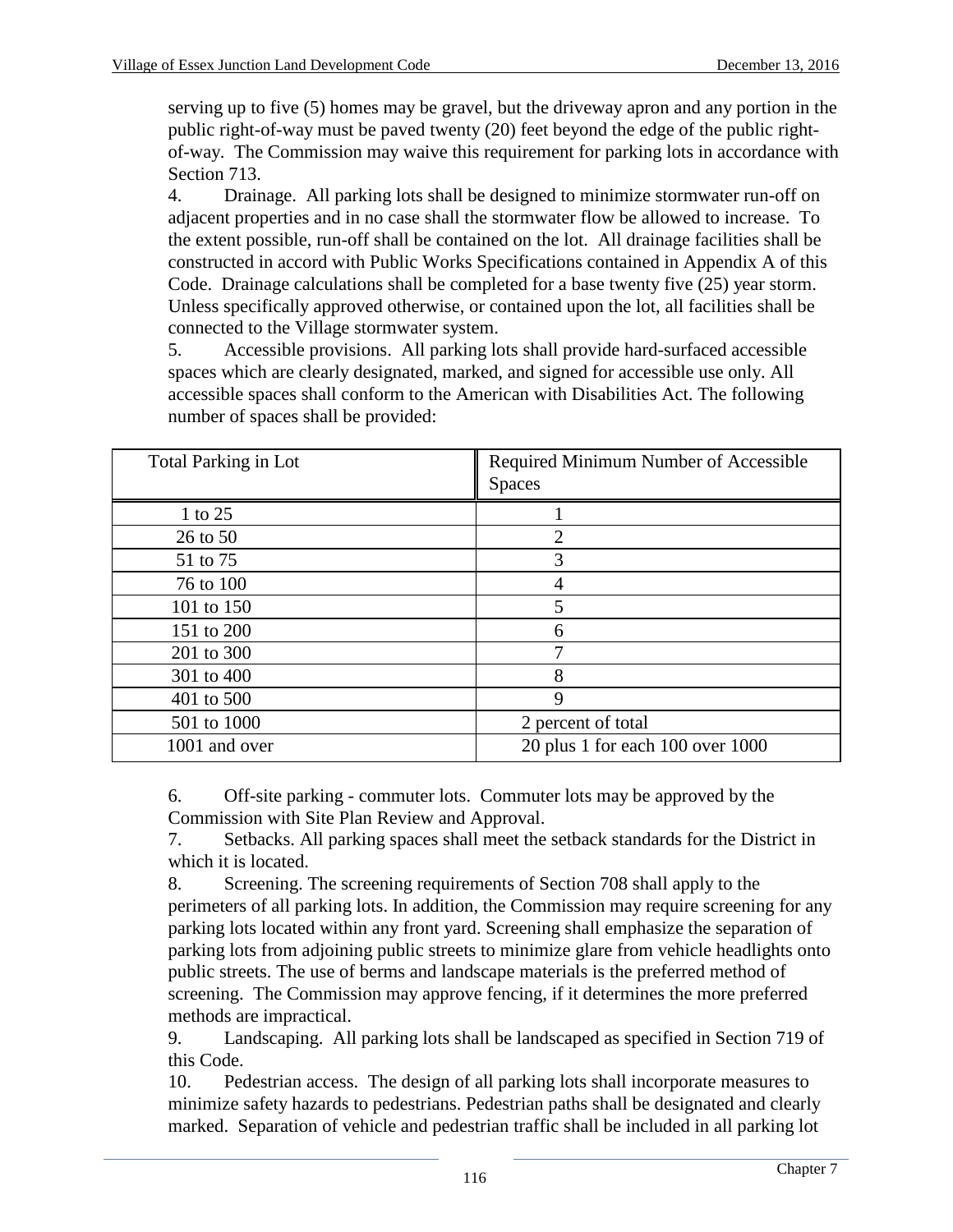plans where possible. The Commission may waive this requirement due to unique characteristics of the lot such as small lots, underground parking or innovative alternative designs.

11. Bicycle access. Parking lots shall be designed to encourage bicycle access. Any parking lot which is required to have fifteen (15) or more parking spaces shall provide bicycle racks at a location convenient to the main entrance to the business. The Commission may waive this requirement if in their judgment the business will not generate bicycle traffic.

12. Striping. Hard surfaced parking spaces shall be clearly striped and maintained and shall meet standard parking dimensional requirements as specified in Section 703. 13. Traffic Control Signs. The Commission may require the use of uniform ingress and egress signs, traffic control signs, and other signs as necessary to direct the flow of traffic.

14. Lighting. Lighting shall be provided in all parking lots and related walkways as specified in Section 704 of this Code.

15. Joint Parking Facilities. Joint parking arrangements may be approved by the Commission, provided that the applicant has submitted legal documentation to guarantee continued long-term availability of said parking. Within any shopping center or other areas where joint parking has been established, the Commission may not approve any site plan and site plan amendments or other use changes which would increase parking needs, or any waivers of parking requirements, until the applicant has submitted proof of notice to all tenants or shared parking participants of the proposed change.

16. Waivers. The Commission may waive some or all parking requirements and may place conditions on a waiver as necessary to guarantee adequate parking. The Commission may require any change in use on any property where a waiver has been granted to be reviewed for parking impacts, and the change shall be prohibited if it is deemed to generate a parking deficiency. The Commission shall determine that one or more of the following standards are met at a specific location prior to granting a waiver:

(a) The proposed uses have staggered business hours with minimal overlap in business hours which allow for shared use of parking spaces.

(b) The applicant presents evidence that the parking requirements are excessive based upon new parking studies, traffic engineering data, or obvious and apparent existing parking demands.

(c) The applicant demonstrates that the demand for parking is reduced because the type of business proposed generates substantial pedestrian traffic.

(d) The applicant demonstrates that sufficient off-street parking is available at other locations within two hundred (200) feet which are, or have been approved by the Commission.

(e) The use of mass transit; or other alternate transportation reduces parking demand.

(f) Joint parking facilities with abutting businesses are sufficient to meet parking demand.

(g) The latest edition of the ITE Parking Manual, or other professional source, provides data which demonstrates that the parking demand for a proposed use is less than the standards specified in this Code.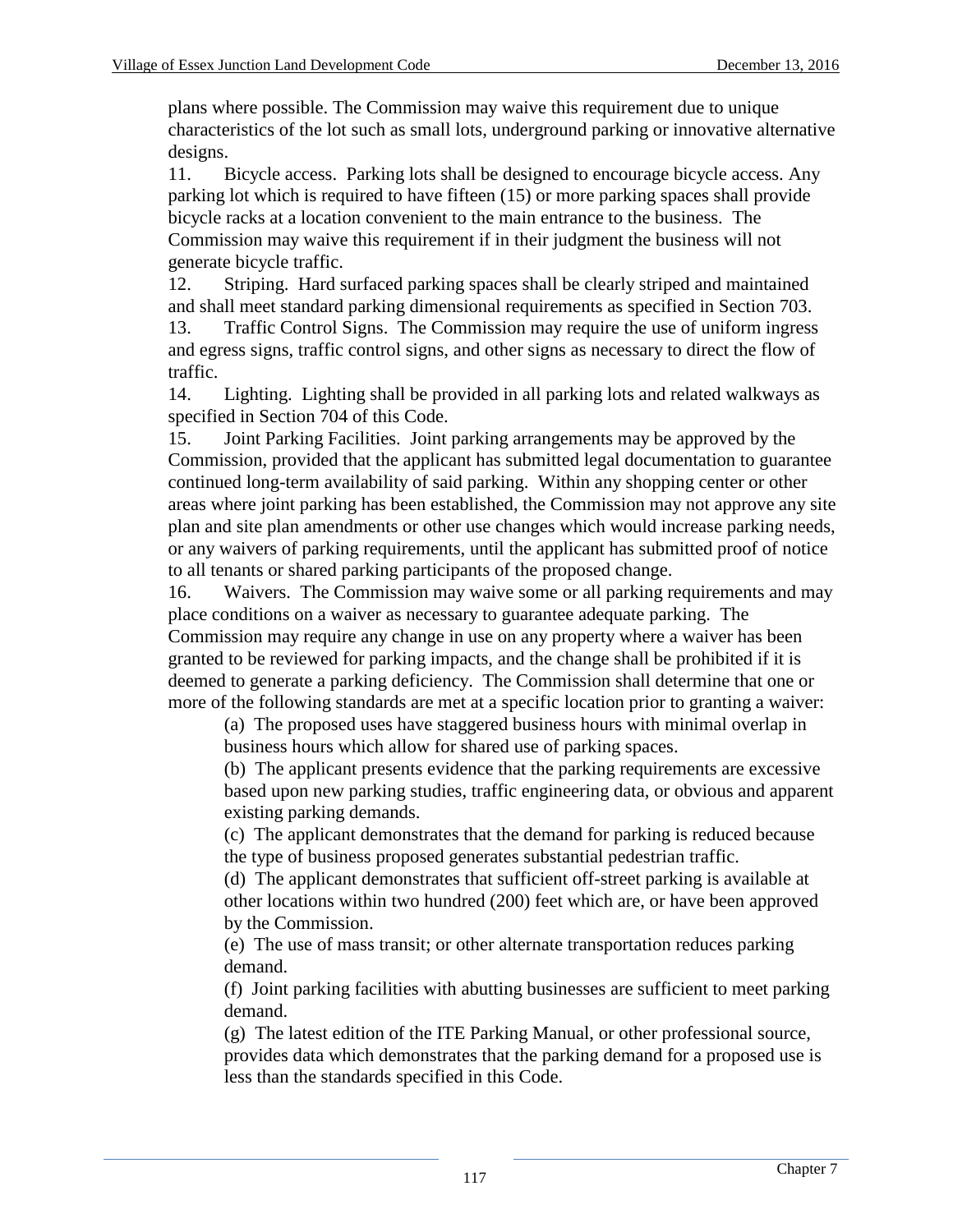# **SECTION 704: LIGHTING**

A. Purpose. To provide appropriate outdoor lighting adjacent to buildings, streets, sidewalks, and within parking areas for public safety and to minimize glare on streets and adjoining properties while minimizing energy use through the use of efficient fixtures and minimizing the use of lighting during non-business hours or when activity is not occurring on-site.

B. General Standards. Lighting is allowed in required yards and shall be subject to the following regulations:

1. Lights shall be used for the purpose of illumination, including security lighting, and not for advertising purposes.

2. The operation of searchlights is prohibited except for public safety purposes.

3. All light fixtures shall be hooded or shielded and directed downward at sixty (60) degrees to horizontal, unless otherwise approved, and shall have concealed light sources.

4. Light sources shall not be visible at property lines.

5. Intermittent lighting, except for holiday lighting, may not be used.

6. Lighting devices may not produce direct or reflected glare on adjoining properties or streets.

7. All private residential exterior light sources shall be Dark Sky Compliant.

8. Lighting for emergency purposes or lighting required on any structure for public safety purposes shall be exempt from the provisions of this section as approved by the Planning Commission.

9. Lighting shall only be used as necessary for the operation of a business or activity. Lights shall be placed on a timer; an operations plan must be approved as part of a development application for the project site. Lighting plans may include the use of some, but not all, of on-site lighting during non-hours of operation.

# C. Review of Lighting Plans

The installation of or replacement of any outdoor lighting fixtures of new design shall require a zoning permit with the exception of single and two (2) family dwellings. If the proposed lighting is associated with a project that requires Site Plan Review, the Planning Commission shall review and approve the lighting plan. If site plan is not required, staff shall review the lighting plan to ensure conformance with Section 704.

Applicants shall submit an exterior lighting plan for the Village's review. The plan shall include the following information:

1. A Site Plan drawn to a maximum scale of one (1) inch to twenty (20) feet, to include building footprint, landscaping, parking areas; and all proposed lighting fixtures, unless another scale is approved by staff;

2. Specifications for all proposed lighting fixtures including a manufacturer's catalog cut and photometric data showing numerical grid of lighting levels, in foot candles, that fixtures will produce on the ground.

3. Proposed mounting height and wattage of all exterior lighting fixtures;

4. For all parking areas, drives, and walkways an analysis and illuminance level diagram showing a numerical grid of lighting levels, in foot candles, and a table of lighting statistics verifying that the proposed installation conforms to the lighting standards in this section; and building elevations with fixtures, portions of wall to be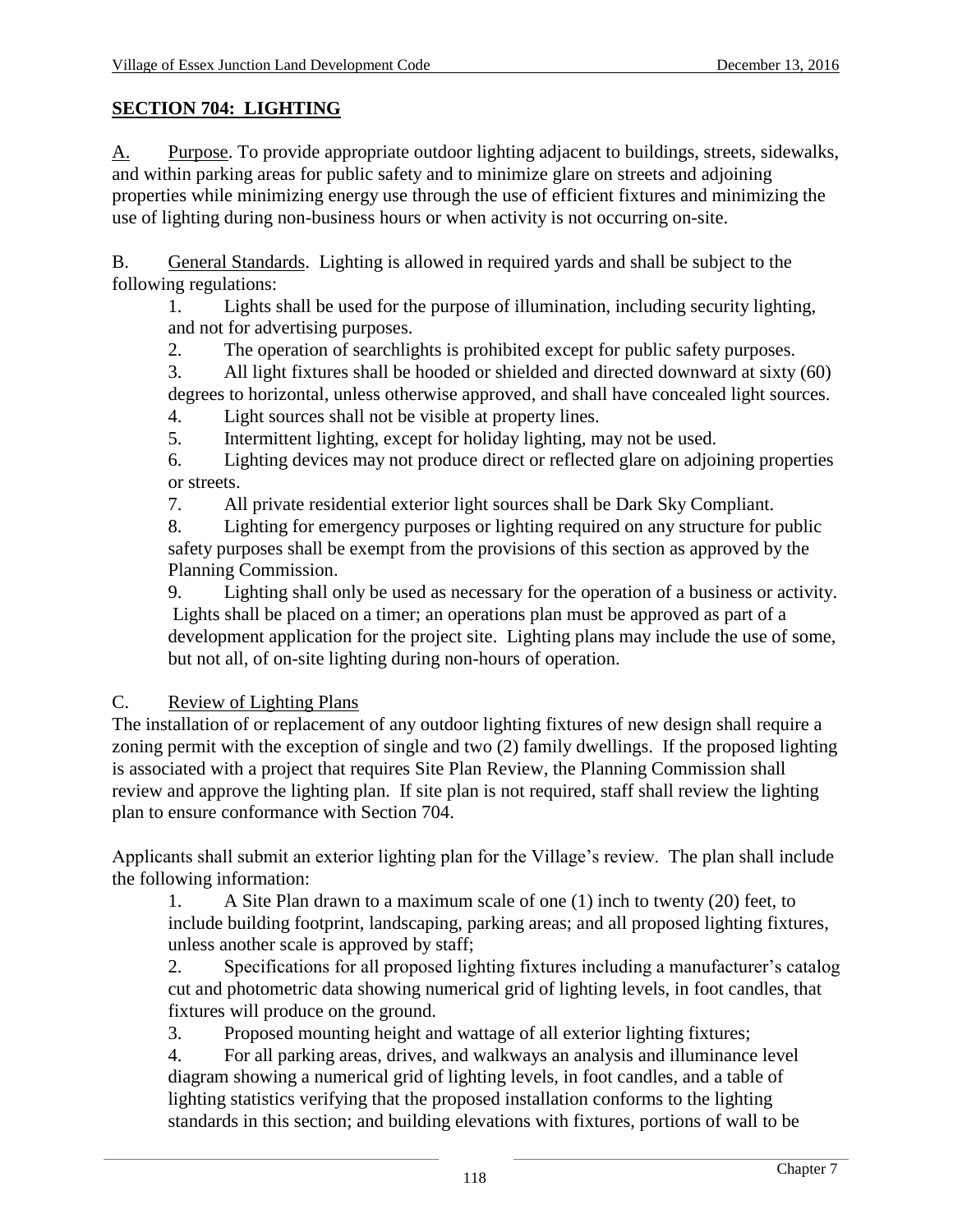illuminated.

#### D. Parking Lot Illumination

1. For parking lots of ten (10) spaces or more, pole lighting is required to be used to provide even illumination for parking spaces and interior walkways.

2. Light fixtures shall be located no more then five (5) feet outside the perimeter of the parking area.

3. All light fixtures shall be hooded or shielded and downward directed at sixty (60) degrees to horizontal, unless otherwise approved, and shall have concealed light sources.

4. Wood utility or similar poles may not be used to mount light fixtures unless specifically approved by the Commission. Decorative poles of wood or other materials may be approved by the Commission upon determination that they are visually compatible with the design of the development.

5. Energy saving LED lamps with a correlated color temperature not exceeding four thousand three hundred (4,300) Kelvin (K) shall be used. Special alternatives may be approved by the Commission upon determination that the purposes of this Section are achieved.

6. Light fixtures for parking lot lighting may be mounted on existing utility poles in the public right-of-way. This configuration is allowed only in commercial districts. The luminaries must have extended shields, and be mounted ninety (90) degrees to the roadway. Fixtures shall be mounted at the same height as existing street lighting in the area.

7. All parking lot lighting fixtures shall be cut-off fixtures as defined by the illuminating Engineers Society of North America (IESNA)

8. Alternatives: The design for an area may suggest the use of parking lot lighting fixtures of a particular "period" or architectural style, as either alternatives or supplements to the lighting described above.

9. Lighting shall conform to the Chittenden County Regional Planning Commission "Outdoor Lighting Manual for Vermont Municipalities" or as otherwise approved by the Village Engineer. The minimum lighting level shall be at least two tenths (0.2) foot candles, but not exceed four tenths (0.4) foot candles and the uniformity ratio (average to minimum shall be 10:1, unless otherwise approved by the Village Engineer.

10. Light fixtures shall be mounted in accordance with the table below or as otherwise approved by the Village Engineer.

|                              | LI District | <b>HC</b> District | Village<br>Center | <b>MF</b> District | All Other<br><b>Districts</b> |
|------------------------------|-------------|--------------------|-------------------|--------------------|-------------------------------|
| Max Mounting 30ft.<br>Height |             | 20ft.              | 15ft.             | 15ft.              | 16ft.                         |

\*Notes: For parking areas of fifty (50) or more spaces, light fixtures may be allowed to be mounted up to thirty (30) feet above grade if all fixtures are a minimum of one hundred (100) feet from a residential district.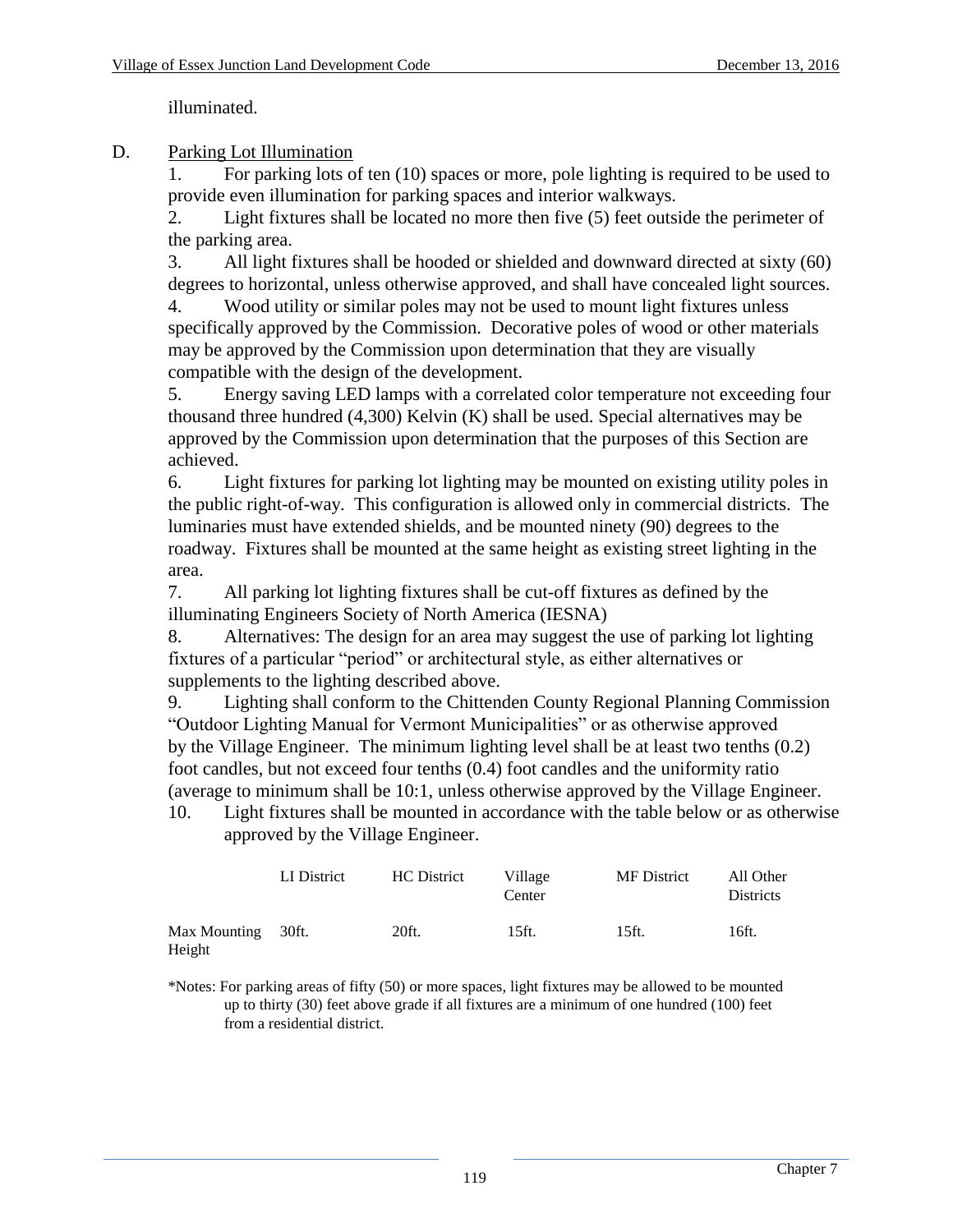E. Illumination of Building Facades and Landscaping:

With the exception of structures in the Light Industrial District and structures having symbolic or historic significance, facade lighting for safety and pedestrian access may be approved by the Planning Commission as long as it is not visible from off-site. Building facades having symbolic or historic significance shall be approved by the Planning Commission and the following provisions shall be met:

1. The maximum illumination on any vertical surface or angular roof surface shall not exceed two (2) foot candles.

2. When allowed lighting fixtures shall be located and shielded so the light is directed only on to the building facade. Lighting fixtures shall not be directed towards adjacent streets or properties.

# F. Roadway Lighting:

1. New or replacement light fixtures on arterial and non-residential collector streets, shall be of cut-off cobra type fixtures with LED bulbs with a correlated color temperature not exceeding four thousand three hundred (4300) Kelvin, mounted no more than forty (40) feet above grade. Specific alternatives may be approved by the Commission upon determination that the purposes of this Section will be achieved.

2. On other existing Village streets, new or replacement light fixtures, shall match existing styles unless alternatives are approved by the Commission. Fixtures shall have concealed LED bulbs with a correlated color temperature not exceeding four thousand three hundred (4300) Kelvin and the height shall match that of existing street lights in the area.

3. On new residential streets, street lights shall use "shoe box" style fixtures on black or bronze anodized poles up to thirty (30) feet in height with LED bulbs with a correlated color temperature not exceeding four thousand three hundred (4300) Kelvin, unless alternatives are approved by the Commission.

4. The selection and location of roadway and street lights shall achieve the recommended illuminance per the American National Standards Institute (ANSI)/Illuminating Engineering Society of North America (IESNA) RP-8, American National Standard Practice for Roadway Lighting. The standards summarized in the table below shall be utilized unless otherwise approved by the Village Engineer.

| <b>Street Type</b> | Average     | Average to | Maximum             |
|--------------------|-------------|------------|---------------------|
|                    | Illuminance | Minimum    | Mounting Height, ft |
| Major              | 0.9         |            |                     |
| Collector          | 0.6         |            |                     |
| Residential        | 0.4         |            |                     |
| Pedestrian Areas   | .4          |            | to match street     |
|                    |             |            |                     |

New and replacement fixtures shall be fully cutoff, fully shielded fixtures to 0 . minimize glare and light trespass.

New and replacement fixtures shall be light emitting diodes (LEDs) with a maximum correlated color temperature of 4300K.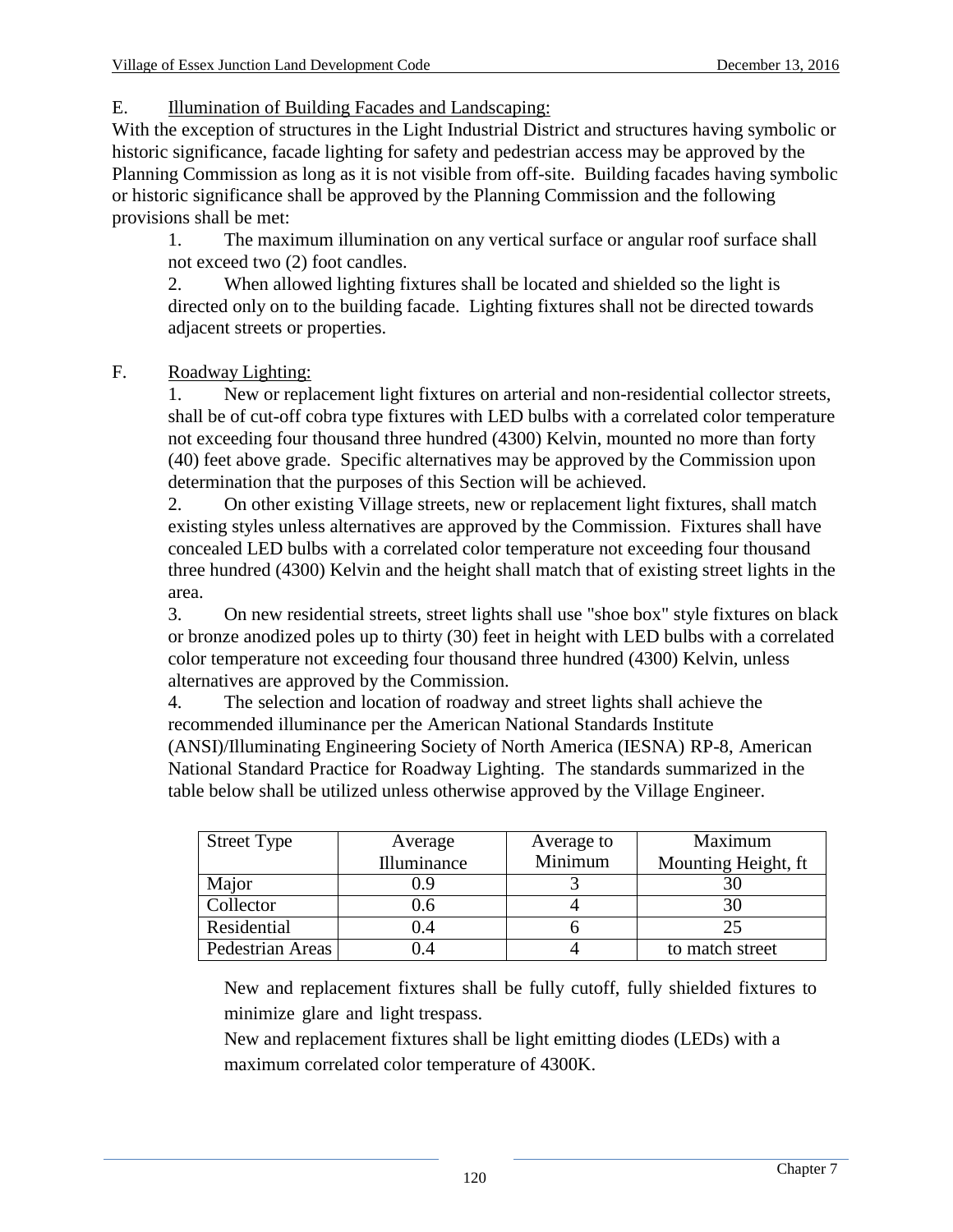G. Recreation Facility Lighting:

1. Maximum post and fixture mounting height shall not exceed eighty (80) feet in height.

2. Light fixtures shall not exceed a total cutoff angle of ninety (90) degrees, provided the luminary is shielded to prevent light and glare spill-over to residential property.

3. Recreational lighting may only be used between the hours of 8:00 a.m. and 12:00 midnight.

4. Recreational lighting shall not be permitted within residential districts except for public or private schools, public parks or public open spaces.

H. Review of Lighting Plans: If the project requires Site Plan review, the lighting shall be included in such application for review by the Commission. If Site Plan review is not required, staff shall review the lighting plans.

I. Lighting of Gasoline Station/Convenience Store Aprons and Canopies Where Allowed: Lighting levels on gasoline station/convenience store aprons and under canopies shall be adequate to facilitate on-site activities. Lighting of such areas shall not be used to attract attention to the business.

1. Areas on the apron away from the gasoline pump island used for parking or vehicle storage shall be illuminated in accordance with the requirements for parking areas.

2. The pump islands and under the canopies shall be illuminated so that the minimum horizontal illuminance at grade level is at least one (1) foot candle and no more than five and a half (5.5) foot candles. The uniformity ratio (ratio of average to minimum illuminance) shall be no greater than four to one (4:1), which yields an average illumination level of no more than twenty two (22) foot candles.

3. Light fixtures mounted on canopies shall be recessed so that the lens cover is recessed or flush with the bottom surface of the canopy and shielded by the fixture or the edge of the canopy so that light is restrained to no more than eighty-five (85) degrees from vertical.

4. As an alternative (or supplement) to recessed lights, indirect lighting may be used where light is beamed upward reflecting off the underside of the canopy. Fixtures must be shielded so that direct illumination is focused exclusively on the underside of the canopy.

5. Lights shall not be mounted on the top or sides of the canopy, and the sides of the canopy shall not be illuminated.

# J. Lighting of Exterior Display/Sales Areas:

Lighting levels on exterior display and sales areas shall not be used to attract attention to the businesses. The applicant shall designate areas to be considered display and sales areas and areas used as parking or passive vehicle storage areas. The designation must be approved by the Planning Commission.

1. Areas designated as parking or passive display and sales areas shall be illuminated in accordance with the requirements for parking areas in this Section,

2. Areas designated as exterior display and sales shall be illuminated so that the average horizontal illuminance at grade level is no more than five (5) foot candles. The uniformity ratio (ratio of average to minimum illuminance) shall be no greater than four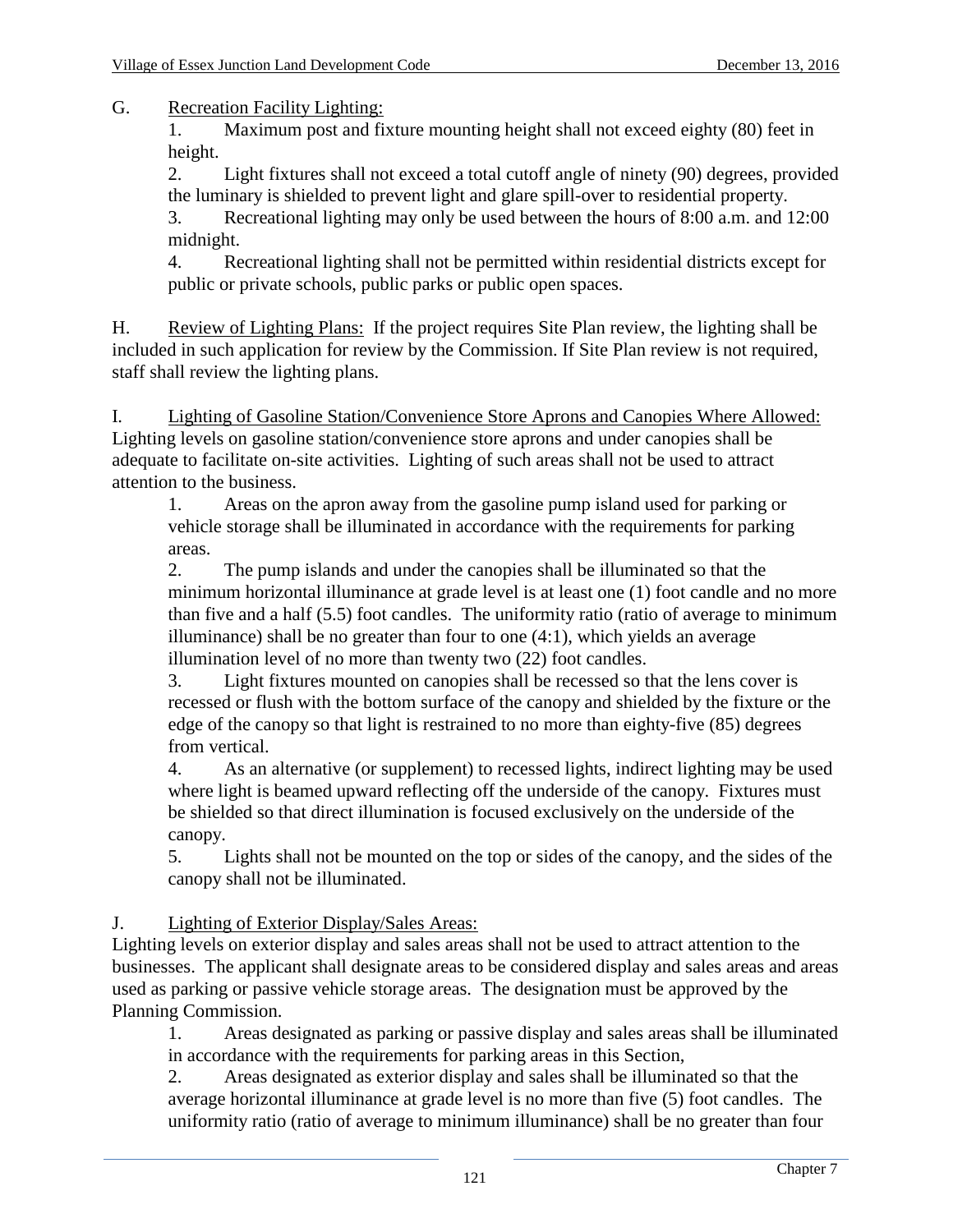to one (4:1). The average and minimum shall be computed for only that area designated as exterior display sales areas.

3. Light fixtures shall meet the IESNA definition of cut-off fixtures, and shall be located, mounted, aimed and shielded so that direct light is not cast onto adjacent streets or properties.

4. Fixtures shall be mounted no more than twenty-five (25) feet above grade, and mounting poles shall be located either inside the illuminated area or no more than ten (10) feet away from the outside edge of the illuminated area.

## **SECTION 705: CURB CUT AND ACCESS TO PUBLIC STREETS**

A. Purpose. To promote the smooth and efficient flow of vehicular, pedestrian, and bicycle traffic and to minimize safety hazards.

B. Residential Uses. All curb cuts for single family and two-family dwellings shall be reviewed and approved by Staff through issuance of a zoning permit.

1. Each single family dwelling or two-family lot shall be allowed one curb cut not to exceed twenty (20) feet in width at the street per dwelling. A single family residential lot which exceeds two hundred (200) feet of road frontage may be allowed a second curb cut, provided the curb cuts are at least fifty (50) feet apart. A driveway for single or twofamily dwellings may not be greater than twenty (20) in width until beyond the front yard setback for the underlying zoning district.

2. For the purpose of determining curb cuts, all multi-family dwellings shall be reviewed as commercial curb cuts.

C. Commercial and Industrial. All commercial and industrial development shall be designed to meet the following minimum standards.

1. One traffic lane – Twelve (12) to fifteen (15) foot curb-cut

2. Two traffic lanes – Twenty four (24) to thirty (30) foot curb-cut

3. Three traffic lanes – Thirty  $(30)$  to forty five  $(45)$  foot curb-cut

The Commission shall review proposed curb cuts and the closure or relocation of existing curbcuts based upon anticipated traffic, turning movements and need to accommodate buses and trucks. The applicant must provide information supporting a request for more than one twelve (12) foot wide entry and one twelve (12) foot wide exit.

D. General Standards

1. No more than one curb cut is allowed for each seventy-five (75) linear feet of frontage. Lots containing one (1) or two (2) family dwellings shall have only one (1) curb cut unless a second is specifically approved by the Commission upon determination that special conditions justify the exception

2. Property under common ownership with separate leased structures shall be allowed the number of curb cuts which would be allowed for a single use.

3. Lots with frontage on both a principal and a secondary roadway shall obtain access from the secondary roadway unless specifically waived by the Commission. Under special circumstances the Commission may allow corner lots to have curb cuts on both adjoining streets.

4. Curb cuts shall not be less than twenty-five (25) feet from the property line in any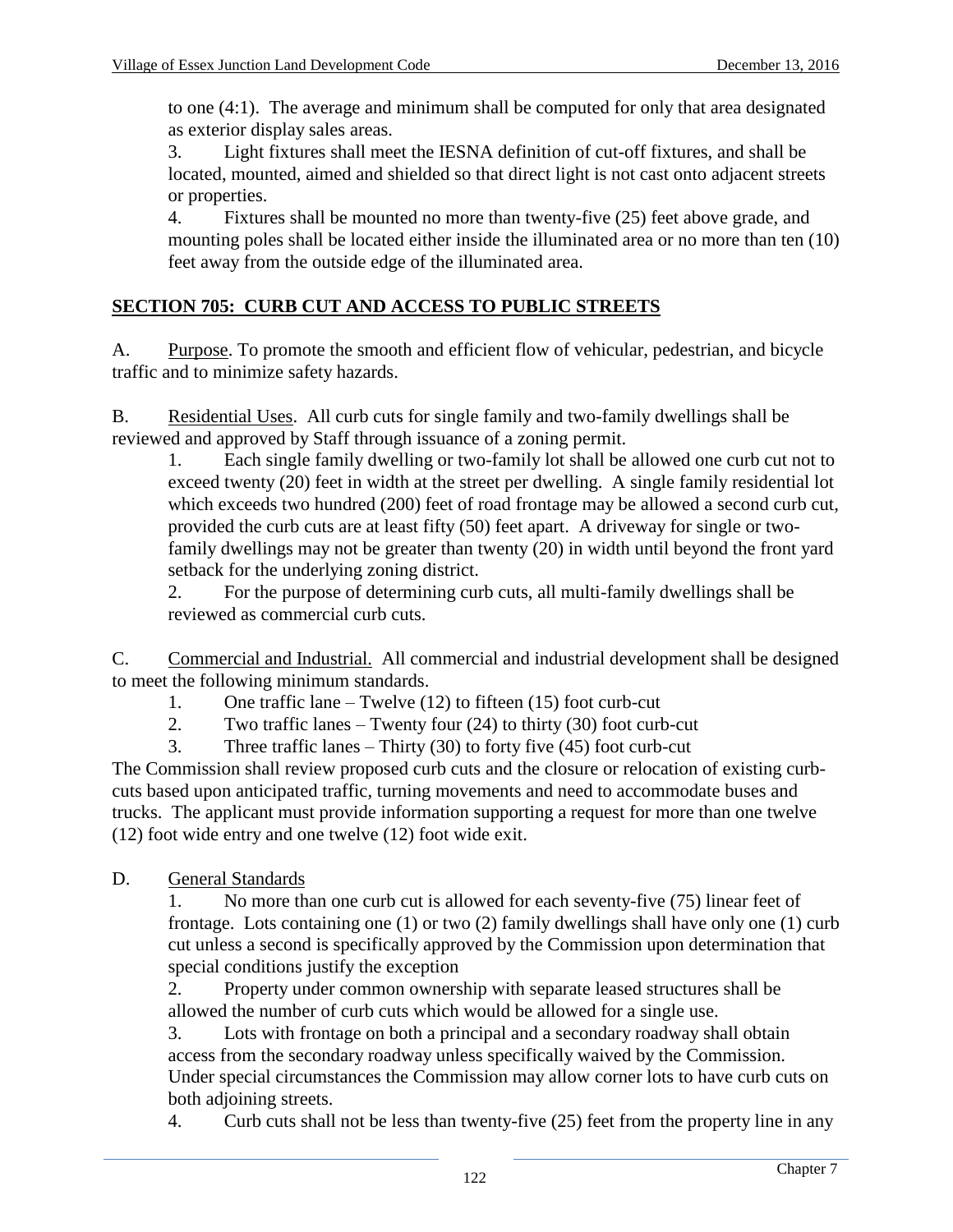Commercial or Industrial District unless joint access is proposed with the adjoining property, or an alternate is approved by the Commission. Curb cuts for any residential property shall meet the setbacks of the District, unless joint access is specifically approved by the Commission.

5. Curb cuts shall be designed to intersect a street at an angle of ninety (90) degrees.

6. Curb cuts shall intersect the pavement at a radius of not less than fifteen (15) feet nor more than forty (40) feet and shall become tangent to the edge of the pavement with the exception of curb cuts for single family dwellings.

7. The Commission may grant exceptions to the curb cut standards due to unique circumstances or superior design. A traffic study may be required to determine the size and number of curb cuts.

8. For the purposes of this Section, a driveway is deemed a curb cut, if curb and gutter is not currently in place or proposed for construction.

## E. Alterations Within Public Right-of-way.

The Trustees shall have authority to approve a change within the public right-of-way which is not specifically delegated to the Staff by Section 705.B and to the Commission in Section 705.C.

1. Routine maintenance by the Public Works Department and construction projects approved by the Trustees shall be exempt from further approvals.

2. Closure or relocation of an existing curb cut (with the exception of the closure or relocation of an existing curb-cut as stipulated by the Planning Commission through Site Plan Review) shall require a Public Meeting by the Trustees. Closure or relocation review may be by written request or may be initiated by the Trustees. The Trustees shall notify by mail all property owners abutting the proposed site and all property owners with a legal interest in the curb cut. Notice shall also be published not less than seven (7) days prior to the meeting in a newspaper of general circulation. The Trustees shall consider the following standards:

(a) The use of the curb cut has changed due to an increase or decrease in traffic, and increase or decrease in truck traffic, or a change in use.

(b) Traffic and pedestrian safety hazards have increased due to increased traffic on the adjoining street, or increased usage of the curb cut.

(c) Alteration of the curb cut is necessary due to public improvements of public infrastructure.

(d) Alternate access is immediately available to provide reasonable access to the parcel.

(e) The curb cut was installed or used without approvals as specified in this Code.

(f) The curb cut adversely affects the flow of stormwater within the public rightof-way.

3. Any change, alteration, obstruction, filling, construction or placement of any material within the right-of-way shall require separate review and approval as specified in this Code. No such activity shall occur without prior approval as specified herein.

4. Any change, alteration, obstruction, filling, construction, or placement of any material adjacent to a public right-of-way which drains, diverts, or alters the flow of water within the right-of-way shall be prohibited, unless specifically approved or permitted as authorized herein.

5. Appeal of any decision or permit granted under the provisions of this Section shall be to the Trustees.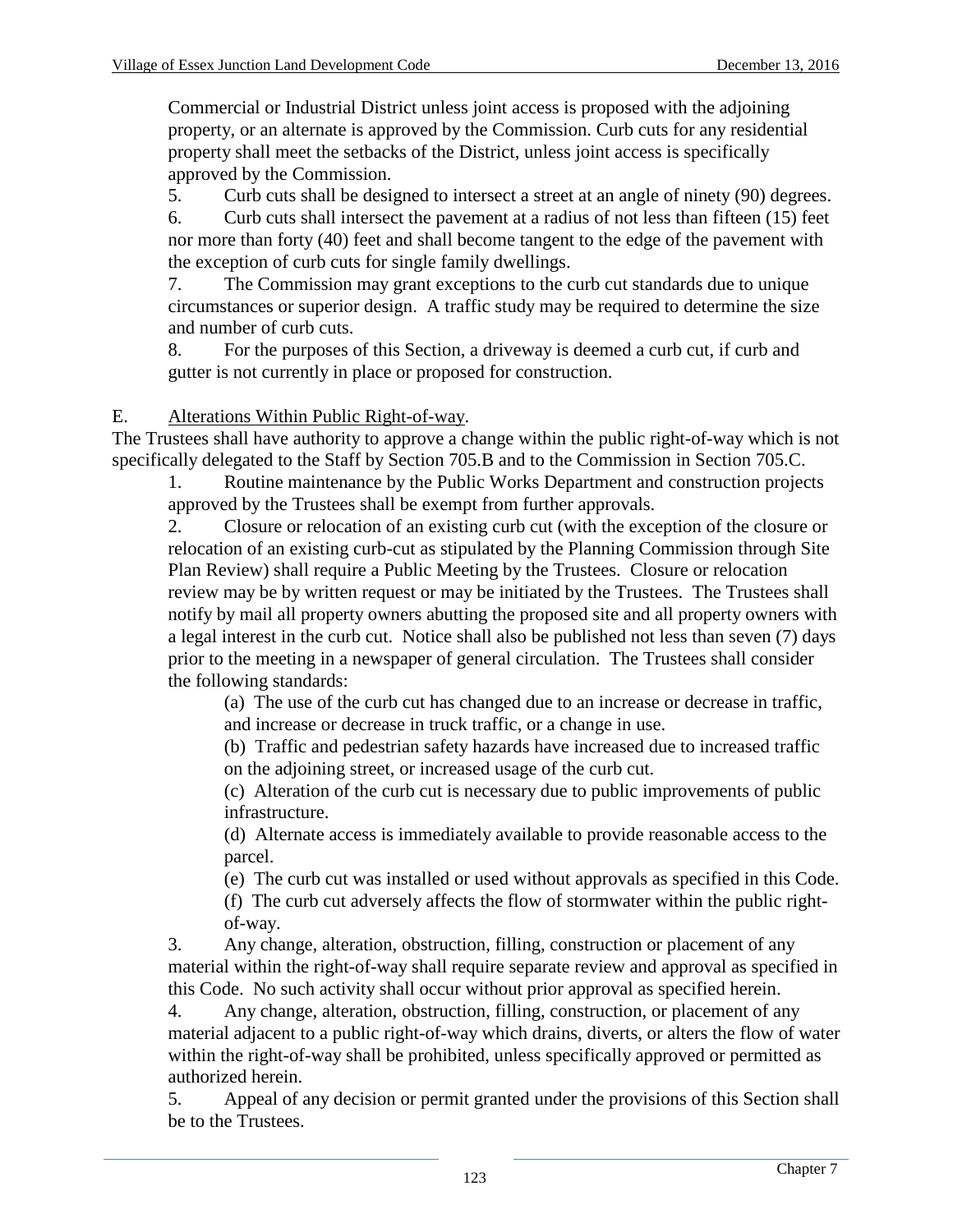### **SECTION 706: ACCESSORY USES AND STRUCTURES**

A. Purpose. To establish criteria for Accessory Uses and Accessory Structures and to establish certain limitations and standards for these uses and structures. Except as specifically provided elsewhere in this Code, no accessory use or structure may be approved, constructed or used before the principal structure is approved, constructed or used.

#### B. General Requirements

1. All accessory uses or structures shall be designed primarily to serve the principal use or structure.

2. No accessory structure shall be constructed, placed, or moved within any required setback except as provided herein.

3. No accessory structure may be located within any ight-of-way, Visibility Triangle, utility easement or drainage easement.

4. No accessory structure shall be occupied unless the principal structure is occupied or used for a use as permitted within the District.

5. All accessory uses or structures shall comply with the use, density, and lot coverage requirements of the District within which it is located.

6. All accessory uses or structures shall obtain permits as specified in this Code unless specifically exempted.

7. All detached and semi-attached accessory structures shall not exceed fifty (50) percent of the above grade floor area of the principle structure. Driveways, walks, decks, patios and similar structures are excluded from this provision.

### C. Set-back Exceptions

1. Driveways. Driveways may be located within any District pursuant to the regulations established herein. Personal vehicles may be parked in the paved area of any residential driveway so long as they are not parked closer than six (6) feet to any sidewalk or bicycle/pedestrian path. Driveways shall meet the rear setback requirements and must be at least two (2) feet from the side property line. No driveway shall be closer than two (2) feet from any side and rear property line.

2. Utilities. Public utilities and infrastructure may be located within any setback, provided that above ground structures are not located within any required Visibility Triangle. Above-ground utility structures shall be screened with vegetation when said screening does not interfere with the functional characteristics of the structure. To the extent possible above ground structures shall be designed and painted to match the characteristics of adjacent development. New and redevelopment projects shall install utilities underground.

3. Roof Overhangs. Roof overhangs or eaves on any structure may encroach into any setback for a distance not to exceed eighteen (18) inches.

4. Heating, ventilation and air conditioning equipment. Equipment for heating, ventilation or air conditioning which encroaches into a setback by not more than twelve (12) inches shall not be deemed to violate this Code. Equipment placed upon the roof of any commercial or residential structure shall not be deemed a violation of this Code if:

(a) It extends less than two (2) feet above the roof;

(b) It occupies no more than eight (8) square feet of area; and

(c) It generates no additional sound discernable at the adjoining property line.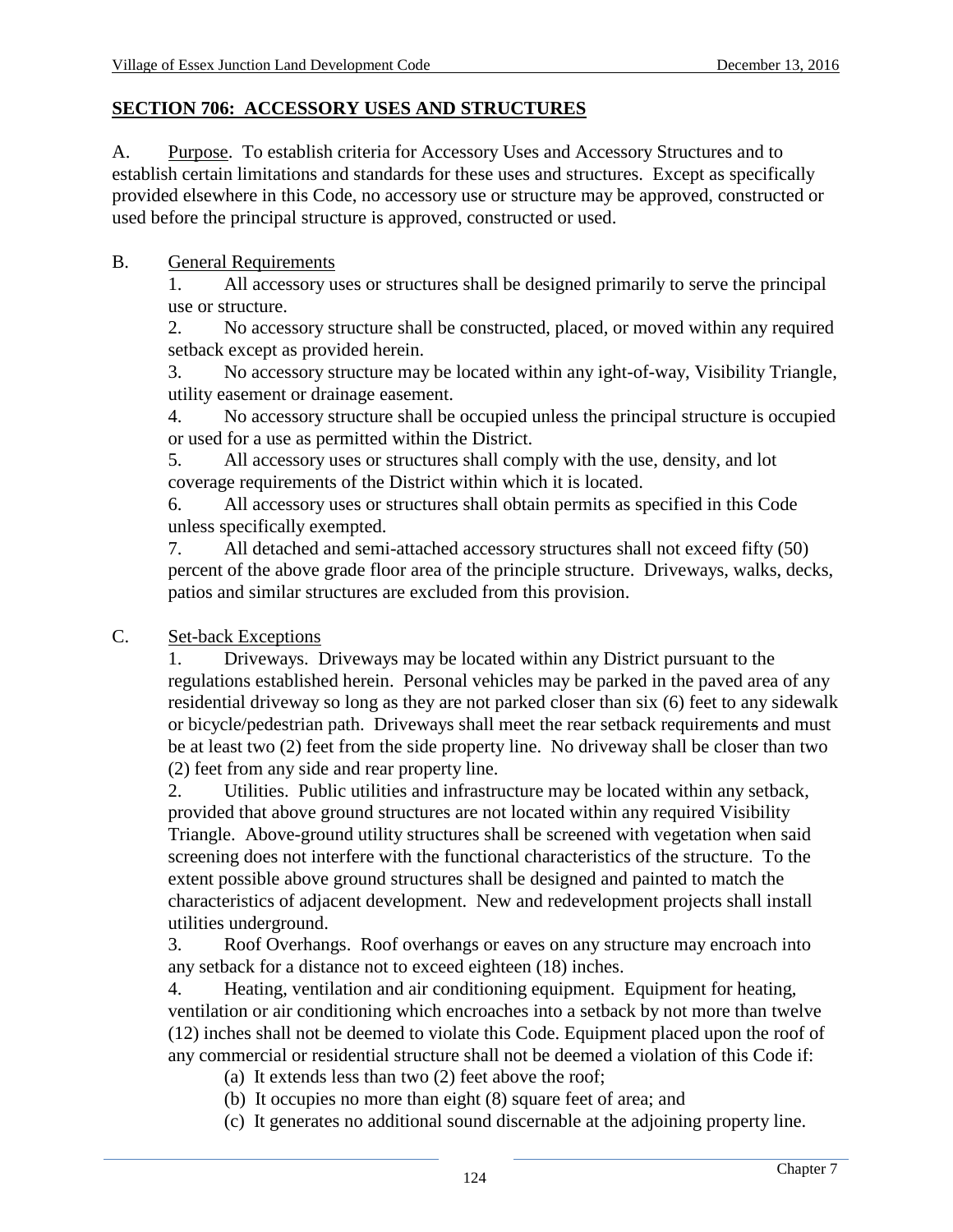5. Porches and decks. Porches and decks shall be deemed structures and shall meet the setback requirements.

6. Flagpoles, mailboxes, water fountains, bicycle racks, swing sets, bird houses, telephone booths, benches, and bus shelters may be allowed within a required setback if they meet the standards below:

(a) None of these uses may encroach upon the Visibility Triangle as established in Section 710 of this Code.

(b) Bus shelters shall be reviewed by the Planning Commission and meet Site Plan standards.

(c) Mail boxes are limited to the residents or occupants of the principal structure.

(d) Flagpoles within any residential district shall not exceed fifteen (15) feet in height and shall be limited to one pole per residential lot. In no instance may a flag encroach on the right-of-way or adjoining property.

(e) Flagpoles in commercial or industrial districts shall require Site Plan Approval and shall not exceed forty-five (45) feet in height. In no case shall a flag encroach on public right-of-way or adjoining property.

(f) Water fountains, lawn ornamentations, and benches shall not substantially alter the character of any residential neighborhood. Water fountains located on any commercial or industrial property shall not encroach on setbacks and shall require Site Plan approval.

7. Accessible ramps constructed to accommodate disabilities are exempt from setback provisions provided that no reasonable alternative is available and the encroachment is the minimum necessary to provide access. Covered or enclosed ramps shall meet all setback requirements.

8. A non-complying structure may be enlarged or expanded provided that the following conditions are met:

(a) The enlargement or expansion, itself, conforms to all provisions of this Code except setbacks.

(b) The structure, as enlarged, does not diminish any required yard or setback areas except a setback line encroachment equal to the existing building line.

(c) The expansion does not exceed any maximum density, lot coverage, intensity or height limitations.

D. Satellite Dish Antenna. No satellite dish or other antenna may be erected or placed within any District except in compliance with this Section and with Conditional Use approval.

1. All antenna located within any commercial, industrial, or multi-family District shall be located in a rear yard, or be screened from view from adjacent streets and properties. If the applicant clearly demonstrates that said conditions interfere with the receipt of signals, the Board may reduce the conditions as necessary to obtain a signal. The Board may permit the installation of satellite dishes on a roof, if provisions are made to minimize visual impact.

2. Within any residential District, the structure shall be located within the rear yard. If the applicant clearly demonstrates that a signal can not be received at this location, the dish may be located in the side yard. In no instance shall required setbacks be encroached upon.

3. Within any residential District, landscaping and berming shall be placed at the base of the structure to screen the dish to the extent possible from the neighboring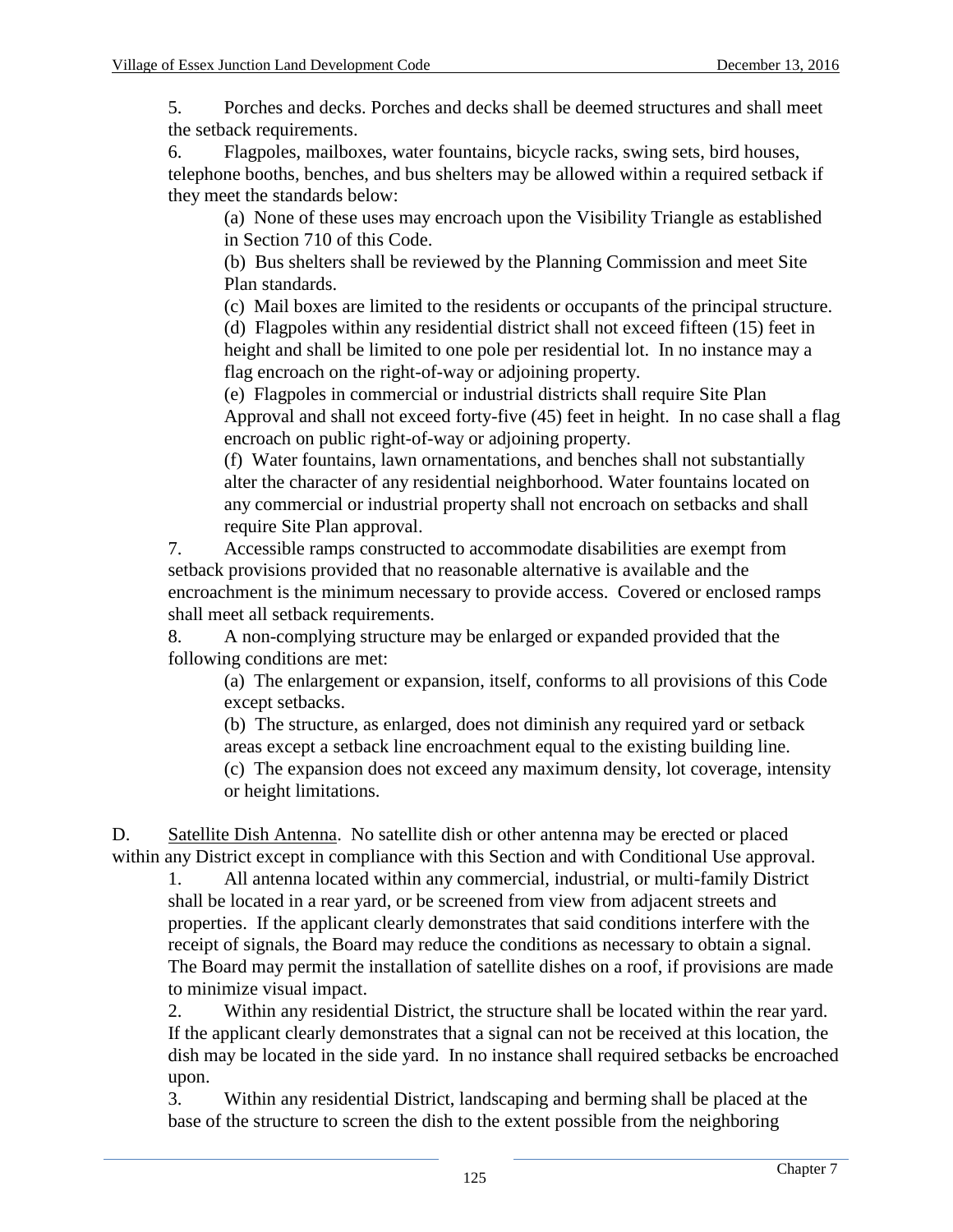property.

4. All antenna dishes shall be permanently ground-mounted unless specifically approved otherwise by the Zoning Board of Adjustment.

5. If the Board determines that the above standards cannot be met, the Board may alter the requirements of this Section but only to the extent necessary to obtain satellite signals. The Board may place reasonable conditions on its approval to minimize visual or other impacts at adjoining property lines.

6. Satellite dishes less than one (1) meter in diameter are exempt from the provisions of this section and do not require a zoning permit. However, satellite dishes shall be screened from view from the street unless necessary to receive a signal.

E. Residential Garages. No garage shall be located within any residential District except as follows:

1. Residential garages for any single-family or two (2) family dwellings in combination with all other detached or semi-attached accessory structures (excluding driveways, decks walks, patios and similar structures) shall not exceed fifty (50) percent of the total above grade floor area of the principal structure unless Conditional Use approval is granted.

2. Any detached garage which contains a second story or exceeds the fifty (50) percent requirement shall require Conditional Use approval by the Board.

3. No space in any garage may be rented or used for commercial or business, except that one or more parking stalls may be rented or used for the parking of motor vehicles, provided that all other provisions of this Code are met.

F. Storage sheds. Other Structures. Within any residentially zoned District, storage sheds must be located a minimum of eight (8) feet from the property line within any side or rear yard. The total square footage of all storage sheds and detached garages shall not exceed fifty (50) percent of the floor area of the principal structure. Storage sheds within any Commercial or Industrial District shall meet Site Plan standards. Within any residential district the construction of a tree house, play house or an animal shelter (dog house) shall be exempt from permitting requirements if it meets set-backs and does not exceed fifty (50) sq. ft. in floor area.

G. Outdoor Business Activities:

1. No sale or display of any product shall be allowed within any public right-of-way or upon any public sidewalk without first obtaining a Temporary Use Permit, except a business in the Village Center District that abuts the sidewalk may display merchandise or make seating available for dining, from April  $1<sup>st</sup>$  through October  $31<sup>st</sup>$ , provided the merchandise or seating does not block entrances, sidewalks (a minimum of five feet of clear passage must be maintained), or obstruct Visibility Triangles.

2. In any commercial district, an outdoor display or sale which is located entirely upon a private sidewalk shall not require a Temporary Use Permit.

3. The use of stands or tents in parking areas may be approved as part of a Temporary Use Permit if the applicant clearly demonstrates that sufficient parking will be available for the use and the outdoor activity.

4. The display of newspapers in a newspaper stand shall not be deemed an outdoor business activity.

H. Recycling Centers. The location of a recycling center shall require approval of a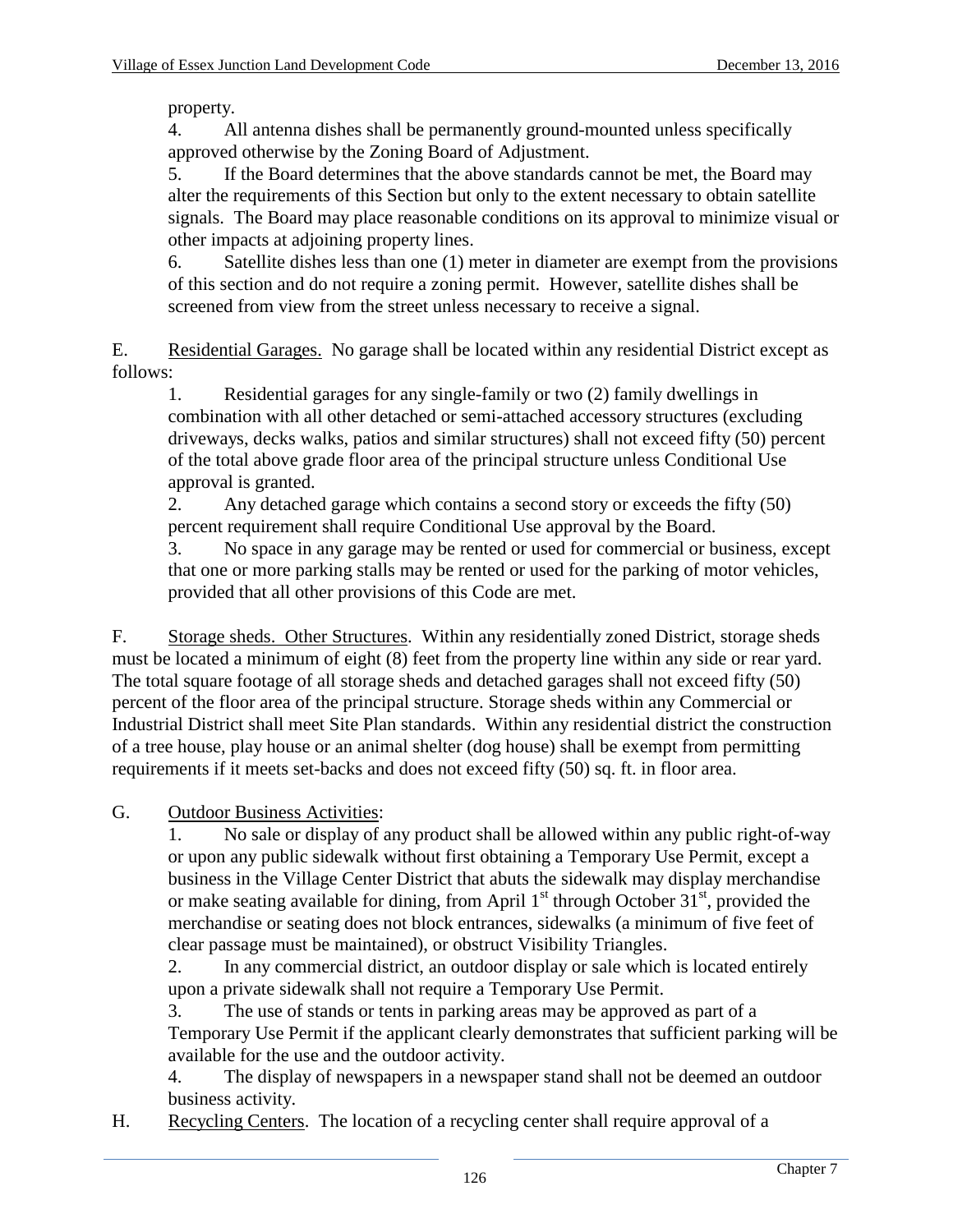Conditional Use permit and Site Plan. Any proposal shall include screening, landscaping, and circulation plans. Recycling Centers shall serve as drop off areas for general household recycling purposes. The use of trucks, or commercial haulers, to drop recyclables at recycling centers shall be prohibited. The Board may place conditions necessary to meet the purposes of this Section, including restrictions on the size of the facility and operating hours. Recycling centers shall only be approved in Commercial, Industrial or Planned Exposition Districts.

I. Solid Waste Collection Point. Any proposal for a solid waste collection point or transfer station shall require approval of a Conditional Use permit and a Site Plan. The proposal shall include screening, landscaping, and circulation plans. At a minimum, these centers shall be landscaped and screened from view from public streets and adjoining properties. Solid Waste Collection Points shall not be directly connected to storm drainage systems, or directly run off into storm drainage systems. Conditions may be placed upon any application including, but not limited to, restrictions on the hours of operation, access, limitations on the numbers and types of trucks and commercial vehicles, and increased setbacks from business and residential areas. The Board may require that storing and sorting occur in entirely enclosed structures. Garbage pickup centers shall be approved only in Commercial, Industrial, or Planned Exposition Districts.

# J. Dumpsters or Other Trash Containers:

No dumpster or trash container shall be located or used in any District except in conformance with these standards or approval of a Site Plan.

1. All dumpsters or trash containers located within any District shall be screened from view from the public right-of-way by a nontransparent fence and/or landscaping materials to a height of six (6) feet.

2. Dumpsters shall be covered and drainage plugs shall be installed. Covers may only be opened for depositing refuse or for emptying of dumpster. Open top temporary use dumpsters are exempted.

3. All dumpsters or trash containers shall be made of non-combustible materials, with solid sides and a cover suitable in design and construction for the deposit of trash.

4. All trash containers or dumpsters shall comply with the following requirements for separation from structures:

(a) No less than five (5) feet from a non-combustible structure with a flat roof.

(b) No less than five (5) feet from a non-combustible structure with a wall height of twenty (20) feet or more.

(c) No less than fifteen (15) feet from any structure built of combustible material.

5. The provisions of this Section shall not apply to any single-family or two family dwellings unless one or more trash container(s) is provided for the use of two or more dwellings.

K. Tennis, Basketball or Volleyball Court. These facilities, or similar private recreation facilities, such as outdoor skating rink facilities, may be located in rear or side yard setbacks within five (5) feet of any property line; provided, however, they may not be located in any drainage or utility easement. A single basketball hoop may be located within a front yard, provided that it is located on or adjacent to a driveway and that it is located no closer than ten (10) feet to any public sidewalk, bicycle, pedestrian lane, or right-of-way.

L. Swimming Pools. No swimming pool shall be used or located within any District without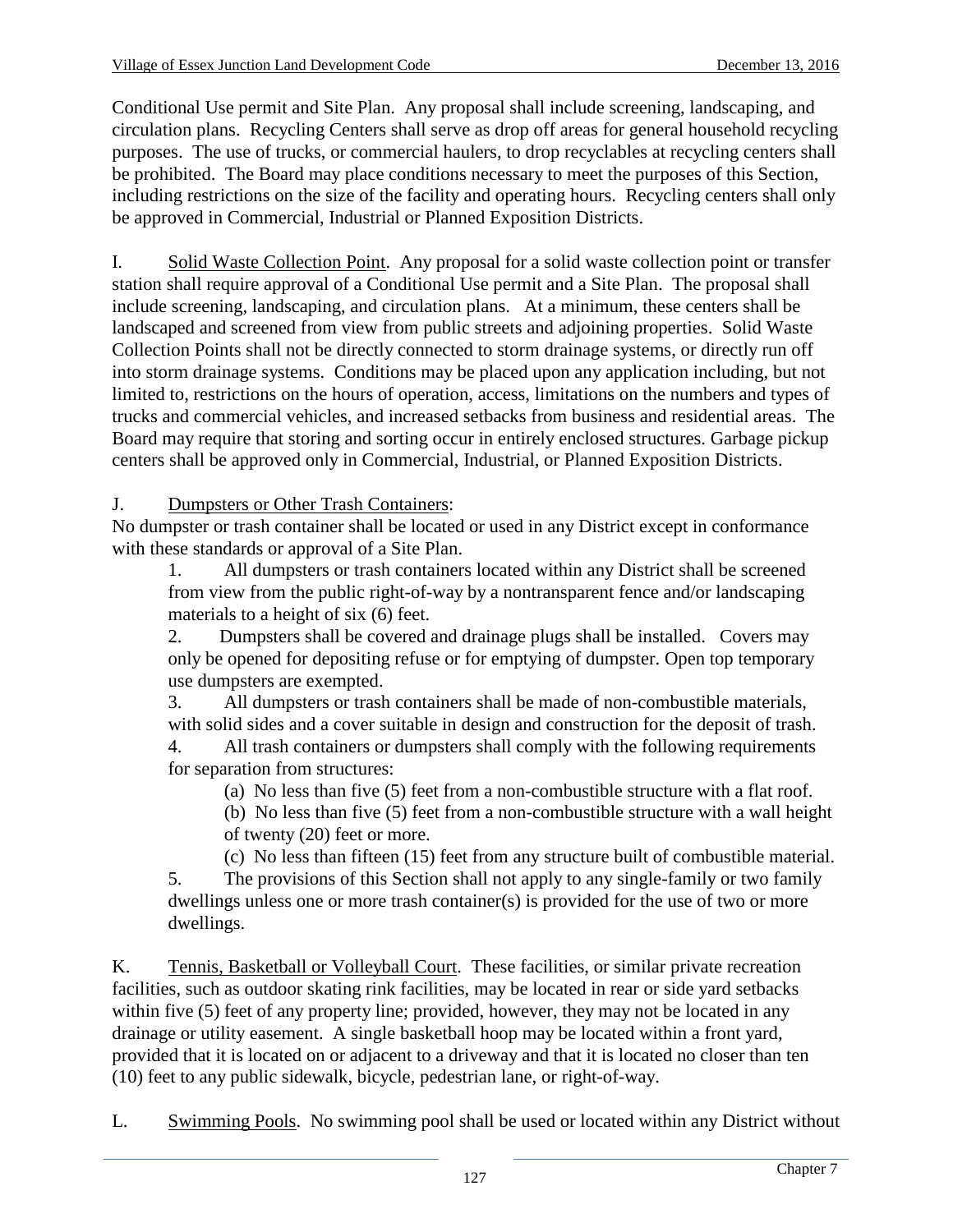conformance to the following standards:

1. Lighting shall be located to prevent direct glare at the lot line.

2. All in-ground pools shall be completely enclosed by a wall, fence or other structure not less than four (4) feet in height. Entrance to a swimming pool shall be from a self-latching and self-closing gate except that the door of any residence forming any part of the enclosure need not be so equipped. The use of hedges or natural barrier may be allowed if it is of sufficient density to bar entry to the pool.

3. No overhead electrical wires shall cross the pool area, or be installed within fifteen (15) feet of the pool surface.

4. Above-ground pools need not meet the fencing requirement of Section L.2 above, if evidence is submitted that entrance to the pool is possible only through the use of steps or stairs, which are portable, and removed when the pool is not in use, or unless accessible from the house.

M. Garage Sales, Yard Sales. Within any Residential Zoning District, garage sales or yard sales of common household goods and appliances may be approved upon submittal of a Temporary Use Permit application pursuant to Section 502(d). Temporary sales for the above purposes shall be permitted for a period of three (3) days. No more than four (4) permits for any one location may be issued in any calendar year.

# **SECTION 707: FENCES**

A. Purpose. To provide standards for the construction or placement of fences.

B. Standards. Any fences placed or located on any property shall meet the following standards:

1. A fence which does not exceed six (6) feet in height may be located at the property line in any side or rear yard and shall not require a zoning permit. Any fence which exceeds six (6) feet in height shall be deemed a structure.

2. No fence may be erected or constructed in such a manner to interfere with any required Visibility Triangle.

3. Any fence located adjacent to a publicly owned or maintained sidewalk, bikepath or pedestrian way shall not be located closer than two (2) feet to such public facility.

4. Any nontransparent fence located in a front yard shall not exceed twenty-nine (29) inches in height unless it meets the front yard setback for the Zoning District in which it is located.

5. A chain link fence, not to exceed six (6) feet in height, may be located along the side or front property lines within Commercial or Industrial Districts after Site Plan approval. The fence shall be located and maintained in such a manner that it does not interfere with pedestrian or vehicular vision. The Commission may require landscaping. 6. The use of barbed wire fencing is prohibited except as specified under exceptions

below.

# C. Exceptions.

1. Property located in a Planned Agriculture District may use barbed wire for fencing purposes, provided that said fencing is utilized strictly for agricultural purposes. Properties in the Light Industrial District may also use barbed wire fencing. However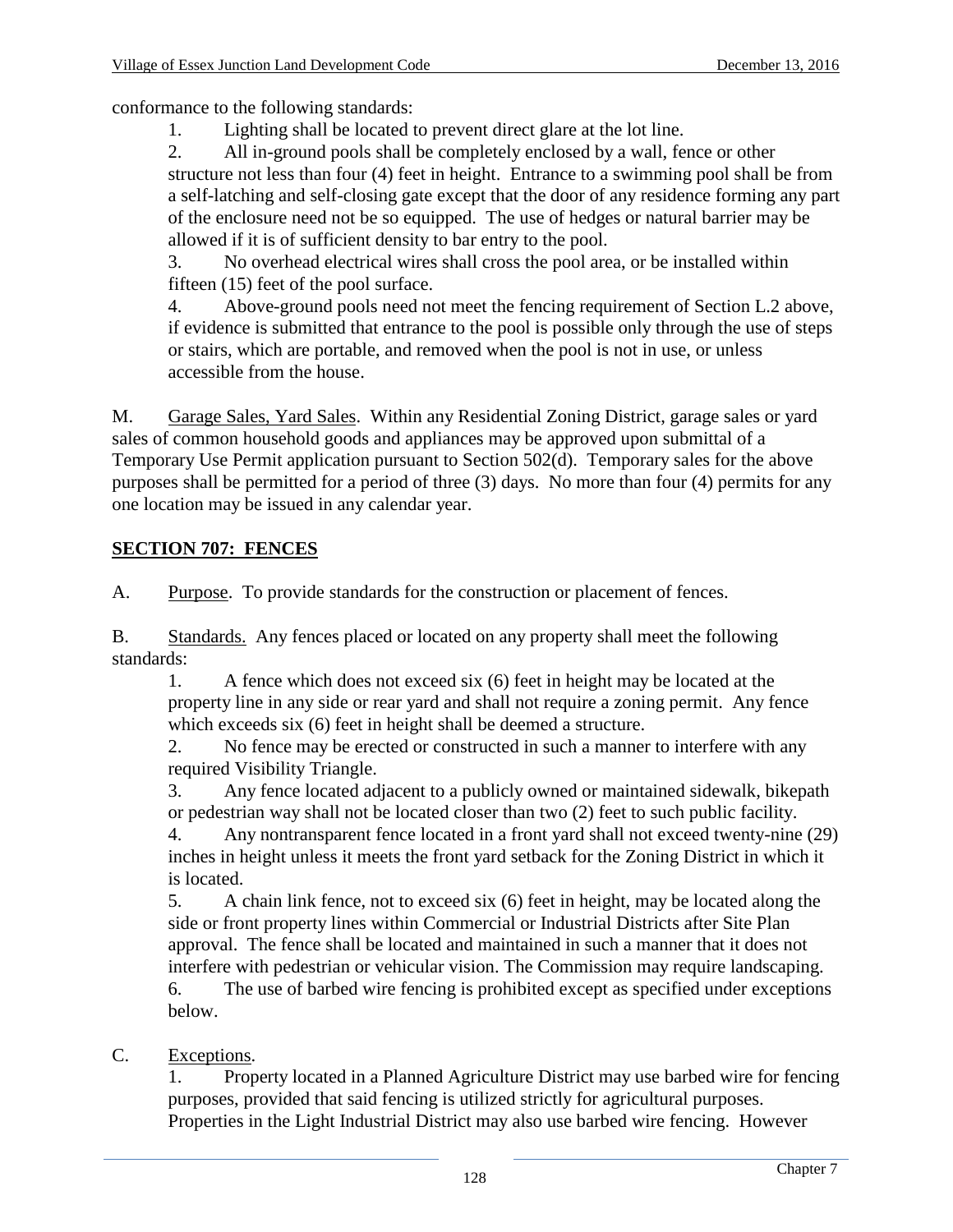conditions may be imposed upon approval to provide minimal impacts on neighboring properties.

2. The Commission may authorize the use of fences which exceed the six (6) foot requirement for non-commercial, Industrial, or Planned Exposition Districts. The Commission may authorize exceptions only for security or safety purposes and may require landscaping to mitigate visual impacts.

3. In accordance with the standards for Planned Development approval, the Commission may approve alternative standards which are designed specifically as a part of an overall development plan including perimeter walls around the development or other effective visual treatments.

# **SECTION 708: SCREENING/BUFFERING**

A. Purpose. To provide sufficient screening and buffering to mitigate the potential negative impact of adjoining incompatible land uses.

B. Standards.

1. Any Industrial District located adjacent to a residential District shall provide a buffer not less than fifty (50) feet. The buffer shall be landscaped and fenced in such a manner as to minimize impact on the adjoining Residential District.

2. Any Commercial use located adjacent to a residential use shall provide a buffer zone of not less than twenty (20) feet. The buffer zone shall be landscaped in such a manner as to minimize impact on the adjoining residential District. A fence and/or hedge not less than six (6) feet in height may be required. Any fence and /or hedge erected for this purpose shall be of sufficient size and density to block vision at eye level within two (2) years of planting. The use of berms is encouraged and may be required by the Commission as a Site Plan condition.

3. Any multi-family use located adjacent to a single-family use shall provide a buffer zone of not less than fifteen (15) feet. The buffer zone shall be landscaped in such a manner as to minimize impact on the adjoining single-family Districts. The Commission may require the placement of an opaque fence and/or hedge to screen the multi-family structure from adjoining single family dwellings.

4. Parking lots located adjacent to public streets shall be screened to minimize glare and vehicle light encroachment on the street. Screening may include berms and landscaping.

5. Waivers. The Planning Commission may waive the screening and buffering requirement in the Village Center District if it determines that the encroachment will not have an undue adverse impact on adjacent properties.

# **SECTION 709: PRIVATE STREETS**

A. Standards. The Commission may approve a Private Street only as a part of a Planned Development application. The following conditions shall apply to any private street:

1. The applicant shall submit documentation common to all properties to ensure the continued maintenance of the Private Street.

2. The applicant shall submit documentation to ensure snow removal on the Private Street.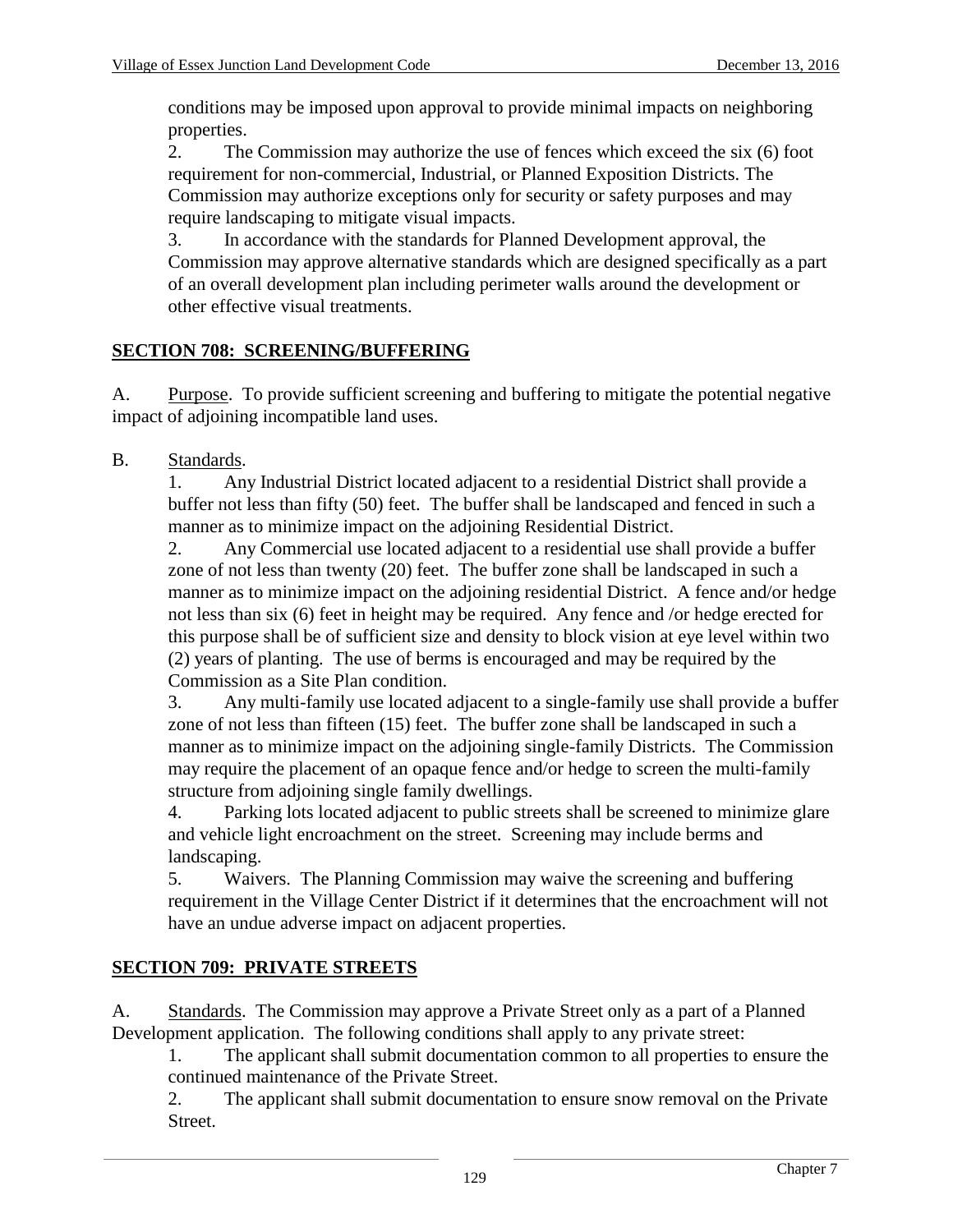3. Private streets shall meet the requirements of Chapter 9 and Appendix A. Private Streets shall be built with the same cross section as a Public Street as outlined in Detail 2 of Appendix A.

4. No new private street shall be accepted by the Village for maintenance or snow removal without conforming to all street standards specified in Chapter 9.

5. The Village shall not be responsible for snow removal or maintenance on any sidewalk located on a private street.

6. The following streets must be provided as public streets and dedicated to the Village, unless waived by the Planning Commission upon determination the waiver would be consistent with the provisions of Section 917 of the Land Development Code:

(a) The principal entry to a planned unit development.

(b) Roads servicing or planned to service adjacent properties.

(c) Internal roads which will carry daily traffic in excess of seven hundred and fifty (750) vehicles based on current trip generation rates published by the Institute of Transportation Engineers.

(d) Other streets as determined by the Planning Commission.

B. Existing Private Streets. The Village shall not accept any existing Private Street or sidewalk for snow removal or maintenance until the facilities meet the standards specified in Chapter 9.

# **SECTION 710: VISIBILITY TRIANGLES**

A. Purpose. To provide clear and unobstructed vision for pedestrian and vehicular traffic at all intersections and driveways.

B. Intersections. On any corner lot, no fence, wall, screen, sign, structure or foliage shall be erected, placed, constructed, planted, or allowed to grow in such a manner as to encroach upon the Visibility Triangle.

1. The Visibility Triangle shall be determined as follows: starting at the intersection of the property lines along the intersecting streets, measure away from the point of intersection a distance of twenty (20) feet along both property lines. Connect these points with an imaginary line. The visibility triangle shall be the triangle defined by the two property lines and the imaginary line.

2. Within this Visibility Triangle, nothing shall encroach upon lines of vision between the heights of thirty (30) inches and eight (8) feet.

C. Driveways. At a point where any driveway intersects with a public street, no fence, wall, screen, sign, structure or foliage shall be erected, placed, constructed, planted, or allowed to grow in such a manner as to encroach upon the Visibility Triangles on either side of the driveway.

1. The Visibility Triangles shall be determined as follows: starting at the intersections of the front property line and the edges of the driveway, measure away from the points of intersection a distance of ten (10) feet along both property line and the edges of the driveway. Connect these points with imaginary lines. The Visibility Triangles shall be the triangles defined by the property line, the edges of the driveway and the imaginary lines.

2. Within these Visibility Triangles, nothing shall encroach upon lines of vision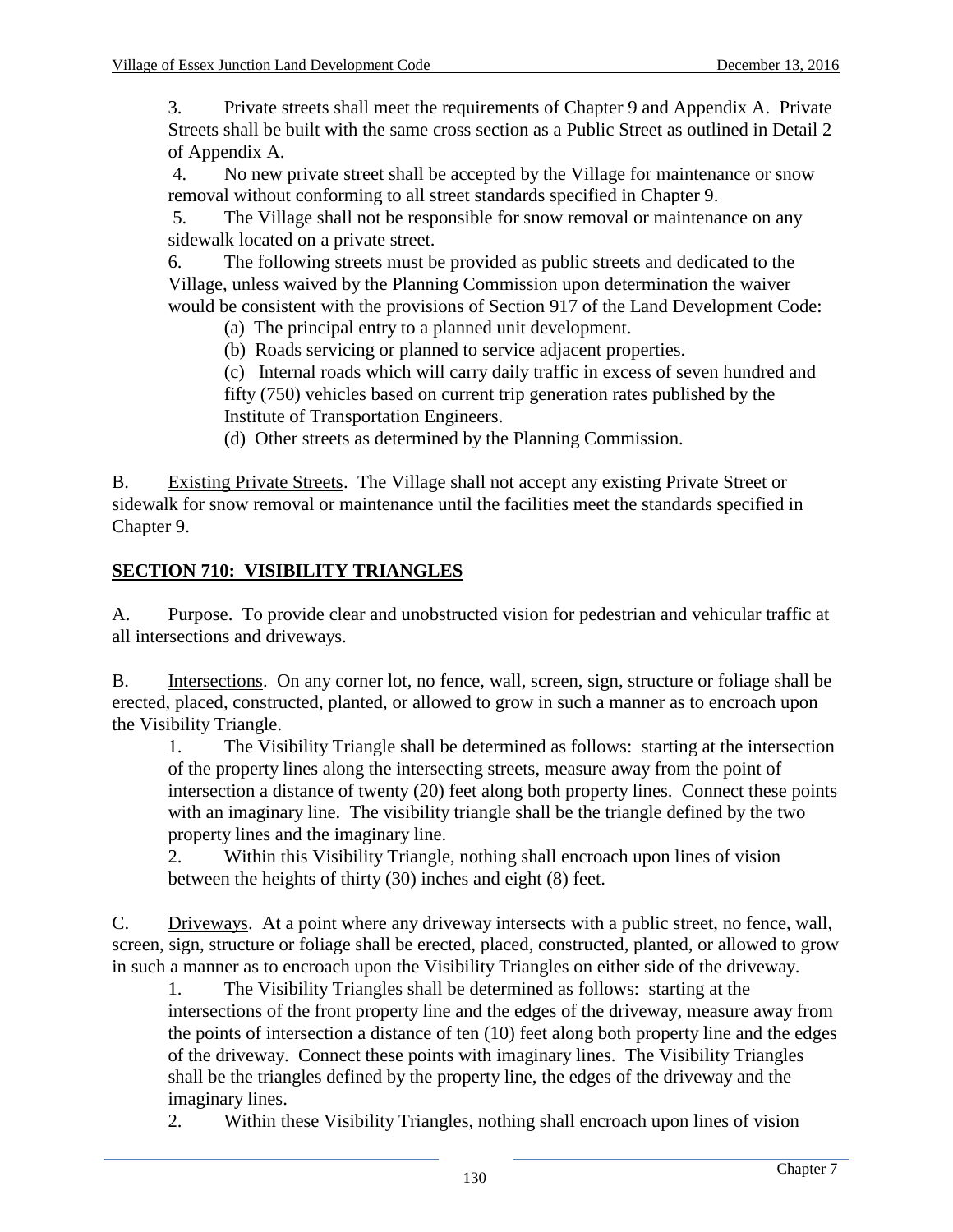between the heights of thirty (30) inches and eight (8) feet.

D. Exceptions. The following items are exempt from the Visibility Triangle requirement. 1. All plantings or structures not within Visibility Triangles described in B. and C. above, measured at the high point of the street along the right-of-way line.

2. The Visibility Triangle shall not apply to the trunk of an existing tree provided that it is trimmed to meet the vision requirement in B. and C. above.

3. Fire hydrants, public utility poles, street markers, traffic control devices, mailboxes, or other items which by their nature must be located within the Visibility Triangle.

4. Public bus benches.

5. Telephone booths, parking areas, bus shelters, signs, bicycle racks, and similar structures are prohibited.

**SECTION 711: HOME OCCUPATIONS.** Nothing in this Code shall infringe upon the right of any resident to use a minor portion of a dwelling for an occupation which is customary in residential areas and which does not change the character thereof.

A. Purpose:

1. To protect residential areas from potential adverse impact of excessive traffic, nuisance, sound and other effects of occupational activities within residential neighborhoods.

2. To establish criteria and development standards for Home Occupations conducted in dwelling units.

3. To provide residents the option to use their residences for certain Home Occupations without altering the residential character of the neighborhood.

4. To assure that public and private services including streets, drainage, water and sewer systems, and other public facilities and services are maintained as designed for residential purposes.

B. Review Criteria. All Home Occupations shall meet the following review criteria and standards:

1. The Home Occupation shall be conducted entirely within the dwelling unit by residents of the dwelling.

2. No employees other than residents of the dwelling are permissible.

3. The area utilized for the Home Occupation shall not exceed twenty (20) percent of the floor area of the residence, including garages.

4. Merchandise offered for sale shall be clearly incidental to the Home Occupation, provided, however, that orders may be taken for later delivery off premises.

5. Delivery of products for a home business shall occur no more frequently than once daily. Vehicles not ordinarily utilized for residential delivery shall be prohibited.

6. No toxic, explosive, flammable, combustible, corrosive, etiologic, radioactive or other hazardous materials shall be used or stored on the premises.

7. No mechanical equipment other than that ordinarily utilized for household or hobby purposes shall be permitted.

8. No activity shall be conducted on the premises which would interfere with radio or television transmission, nor shall there be any offensive sound, smoke, dust or heat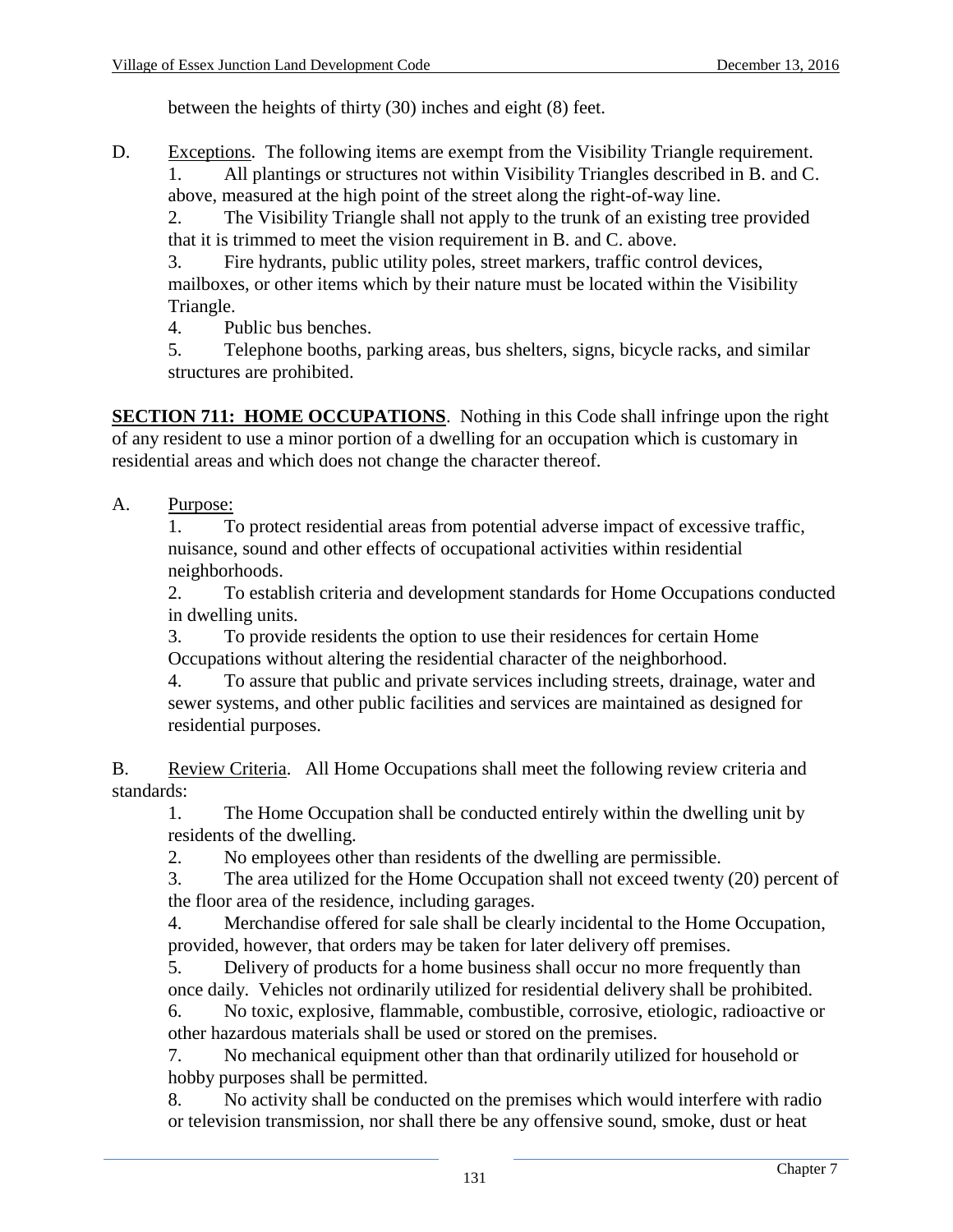noticeable at the property line.

9. The operation of the Home Occupation shall not cause or encourage vehicular or pedestrian traffic not ordinarily associated with the residential area in which the Home Occupation is located except under the following conditions:

(a) Public access to the Home Occupation shall be by invitation only and no more than one (1) vehicle not owned by the occupant may be parked on or adjacent to the property for business purposes. Appointments may overlap for a time period not exceeding thirty (30) minutes.

(b) Occasional parties or meetings associated with the business shall occur no more frequently than four (4) times monthly. Special arrangements must be made to provide sufficient parking so vehicles in no way impede the safety and flow of traffic within the neighborhood.

10. Advertising associated with the home business shall be by phone number only. On-premise advertising shall be limited to one (1) non-illuminated sign not exceeding one (1) square foot. The legend shall show only the name of the occupant and occupation and be neutral in color.

11. Public access to Home Occupations shall be restricted to the hours of 8:00 am to 9:00 pm.

# **SECTION 712: OPEN SPACE REGULATIONS**.

Except as specified in this Code, no building, structure or vehicles shall encroach upon any required setback or designated Open Space area. All required setbacks shall be maintained in vegetative cover and shall not be covered with any impermeable surface materials except in Commercial Districts where the Commission may approve specific alternatives.

### **SECTION 713: STORM WATER MANAGEMENT**.

### A. Purpose.

1. To promote stormwater management practices that maintain pre-development hydrology through site design, site development, building design and landscape design techniques that infiltrate, filter, store, evaporate and detain stromwater close to its source; 2. To promote natural resources, particularly streams, lakes, wetlands, floodplains and other natural aquatic systems on the development site and elsewhere from degradation that could be caused by construction activities and post-construction

conditions;

3. To protect other properties from damage that could be caused by stormwater and sediment during construction activities and post-construction on the development site; 4. To reduce the impacts from impervious surfaces such as streets, parking lots, rooftops and other paved surfaces;

5. To protect public safety from flooding, reduce public expenditures in removing sediment from stormwater drainage systems and natural resource areas, and to prevent damage to Village infrastructure caused by inadequate stormwater controls.

B. Intent. The intent of this Section is to allow no increase in stormwater runoff as a result of any land development activity. The Stormwater Management Section of this Code has been adopted in recognition of the following: that clearing and grading during construction activities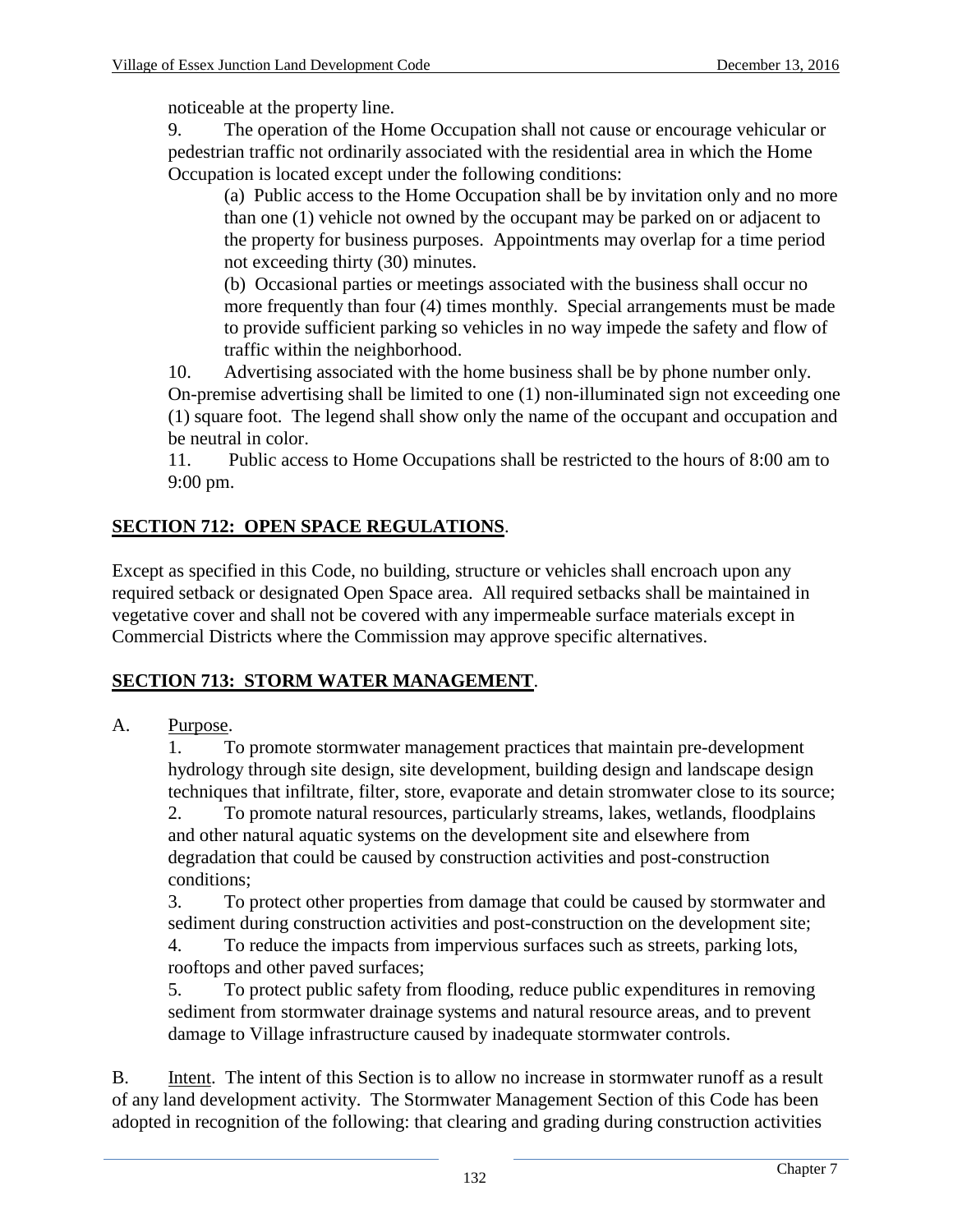increases soil erosion, which in turn negatively affects aquatic and terrestrial habitats; that the creation of impervious surfaces associated with land development increase stormwater runoff rates and volumes, flooding, stream channel erosion, and the transport and deposition of sediment and pollutants and decrease groundwater recharge and stream base flow; that the elimination of illicit discharges and the proper design, construction, operation and maintenance of stormwater systems are crucial for protecting the environment, public health and safety; and, that economic loss and stream water quality degradation can result from these adverse impacts.

- C. Illicit Discharge Detection and Elimination.
	- 1. Prohibition of illicit discharges

Non-stormwater discharges into publicly owned storm sewer systems and private stormwater systems within the Village of Essex Junction are prohibited.

2. Prohibition of illicit connections

(a) The construction, use, maintenance or continued existence of illicit connections to the storm drain system is prohibited.

(b) A person is in violation of this sub-section if the person connects a line conveying sewage, laundry waste or other forms of gray water to the Village MS4 or allows such a connection to continue.

3. Exempt discharges The following discharges are exempt from the discharge prohibitions established in this section:

\*Water line flushing with De-chlorinated Water

\*Landscape irrigation

\*Diverted stream flows

- \* Uncontaminated ground water, either naturally rising or pumped
- \* Uncontaminated ground water infiltration into stormwater drains
- \* Discharges from potable water sources
- \* Uncontaminated foundation drains
- \* Air conditioning condensate
- \* Irrigation water
- \* Springs
- \* Uncontaminated water from crawl space pumps
- \* Uncontaminated water from footing drains
- \* Lawn watering
- \* Individual residential car washing
- \* Flows from riparian habitats and wetlands
- \* De-chlorinated swimming pool discharges
- \* Street wash water
- \* Discharges or flows from fire fighting activities occurring during emergency situations not involving hazardous materials or oil.
- \* Dye testing is an allowable discharge if approved by the Village Engineer.

Notification of Spills: Property owners or citizens responsible for facility operation and management who know or suspect release of materials which may result in an illegal discharge to the stormwater system must immediately notify proper emergency response agencies. For release of non-hazardous materials, notification shall be to the Village of Essex Junction.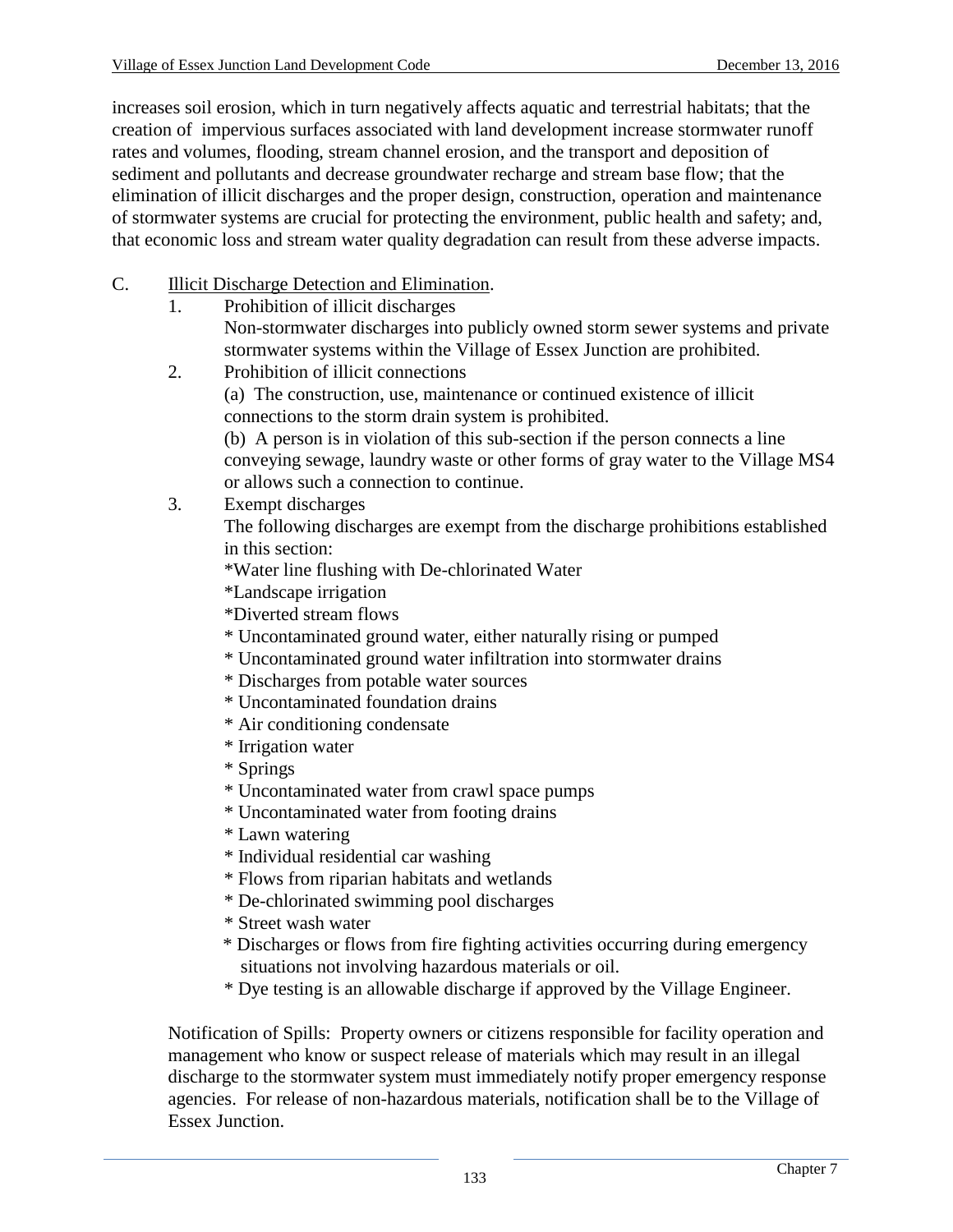## 4. Watercourse Protection.

All stormwater generated from land use /land development activity shall be treated prior to discharge to a wetland or local water body, municipal drainage system or abutting property. Treatment methods prescribed shall be in accordance with the Stormwater best management practices as noted in this Land Development Code.

(a) No person shall deposit or cause to be deposited in a watercourse or on the land impacted by runoff to the watercourse any trash, yard debris or any other material that would pollute or significantly alter the natural flow of water through, or can erode into the watercourse.

(b) The owner or lessee shall maintain existing privately owned structures within or adjacent to a watercourse so that such structures will not become a hazard to the use, function, or physical integrity of the watercourse.

(c) On-site drainage improvements and best management practices, as required by this Code, such as rain gardens, buffer strips, filter strips, grass swales, rain barrels, porous pavement appropriate for cold weather conditions and cisterns shall be maintained by the developer and all other subsequent property owners or associations within the development.

(d) No person shall deposit or cause to be deposited in a public right-of-way used for conveyance of stormwater to a watercourse any trash, yard debris or any other material that would pollute or significantly alter the watercourse. This prohibition addresses yard waste or other organic/inorganic material left within the roadway or sidewalk of the Village of Essex Junction.

5. Suspension of MS4 Access.

The Village may, without notice, suspend MS4 discharge access to a person when such suspension is necessary to stop an actual or threatened discharge that presents or may present danger to the environment, health or welfare, or to the MS4. The Village of Essex Junction maintains a right to access properties for the purpose of evaluating private property compliance with the State mandated provisions of this regulation.

# D. Construction Site Stormwater Runoff Control.

1. Applicability. This subsection shall apply to any clearing, grading, construction or land development activity disturbing any property located within the jurisdictional area of the Code. Agricultural operations shall be regulated by the Agricultural Department best management practices.

2. State Permits.

(a) The Village shall accept a State of Vermont General Permit for construction site runoff as evidence of meeting Village erosion and sediment control permit requirements for those projects that fall under the jurisdiction of the State requirements. General requirements may be waived by the Public Works Superintendent or Water Quality Superintendent or their designee if the applicant conforms to the State of Vermont Best Site Management practices as outlined in: "The Low Risk Site Handbook for Erosion Prevention and Sediment Control" (as amended) or in the "Vermont Erosion Prevention and Sediment Control Field Guide" (as amended) the state guidelines are available at:

http://www.anr.state.vt.us/dec/waterq/stormwater/htm/swcgp.htm (b) For all development reviewed and approved under the zoning permit approval process or site plan process, the Village hereby incorporates by reference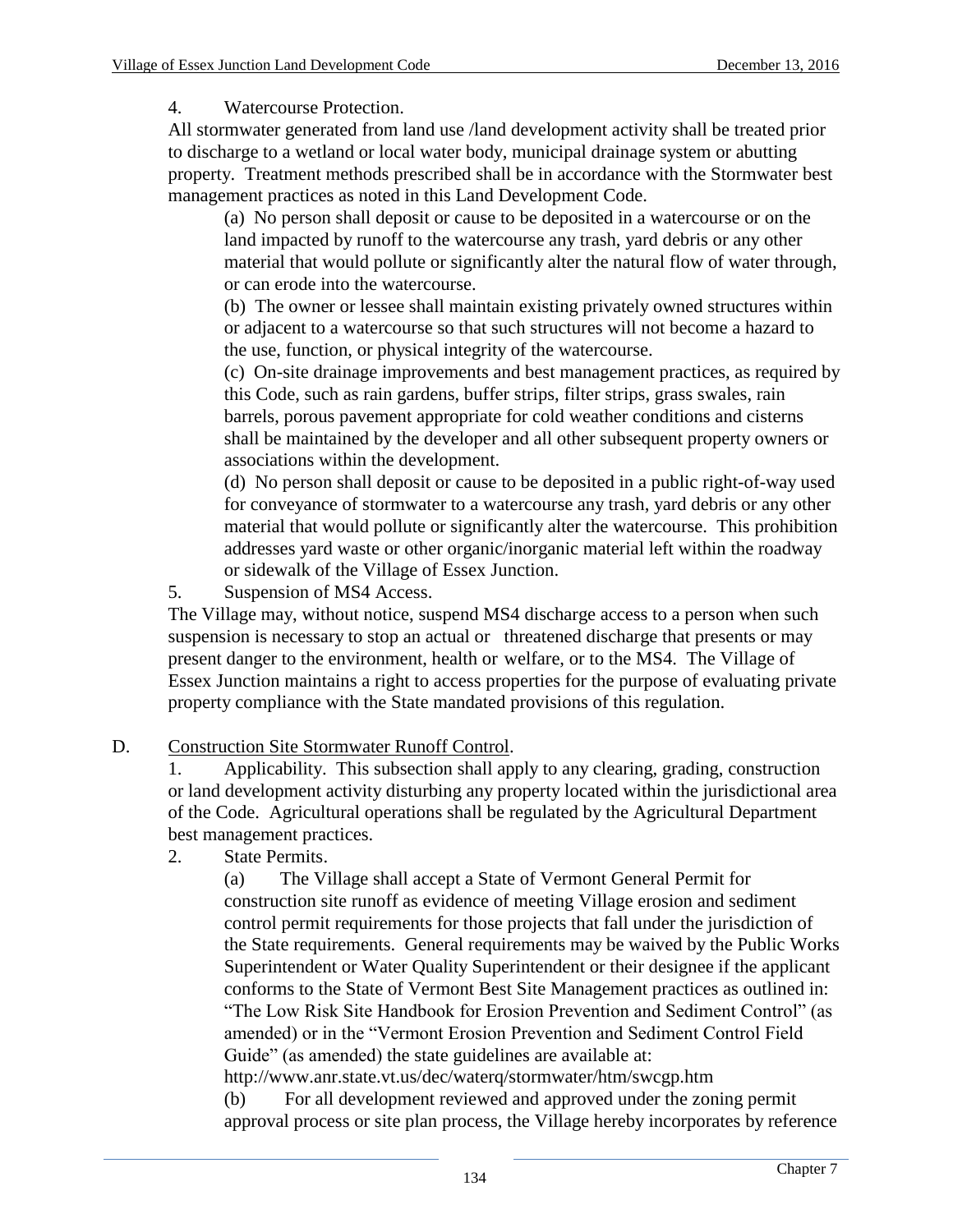the permit application requirements covered under the Vermont General Permit 3-9020 for stormwater runoff from large construction sites to waters within the jurisdictional area of this Code, which are not principally impaired by collected stormwater runoff.

(c) For all development reviewed, the Village hereby incorporates by reference the permit application requirements covered under the Vermont Individual Construction Permit for stormwater runoff from large construction sites to waters within the jurisdictional area of this Code, which are impaired by stormwater runoff. The Village also incorporates by reference any applicable requirements in a TMDL issued for impaired receiving waters located within the jurisdictional area of this Code.

3. Erosion and Sediment Control Performance Standards. All construction sites are expected to maintain erosion control to prevent migration of stormwater or stormwater flow containing sediment to adjacent private property or to the Village right-of-way. Authorized Village employees may enter at reasonable times upon any property to conduct on-site inspections. Such inspections shall take place before, during and after any soil is disturbed. If upon inspection, the site is not in compliance with erosion standards and a TMDL has been issued for the stormwater impaired receiving water located within the jurisdictional area of this Code, the zoning permit will be deemed invalid until appropriate erosion and sediment control practices are implemented.

4. Stormwater Management Performance Standards: Stormwater conveyance systems designed for the infiltration of stormwater, in part or in whole are preferred, providing that underlying soil conditions allow for infiltration without negative impact on adjacent roads, structures, etc.

(a) Site designs shall minimize stormwater runoff and utilize pervious areas for stormwater treatment. Site designs shall accommodate the peak flow rates of stormwater discharge associated with specified design storms, as noted in the most recent version of the *Vermont Stormwater Management Manual Volumes I and II (as most recently amended)*.

(b) Stormwater runoff generated from new development and redevelopment shall be adequately detained and treated prior to discharging into a jurisdictional wetland or local water body.

(c) Post development annual groundwater recharge rates shall be maintained at the same rate as the annual recharge from pre-development site conditions by promoting infiltration through the use of structural or non-structural methods.

(d) For new development, structural stormwater treatment practices (STPs) shall be designed to remove 80% of the average annual post development total suspended solids load (TSS) and 40% for total phosphorous, unless a TMDL has been established requiring a more stringent criteria in the receiving water. It is presumed that a STP complies with this performance standard if it is: sized to capture the prescribed water quality volume; designed according to the specific performance criteria outlined in the most recent version of the *Vermont Stormwater Management Manual Volumes I and II (as amended)*; constructed properly, and maintained regularly.

(e) The post-development peak discharge rate shall not exceed the predevelopment peak discharge rate for the 10-year frequency storm event.

(f) To protect stream channels from degradation, specific channel protection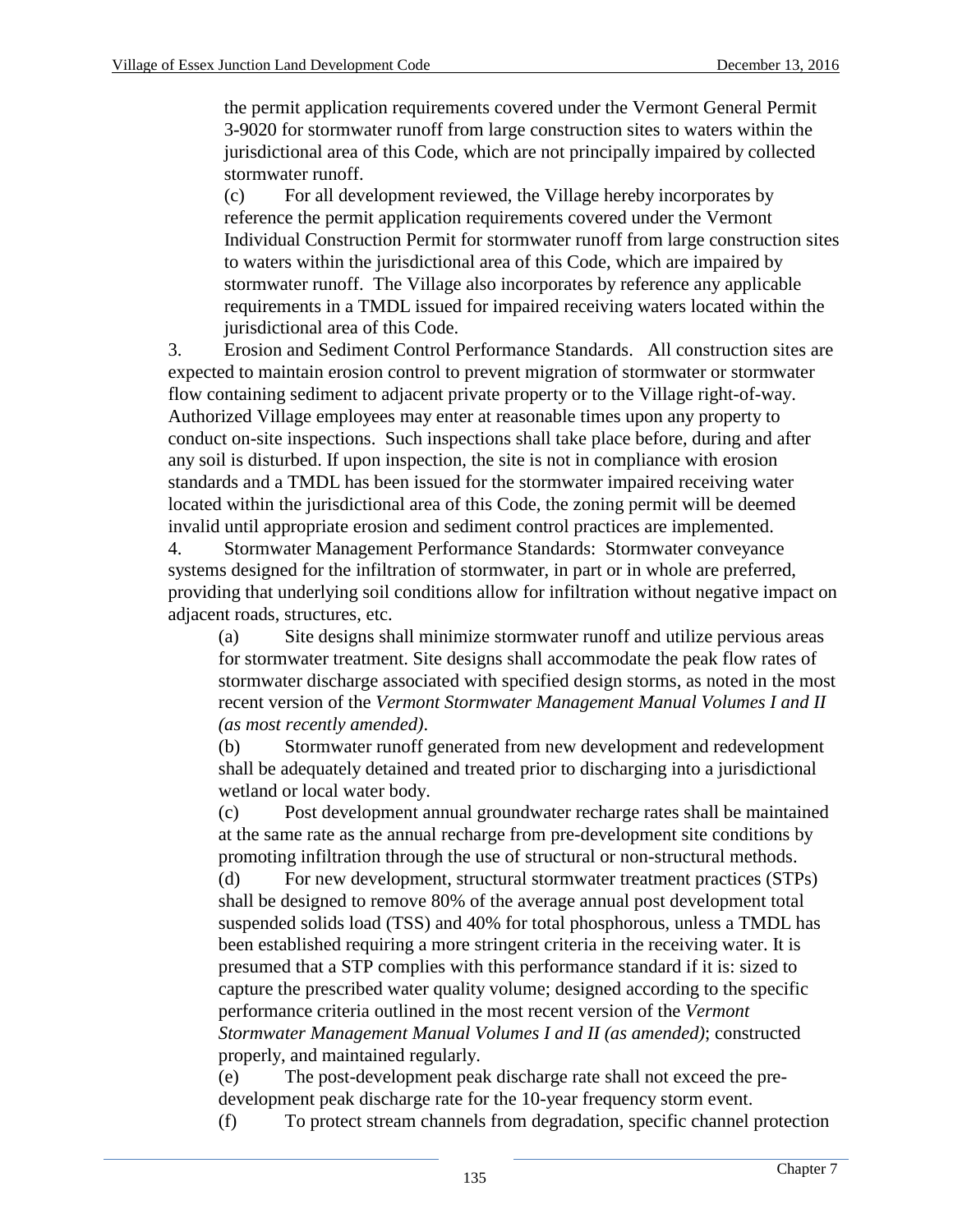criteria shall be provided as prescribed in the most recent version of the *Vermont Stormwater Management Manual Volumes I and II (as amended)*.

(g) Stormwater discharges from intensive land uses or activities with higher potential pollutant loadings, known as hotspots, may require the use of specific structural STPs and pollution prevention practices.

E. Commercial and Industrial Stormwater Discharges. Any person subject to an industrial multi-sector general permit or other stormwater permit issued by the State or EPA shall comply with all provisions of such permit. The Village may require proof of compliance with said permit prior to allowing the discharge to connect to the MS4. Those facilities regulated under the Multisector General Permit shall notify the Village of their status under this permit. Notification to the Village shall be required for any change in status under the rules of this State permit process.

F. Operation and Maintenance of Stormwater Systems.

1. All stormwater systems shall have a written, and approved, enforceable operation and maintenance agreement, duly recorded in the Essex Town land records, to ensure the system functions as designed. The maintenance agreement shall include a schedule for when and how often maintenance will occur and plans for periodic inspections to ensure proper performance of the facility between scheduled cleanouts.

2. Post-construction responsibility: All proposals for development requiring a stormwater system shall include a post-construction responsibility agreement that designates the person(s) or organization(s) responsible for post-construction maintenance. Maintenance responsibility runs with ownership of the land.

3. Stormwater Systems Designed for Turn Over to the Village: Stormwater systems designed for turn over to the Village shall be maintained in accordance with permit requirements by the permittee. All provisions for compliance shall be the responsibility of the permittee until transfer of permit processes is completed.

(a) All proposals for stormwater systems to be turned over to the Village for operation and maintenance shall meet or exceed Village and State design standards outlined in the most recent version of the *Vermont Stormwater Management Manual Volumes I and II*.

(b) Prior to acceptance by the Village, the developer shall ensure that the stormwater system is clean and in good working condition.

(c) Only stormwater facilities with valid permits will be considered for acceptance by the Village of Essex Junction. Stormwater system infrastructure will only be accepted by the Village along with other infrastructure accepted for community ownership. No stormwater system will be accepted unless it is deemed in the interest of the Village of Essex Junction.

4. Right-of-Entry. All proposals for development requiring a stormwater system shall include a right-of-entry agreement that provides access for authorized Village employees to enter such properties at reasonable times and in a reasonable manner for the purposes of inspection.

5. Waivers. The Village of Essex Junction may waive strict compliance of specific provisions of this stormwater ordinance where:

- (a) The waiver is allowed by federal, state or local statute/regulation
- (b) The waiver is in the interest of the public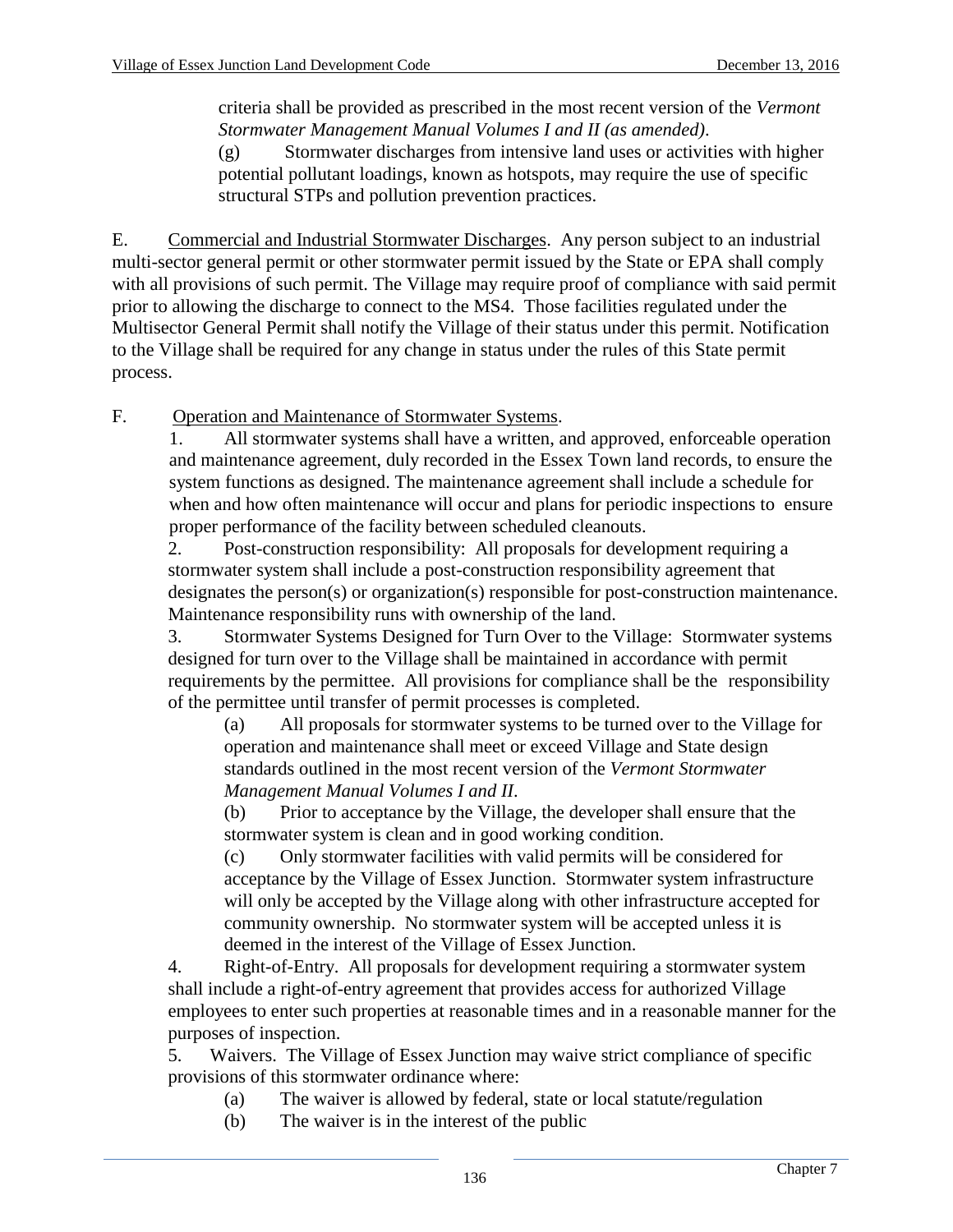(c) The waiver is not inconsistent with the purpose of the land development code

Any waiver must be requested in writing and shall contain an explanation or documentation that supports the waiver requested. The justification presented must demonstrate that strict application of this ordinance does not further the purpose or objective set forth within the ordinance. Any request for extension shall be acted on in seven (7) days with findings provided in writing to the applicant.

G. Maintenance of Permitted Stormwater Systems. Should a property owner fail to maintain stormwater infrastructure in accordance with the terms and conditions of this ordinance, state or other stormwater permit requirements, the Village of Essex Junction shall provide written notice of violation. The Village of Essex Junction may pursue any steps deemed necessary to prevent or minimize damage to the Village storm drainage infrastructure or to the waters of the state.

After written notice of system deficiencies, the property owner/owners representative shall be responsible to carry out necessary maintenance work to correct the noted deficiencies. Correction shall be required within thirty (30) days. Other reasonable time frames may be assessed if mutually agreeable to the Village and the property owner.

When the violation creates a situation of immediate danger to public health or public safety, the Village of Essex Junction may perform any necessary immediate work to stabilize the situation. The Village maintains the right to assess the property owner for any direct repair costs which shall be a lien on the property.

The Water Quality Control Superintendent in conjunction with the Development Department shall administer, implement and enforce this stormwater management code.

# **SECTION 714: SIGN STANDARDS**.

The provisions of this Section shall apply to all signs except those exempted herein. Signs in the Planned Exposition (PE) District shall require Conceptual and/or Site Plan approval.

A. Temporary Signs: Temporary signs shall conform to the requirements set forth below as well as all other applicable requirements of this chapter including minimum yard set-backs and height limitations. Temporary signs shall not be included in computation of sign area and the number of free-standing signs.

- 1. Temporary signs which are allowed without a sign permit:
	- (a) Signs advertising real estate on which the sign is located (including buildings) is for sale, lease, or rent and identification of the owner or agent. Such signs shall be placed on the ground and shall not exceed four (4) square feet in area and shall be removed immediately after sale, lease, or rental. For lots of less than five (5) acres, a single sign may be erected. For lots of five (5) acres or more in area and having a street frontage in excess of four hundred (400) feet, a second sign not exceeding four (4) square feet in area may be erected.

(b) Two (2) temporary directional signs may be placed within the public right-ofway during a special event (e.g., open house, garage sale). Each sign shall not exceed six (6) square feet and shall not block entrances, sidewalks or obstruct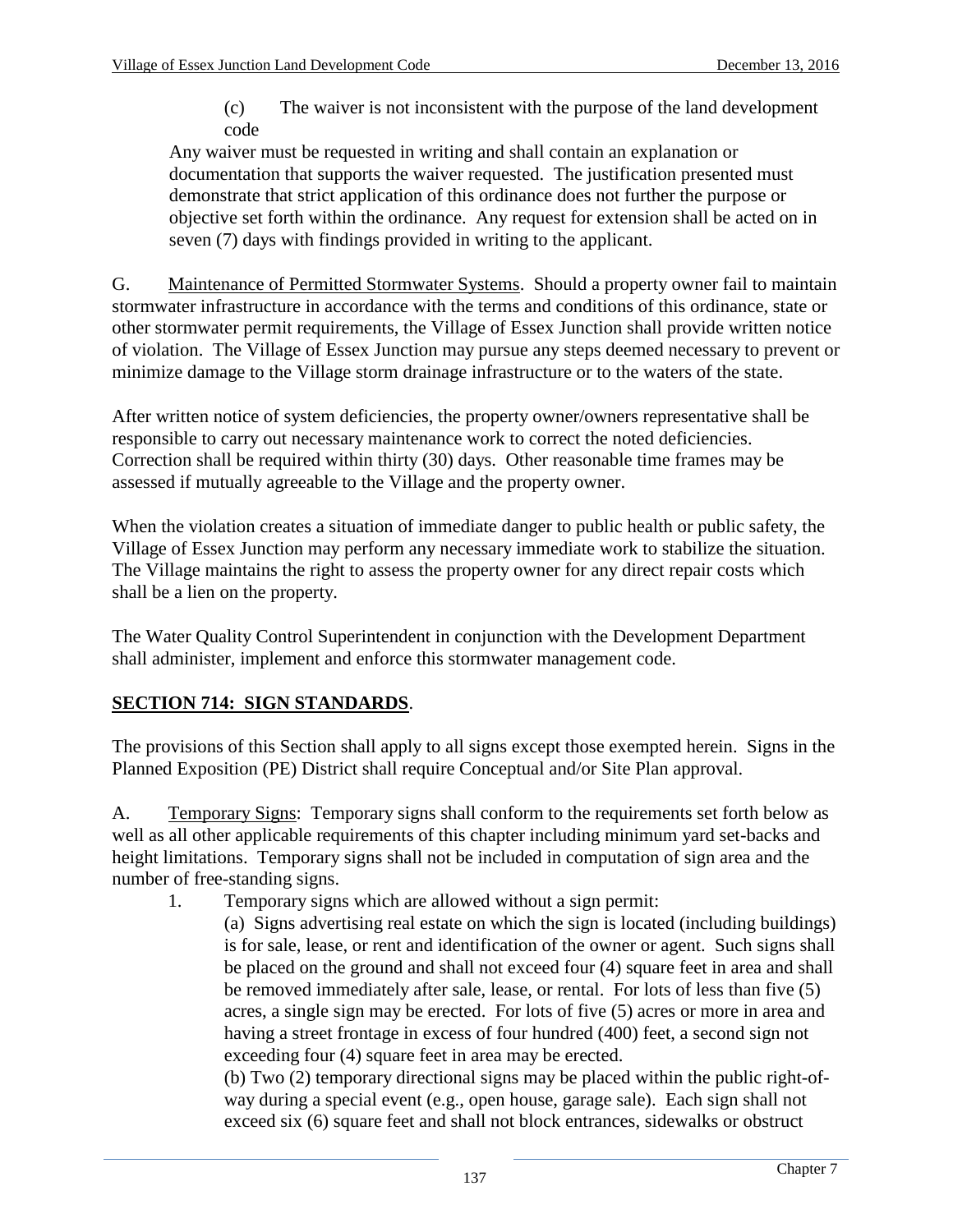Visibility Triangles. All signs shall be removed immediately after the event. (c) Construction site identification signs which identify the project, owner or developer, architect, engineer, contractor and subcontractors, funding source, and related information including but not limited to sale or leasing information. Not more than one (1) such sign may be erected per site, and it may not exceed thirtytwo (32) square feet in area. Such signs shall not be erected prior to the issuance of a zoning permit, if required, and shall be removed within three (3) days after the issuance of the final occupancy permit, job completion, or six (6) months which ever is less. If construction is not completed within the six (6) month period, the sign may remain on the property for an additional six (6) months or until the project is completed, whichever is sooner.

(d) Temporary signs attached to the interior of a building window or glass door. Window signs shall not exceed twenty-five (25) percent of the total window space. Such signs shall be removed within thirty (30) days after placement. (e) Displays, including lighting, erected in connection with the observance of holidays provided they are removed within ten (10) days following the holidays. Temporary lighting for Christmas decorations from November 15 to January 15 are exempt.

(f) Signs erected on private property for elections or political campaigns. The signs shall be removed three (3) days after the election or conclusion of the campaign and may not exceed fifteen (15) square feet in surface area. A political candidate and/or representative may erect or hold a sign within the public right-ofway provided the candidate and/or representative is present and does not block entrances, sidewalks, or obstruct Visibility Triangles. Political signs in right-ofway may not exceed six (6) square feet in surface area.

(g) Sandwich-Board Signs. Sandwich-board signs are to be located near the business establishment entrance as a means to advertise to pedestrians. Properties with multiple businesses on one (1) lot shall not co-locate sandwich board signs. A business establishment may have one (1) single-sided portable sign or one (1) double-sided sandwich/portable sign provided the sign complies with the following standards: shall be placed on the ground and shall not be larger than eight (8) square feet; may be located within the public right-of-way provided it does not block entrances, sidewalks, or obstruct Visibility Triangles; shall be within fifteen (15) feet of the front door of the business; shall be removed during hours when the business is not open. Signs on publicly owned property for the purpose of public notice are exempt from the requirements of this Section. (h) Special Event Signs and Banners in right-of-way. A temporary sign or banner in the Village right-of-way. announcing a nonprofit event is allowed upon approval of the Village Trustees, the size and location to be determined by the Trustees. Installation of the sign shall be supervised by the Village Public Works Department. In addition;

(i) The event shall be sponsored by a charitable, civil or nonprofit organization.

(ii) The event shall occur within the Village limits.

(iii) The sign shall indicate the sponsoring organization,

location and duration of the event. No more than twenty (20) percent of the sign area shall contain advertising of any product or commercial logo.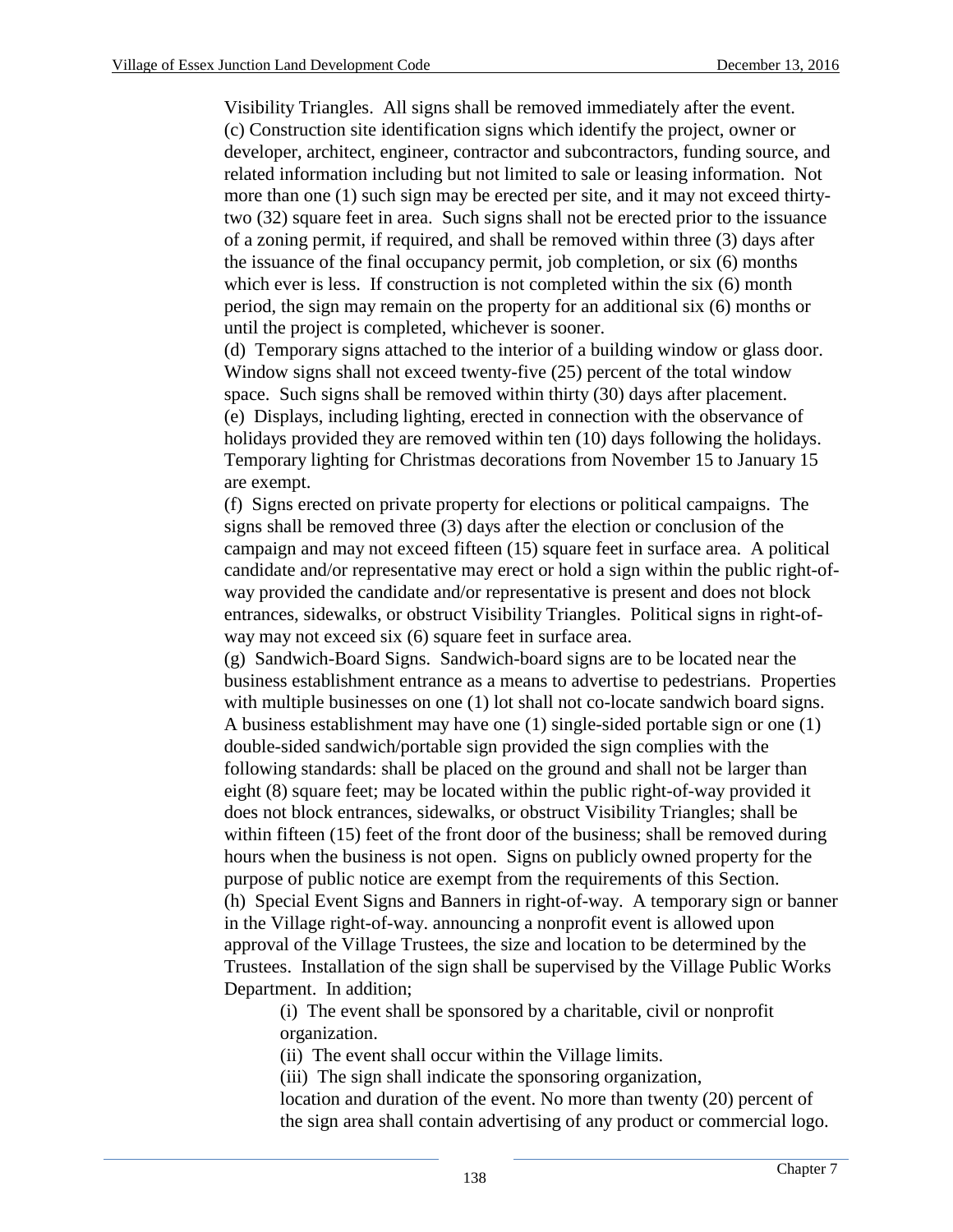(i) Temporary sign(s) approved by the Village Trustees on public property or within the public right-of-way.

Other temporary signs not listed in this Section, shall be regarded and treated in all respects as permanent signs.

2. Temporary signs for which a permit is required.

(a) Signs indicating that a special event such as a grand opening, fair, carnival, circus, festival, or similar event is to take place on the lot where the sign is located. Such signs may be erected not sooner than two (2) weeks before the event and must be removed no later than three (3) days after the event. No such signs may exceed thirty (30) square feet in surface area.

(b) One (1) sign indicating or directing one to a special event of a nonprofit organization is allowed off the premises of the event with the owner's written permission. The signs may not be erected sooner than two (2) weeks prior to the event and must be removed no later than three (3) days after the event. No such signs may exceed thirty (30) square feet in surface area.

- 3. Any signs on public property shall be specifically approved by the Trustees.
- B. Number of Signs

1. For the purpose of determining the number of signs, a sign shall be considered to be a single display surface or display device containing elements organized, related, and composed to form a unit. Where matter is displayed in a random manner without organized relationship of elements, each element shall be considered a single sign.

2. A two-sided sign shall be regarded as one sign if the distance between the backs of each face of the sign does not exceed one (1) foot.

### C. Computation of Sign Area

1. The surface area of a sign shall be computed by including the entire area within a single, continuous, rectilinear perimeter of not more than eight straight lines, or a circle or an ellipse, enclosing the extreme limits of the writing, representation, emblem, or other display, together with any material or color forming an integral part of the background of the display or used to differentiate the sign from the backdrop or structure against which it is placed, but not including any supporting framework or bracing that is clearly incidental to the display itself.

2. If the sign has more than one (1) section or module, all of the area, including that between sections or modules, shall be included in the computation of the sign area.

3. The sign surface area of two-sided signs shall be computed by including the total of both sides designed to attract attention or communicate information that can be seen at any one (1) time by a person from one (1) vantage point.

(a) The sign surface of a double faced, back to back sign shall be calculated by using the area of only one (1) side of such sign if the distance between the backs of such signs does not exceed one (1) foot.

### D. Wall Signs

1. Unless otherwise provided in this article, the total surface area devoted to all wall signs on any lot shall not exceed the limitations set forth in this section.

2. In the Commercial and Industrial Districts, one (1) wall sign per business establishment is allowed, not exceeding five (5) percent of the following area: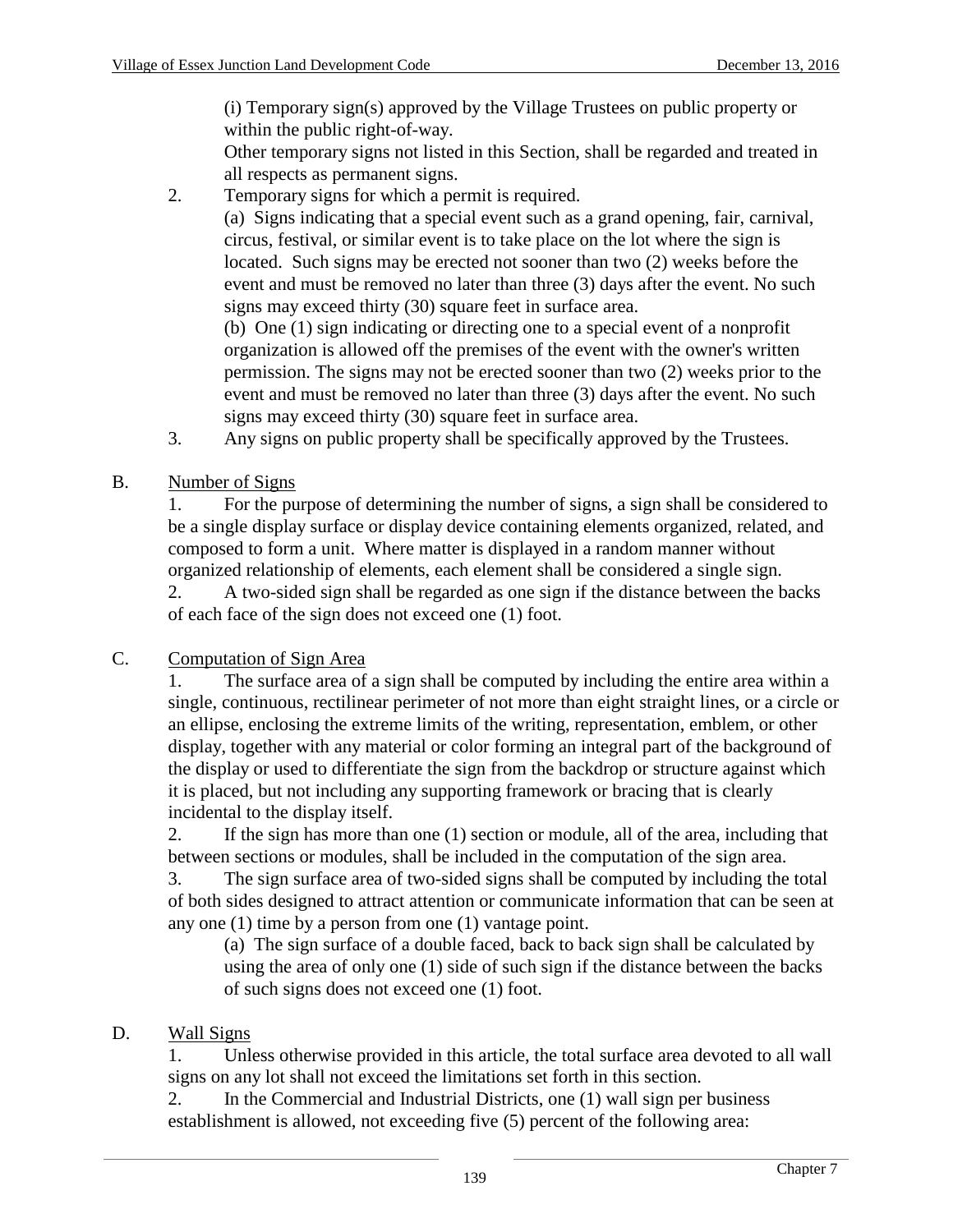(a) The size shall be computed as the length of wall multiplied by fifteen (15) feet, or twenty (20) square feet, whichever is greater. If a structure has multiple stories with different business establishments, the facade area shall be calculated by multiplying the length of wall used by each business establishment by vertical floor to ceiling height of each story.

3. No wall sign shall project more than eight (8) inches from the wall to which it is attached, extend beyond the building face on a street or parking lot, or exceed the lowest of the following height limitations:

(a) Twenty (20) feet above grade;

(b) The cornice line of the building at the building line.

4. In Commercial and Industrial Districts, one (1) business directory wall sign is allowed per principal structure. It must be attached to the principal structure and may not exceed thirty-two (32) square feet or two (2) square feet per business, whichever is less.

### E. Number of Wall Signs

1. In Commercial and Industrial Districts, the overall number of wall signs shall not be restricted as long as the total square footage of all wall signs does not exceed the size limitation as listed in Section 714.D.2.

2. In lieu of a freestanding sign an additional twenty (20) square feet of wall signage shall be allowed. However, in no case may a single wall sign exceed the size limitations in Section 714.D.2.

3. In Commercial Districts, if a business is on a corner lot having frontage on two (2) streets, two (2) wall signs shall be allowed, one (1) on the facade facing each street.

### F. Projecting Signs

One (1) projecting sign, perpendicular to the wall surface on which it is mounted, may be allowed, subject to the following:

1. The projecting sign must be securely fastened to the wall on which it is mounted.

2. The projecting sign may not project more than three (3) feet from the wall on which it is mounted.

3. The projecting sign shall not be more than two (2) feet tall.

4. The projecting sign shall be mounted so that no part is less than eight (8) feet above ground level.

5. Projecting signs within the Village Center District are specifically permitted. Projecting signs in any other District which would project over any public right-of-way shall require approval by the Board of Trustees.

### G. Window Signs

1. In Commercial and Industrial Districts businesses are allowed temporary and permanent window signage not to exceed twenty five (25) percent of the total window area. Each separate window pane shall not have a sign greater than twenty five (25) percent of the window. The Planning Commission may waive the twenty five (25) percent limit on window signage upon determination that the waiver request is consistent with the intent and purpose of the sign regulations as outlined in Section 502.K.

2. Window signs do not require a permit, but must comply with the twenty five (25) percent limit on window signage.

3. Village Center District – Businesses in the Village Center District shall be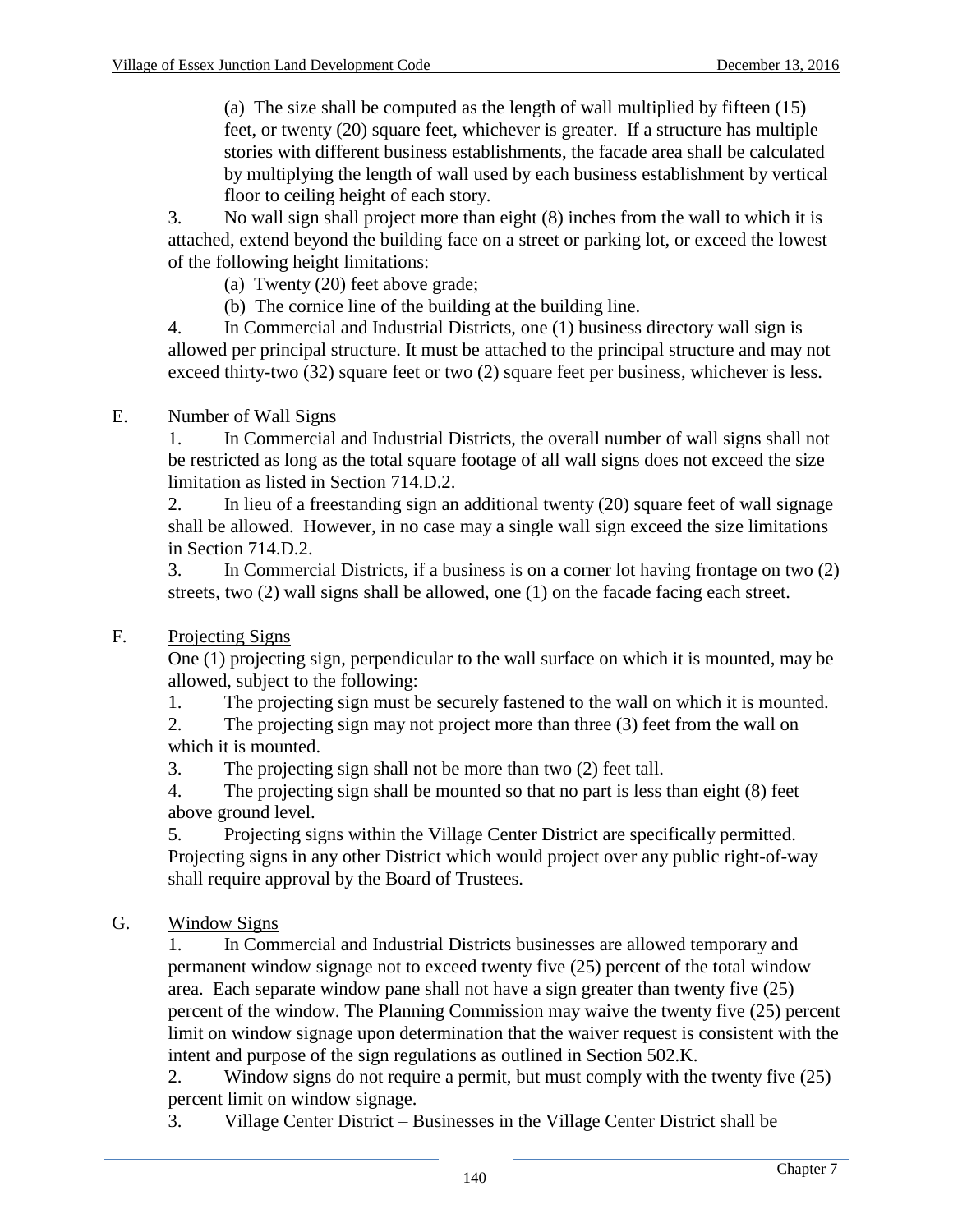allowed one (1) internally lit or neon window sign. All internally lit or neon window signs shall not to exceed three (3) square feet and shall require approval of a sign permit. Businesses on a corner lot shall be allowed to have two (2) internally lit or neon window signs, one (1) facing each street frontage. A business that has over one hundred and fifty (150) feet of street frontage shall be allowed two (2) internally lit or neon window signs subject to the size restrictions. All other internally lit permanent, temporary or window signage is expressly prohibited in the Village Center District unless otherwise provided in this Chapter.

## H. Awnings

1. A premise, and each occupant of a shopping center or multi-use building, may display awnings on each street or highway frontage in any Commercial District. In addition, awnings are allowed over windows and entrances that do not front on a Public Street or highway. All awnings shall be allowed subject to the following limitations:

a) The awning may extend to within one (1) foot of the vertical plane created by the curb or right-of-way line.

b) Awnings must clear the sidewalks or ground by at least eight (8) feet.

c) The top of the awning, where it is attached to the building, shall be no higher than fourteen (14) feet above grade

d) An awning with letters in the form of a sign shall be considered a wall sign.

e) Awnings without letters shall be allowed subject to the size and height restrictions above, but the overall number of awnings shall not be restricted. f) Awnings may be non-illuminated or externally illuminated only by downdirected and shielded fixtures and incandescent bulbs.

### I. Freestanding Signs

1. For purposes of this section, a side of a freestanding sign is any plane or flat surface included in the calculation of the total sign surface area.

2. In Commercial and Industrial Districts, a single side of a freestanding sign may not exceed three tenths (0.3) of a square foot in surface area for every one (1) linear foot of street frontage along the street toward which such sign is primarily oriented. However, in no case may a single side of a free standing sign exceed forty (40) square feet in surface area if the lot on which the sign is located has less than two hundred (200) feet of frontage on the street toward which that sign is primarily oriented, fifty (50) square feet on lots with two hundred (200) or more but less than four hundred (400) feet of frontage, and sixty (60) square feet on lots with four hundred (400) feet or more of frontage.

3. Freestanding signs that have no discernable sides, such as spheres or other shapes not composed of flat planes, may not exceed the maximum total surface area allowed under for a single side of a freestanding sign.

4. In all Districts, any legal business or recreational use, except a Home Occupation, that is not readily visible from a street, may be allowed to erect one (1) off-premise directional sign. This sign may not exceed four (4) square feet, and must be on an adjacent lot or on a right-of-way owned or leased by the business in question. This directional sign must be set back at least five (5) feet from the edge of the right-of-way. Staff may deny an application for a directional sign in any residential district which in Staff's judgment alters the character of the area.

5. Businesses with Drive-Through Facilities may have one (1) menu board sign in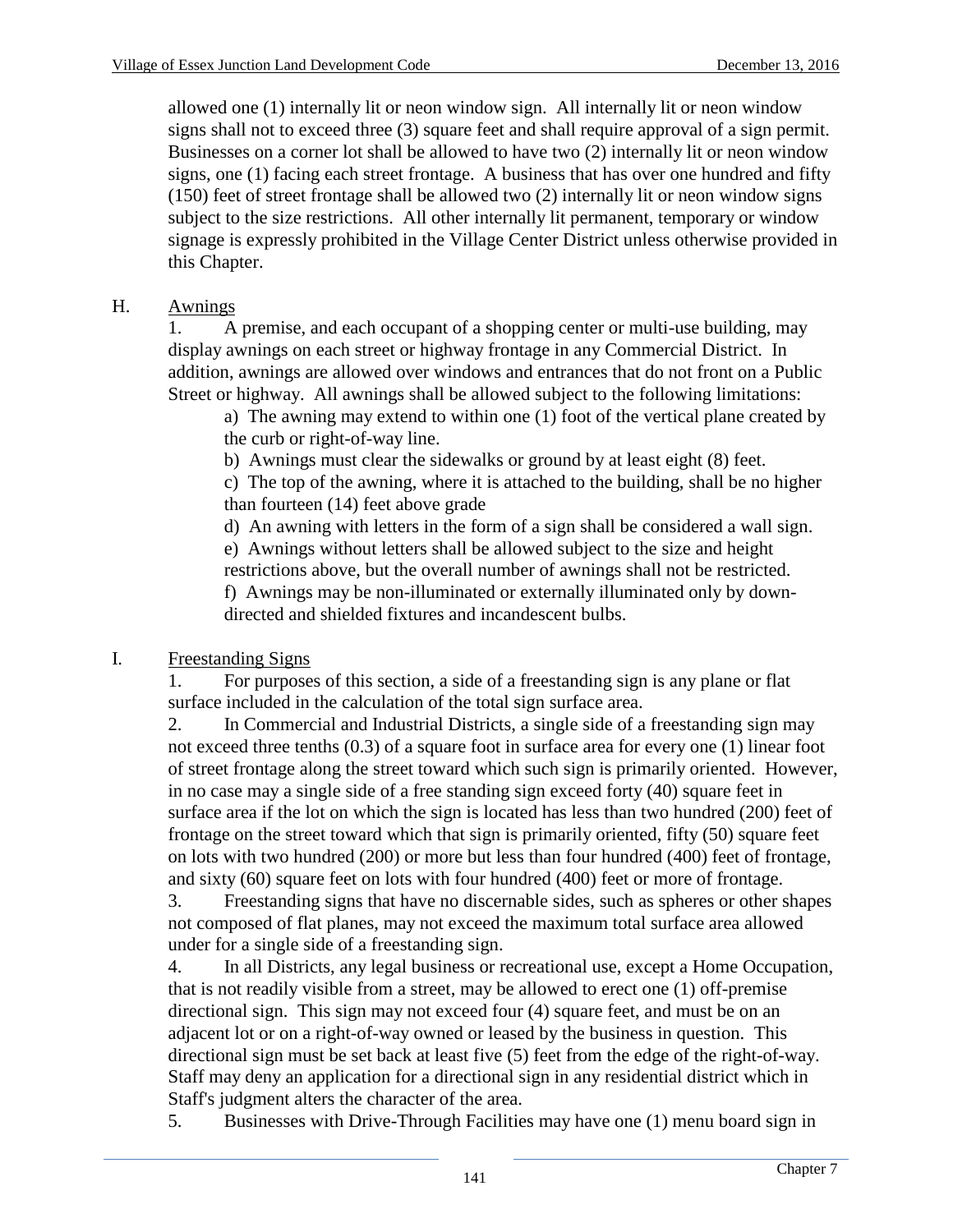addition to one (1) free-standing sign. A menu board sign shall not exceed forty-eight (48) square feet and shall be screened from the public right-of-way.

6. Automobile service stations or convenience stores selling gasoline may add twelve (12) square feet to the free-standing sign allowance for price signs. They must be part of or attached to the supports of the one (1) allowed free-standing sign, gas pump canopy, gas pump, or combination thereof and shall not exceed the additional twelve (12) square foot allowance.

### J. Number of Freestanding Signs

1. Except as specifically authorized by this section, no lot or group of contiguous lots used for a single development, may have more than one freestanding sign. However, lots with greater than four hundred (400) feet of frontage may have an additional freestanding sign, not to exceed twenty (20) square feet provided the freestanding signs are at least one hundred and fifty (150) feet apart.

2. If a development is located on a lot that is bordered by two (2) public streets that do not intersect at the lot's boundaries (Double Frontage Lot) then the development may not have more than one (1) freestanding sign on each side of the development bordered by such streets.

3. Directional signs for driveway entrances or exits, which provide direction, instruction or convenience to the public shall be restricted as follows:

(a) No more than one (1) such sign shall be located at each driveway.

(b) No advertising or business logo information shall be located on such information signs.

(c) Each directional sign shall not exceed three (3) square feet in area.

(d) Directional signs must be set back at least five (5) feet from the edge of the right-of-way and shall not exceed three (3) feet in height above grade.

(e) A directional sign in the Industrial District may be twelve (12) square feet in area and have a maximum height of ten (10) feet if it is set back two hundred (200) feet or more from the nearest public road.

4. An automobile service station or convenience store with a gas pump canopy may use its one (1) free-standing sign and area allowance on the two (2) ends of the canopy with a maximum sign height of three (3) feet.

5. Landscaping regulations for free-standing signs are as follows:

(a) The area within five (5) feet of all sides of a permanent free-standing sign shall contain landscaping, consisting of shrubs, rock beds, vines or flowering plants, or any combination thereof. A planter or berm no more than three (3) feet above average grade may be approved by the Staff provided that such planter does not increase the height of the sign.

(b) Landscaping shall be maintained in a neat, clean and healthy condition. This shall include proper pruning, mowing of grass, weeding and removal of litter. Landscaping plantings that perish shall be replaced by the next planting season.

### K. Subdivision, Multi-Family, and School Entrance Signs.

At any entrance to a residential subdivision, multi-family development or school, there may be not more than two free-standing or wall signs identifying the entrance. A single side of any such sign may not exceed ten (10) square feet.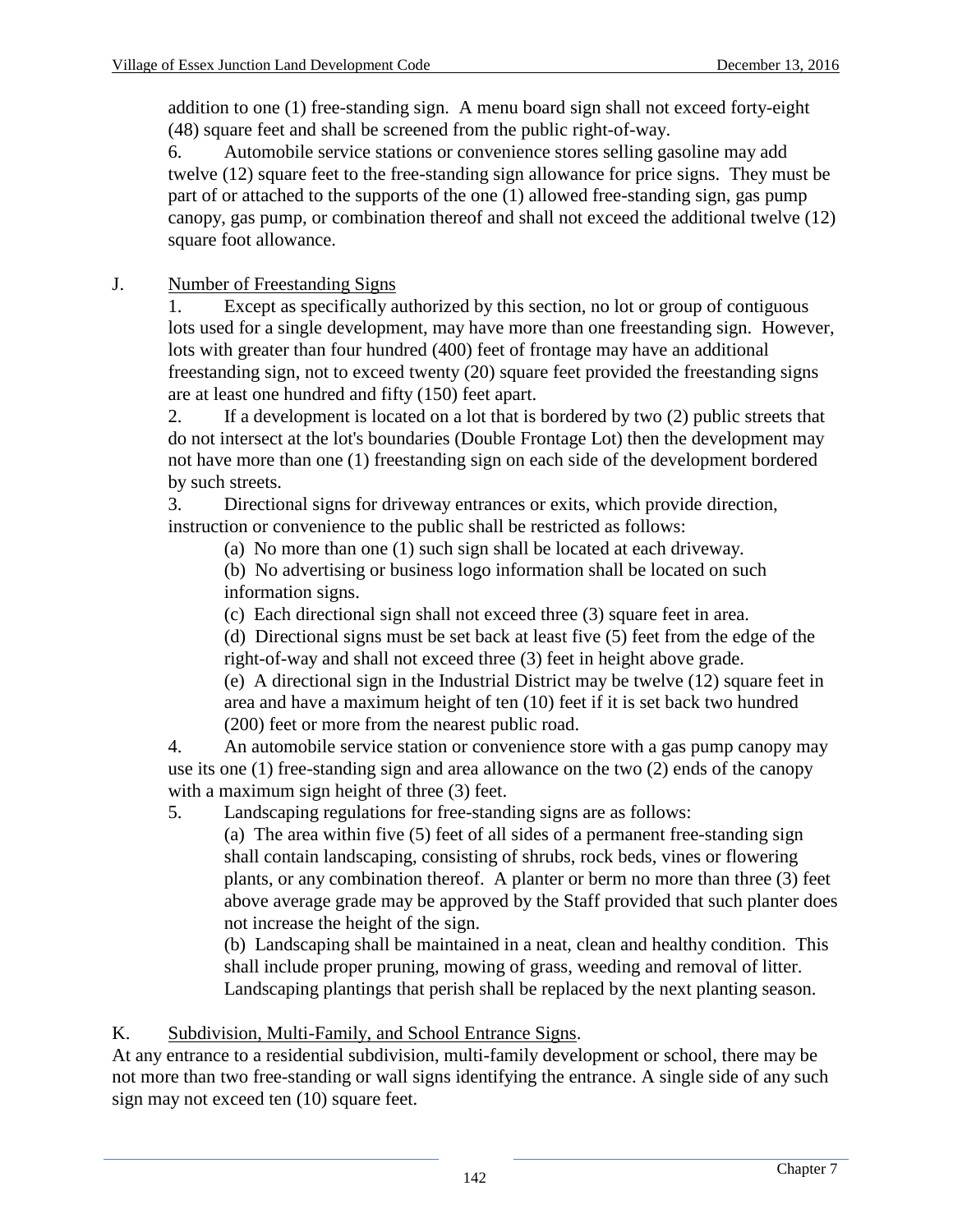L. Location and Height Requirements

Unless otherwise allowed in this Chapter, the following shall be required for all free-standing signs and permanent signs.

1. Front Yard Setbacks. Signs must meet the following minimum front yard setbacks:

(a) In all districts, signs shall be set back no less than ten (10) feet from the property line.

(b) On lots located on the northerly side of Pearl Street between 159 Pearl Street and Susie Wilson Road, signs shall be set back no less than seven and one-half (7.5) feet from the property line.

(c) If a building is located closer to a street than the minimum setback for signs, all signs shall be located flush with the facade of the building.

2. Side and Rear yard Setbacks. Side and rear yard minimum setbacks shall be ten (10) feet in non-residential districts and fifteen (15) feet in all Residential, Neighborhood Commercial, Residential/Office Districts.

3. Height. The height of a sign shall include the height of any supportive posts or structure. No free-standing sign shall exceed the following maximum heights:

(a) In the Commercial and Industrial Districts, signs shall not exceed fifteen (15) feet in height.

(b) Signs for commercial uses in Residential/Office and Residential Districts shall not exceed ten (10) feet in height.

(c) Signs for residential uses, including Home Occupations, in all Residential and Residential/Office Districts shall not exceed five (5) feet in height.

M. Sign Illumination and Signs Containing Lights.

Unless otherwise prohibited, signs may be illuminated as specified below:

1. Unless specifically provided for elsewhere in the code, internally illuminated signs are prohibited in Flood Plain, Residential/Office and Village Center District. Internally lit signs in the Village Center District may be allowed with approval of the Planning Commission upon determination that the internally lit sign meets the intent of Section 502.H.1.

2. Externally illuminated signs shall meet the following standards:

(a) The average level of illumination on the vertical surface of the sign shall not exceed three (3.0) foot-candles, and the uniformity ratio (ratio of average to minimum illumination) shall not exceed two to one (2:1).

(b) Lighting fixtures illuminating signs shall be carefully located, aimed, and shielded so that light is directed only onto the sign facade. Lighting fixtures shall not be aimed toward adjacent streets or properties.

3. Internally illuminated signs are allowed in the Highway Arterial, Multi-Family/Mixed Use-1, Multi-Family/Mixed Use-2, Transit Oriented Development and Mixed Use District and shall meet the following standards:

(a) The lettering or symbols shall constitute no more than forty (40) percent of the surface area of the sign.

(b) The luminous transmittance for the lettering or symbols shall not exceed thirty-five (35) percent.

(c) The luminous transmittance for the background portion of the sign shall not exceed fifteen (15) percent.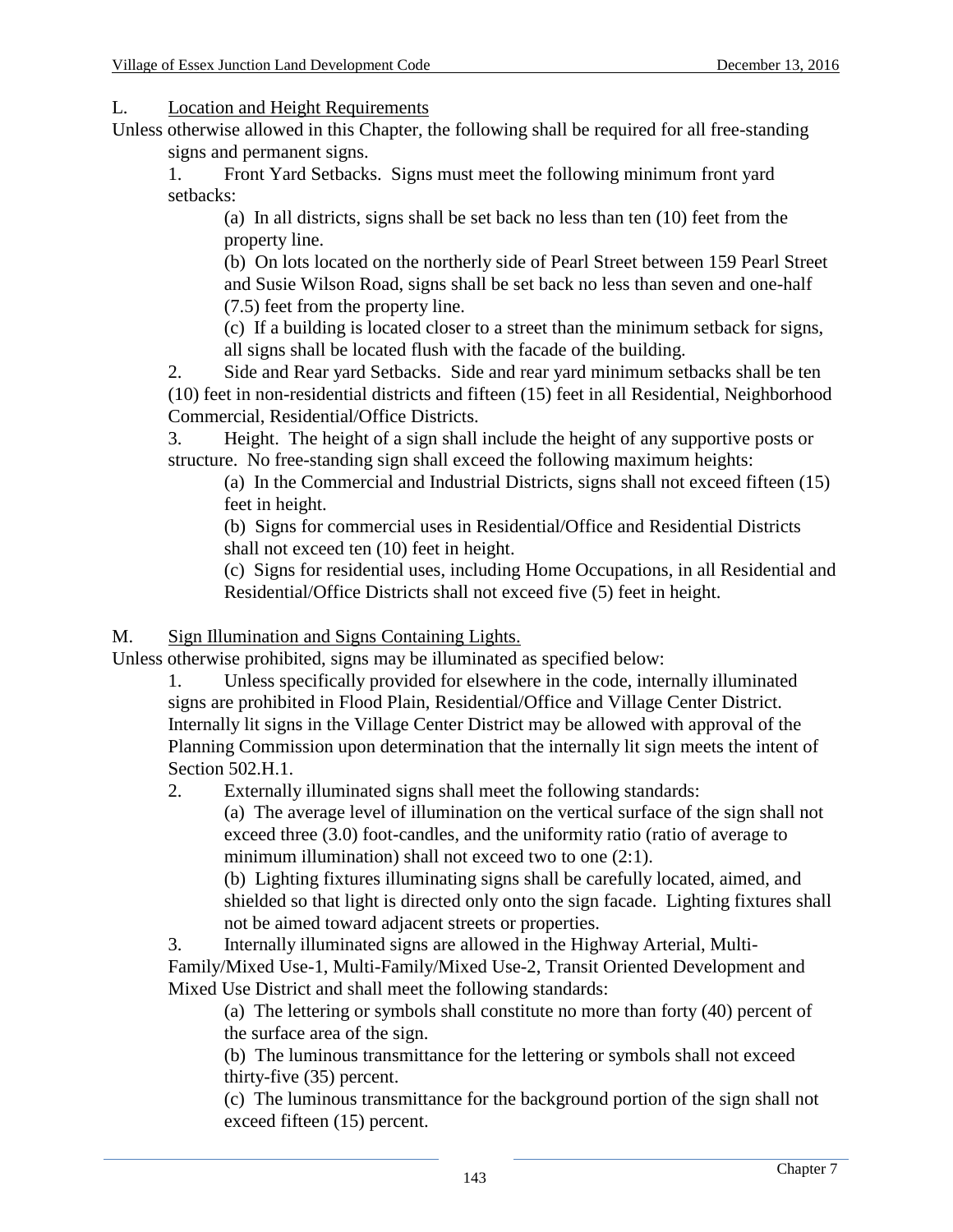(d) Light sources shall be fluorescent tubes, spaced at least twelve (12) inches on center, mounted at least three and a half (3.5) inches from the translucent surface material.

4. Signs within one hundred and fifty (150) feet of a Residential District or residential use may be illuminated only during operating hours of the business or until 9:00 P.M., whichever is earlier.

5. Lighting directed toward a sign shall be shielded so that it illuminates only the face of the sign. It shall not shine directly into a public right-of-way or residential property.

6. Internally illuminated freestanding signs may not be illuminated during hours that the business or enterprise advertised is not open for business except:

(a) Signs that constitute an integral part of a telephone booth, device that indicates the time, date or, temperature or similar device.

(b) Signs that do not exceed two (2) square feet in area and that convey the message that a business enterprise is open or closed or that a place of lodging does or does not have a vacancy.

(c) Internally illuminated vending machines shall not be allowed outside of buildings except in Commercial Districts.

7. Illuminated tubing or strings of lights that outline property lines, sales areas, roof lines, doors, windows, or similar areas are prohibited.

8. No sign may contain or be illuminated by flashing or intermittent lights or lights of changing degrees of intensity, except signs indicating the time, date or temperature and barber pole signs.

9. String lights may be used in connection with commercial premises except as specifically prohibited within this Section.

### N. Miscellaneous Restrictions and Prohibitions.

1. Signs located off the lot of the business, except those specified in Section 714, are prohibited.

2. Signs which obstruct the view of official signs and approaching or merging traffic are prohibited.

3. Signs that revolve or are animated or that utilize movement or apparent movement are prohibited. Without limiting the foregoing, banners, balloons, streamers, animated display boards, non-governmental flags, pennants and propellers are prohibited.

4. No sign may be erected so that by its location, color, size, shape, nature, or message it would obstruct the view of or be confused with official traffic signs or other signs erected by governmental agencies.

5. Permanent freestanding signs shall be securely fastened to the ground or to some other substantial supportive structure to minimize danger that either the sign or the supportive structure may be moved by the wind or other forces of nature and cause injury to persons or property.

6. Any signs which advertise a business which no longer exists or a product no longer sold are prohibited.

7. Portable or temporary signs or any sign erected on a parked vehicle where such a sign would not otherwise be permitted are prohibited.

8. Unless otherwise permitted by this ordinance, signs over or in the public right-ofway are prohibited unless specifically approved by the Trustees.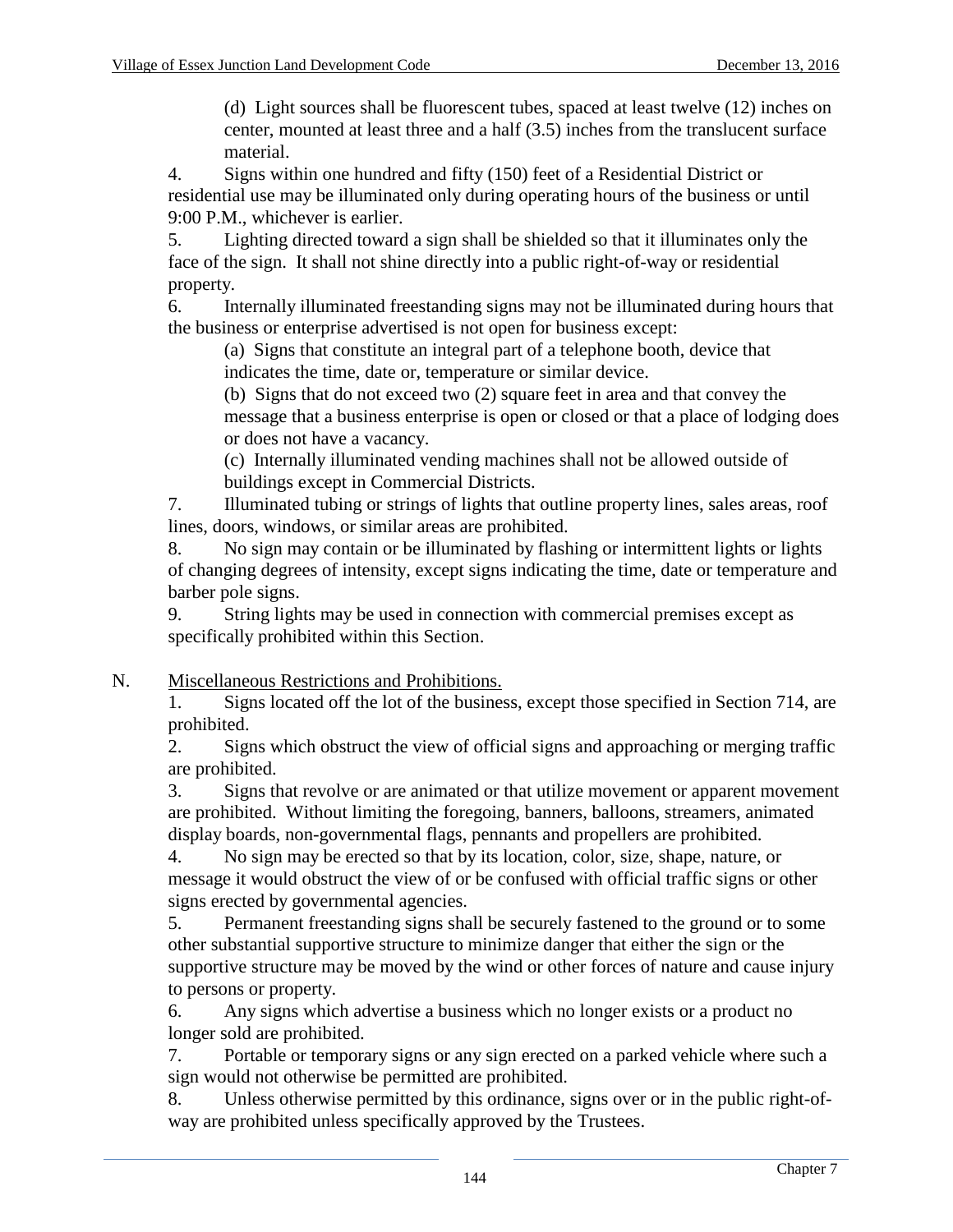9. Signs erected so as to obstruct any door, window or fire escape on a building are prohibited.

10. No sign shall be erected, attached, painted, or maintained upon utility poles, or trees and other natural features.

11. Any sign containing a phosphorescent paint is prohibited.

12. Signs which appear to direct the movement of traffic, interfere with, imitate, or resemble any official traffic, directional, or route signs, signal, or device are prohibited.

13. Tourist information signs under Chapter 21, Title 10 of Vermont Statutes Annotated are permitted.

14. The legal display of governmental or non-governmental flags is allowed, subject to the following limitations:

(a) Flags with advertising or commercial logos shall be considered to be freestanding signs.

(b) No more than three (3) such flags may be displayed per business.

(c) Flag poles must meet all setback requirements.

(d) At no time shall any flag extend across a property line onto an adjoining property or public right-of-way.

1. Roof signs are prohibited.

2. Signs on sport fields that are not visible from the public right-of-way do not require a permit if the top edge of the sign is not more than five (5) feet off the ground. Signs that are visible from the public right-of-way shall require a permit.

O. Maintenance of Signs

1. All signs and all components thereof, including but not limited to, supports, braces, and anchors, shall be kept in a state of good repair. With respect to freestanding signs, components (supporting structures, backs, etc.) not bearing a message shall be constructed of materials that blend with the natural environment or shall be painted or stained with a neutral color to blend with the natural environment.

2. Staff is authorized to order the repair or removal of any sign which in the judgment of the Staff is dangerous, or which is erected or maintained contrary to this Code.

P. Unlawful Cutting of Trees or Shrubs. No person may damage, trim, destroy or remove any trees, shrubs or other vegetation for the purpose of increasing or enhancing the visibility of any sign in any of the following locations:

1. Within any public right-of-way of unless the work is done pursuant to the expressed written authorization of the Village or other Agency having jurisdiction over the streets.

2. On property that is not under the ownership or control of the person responsible for such work unless the work is authorized by the owner.

3. In any area where such trees or shrubs are required to remain under a permit issued by the Village or any other Agency having jurisdiction to issue such permits.

Q. Exemptions. The provisions and regulations of this Ordinance shall not apply to the following signs. However, said signs shall be subject to the provisions of Section 502.H:

1. One- or two-sided free-standing signs for municipal departments which are used to provide public information, and are deemed to meet the intent of Section 502.H.1.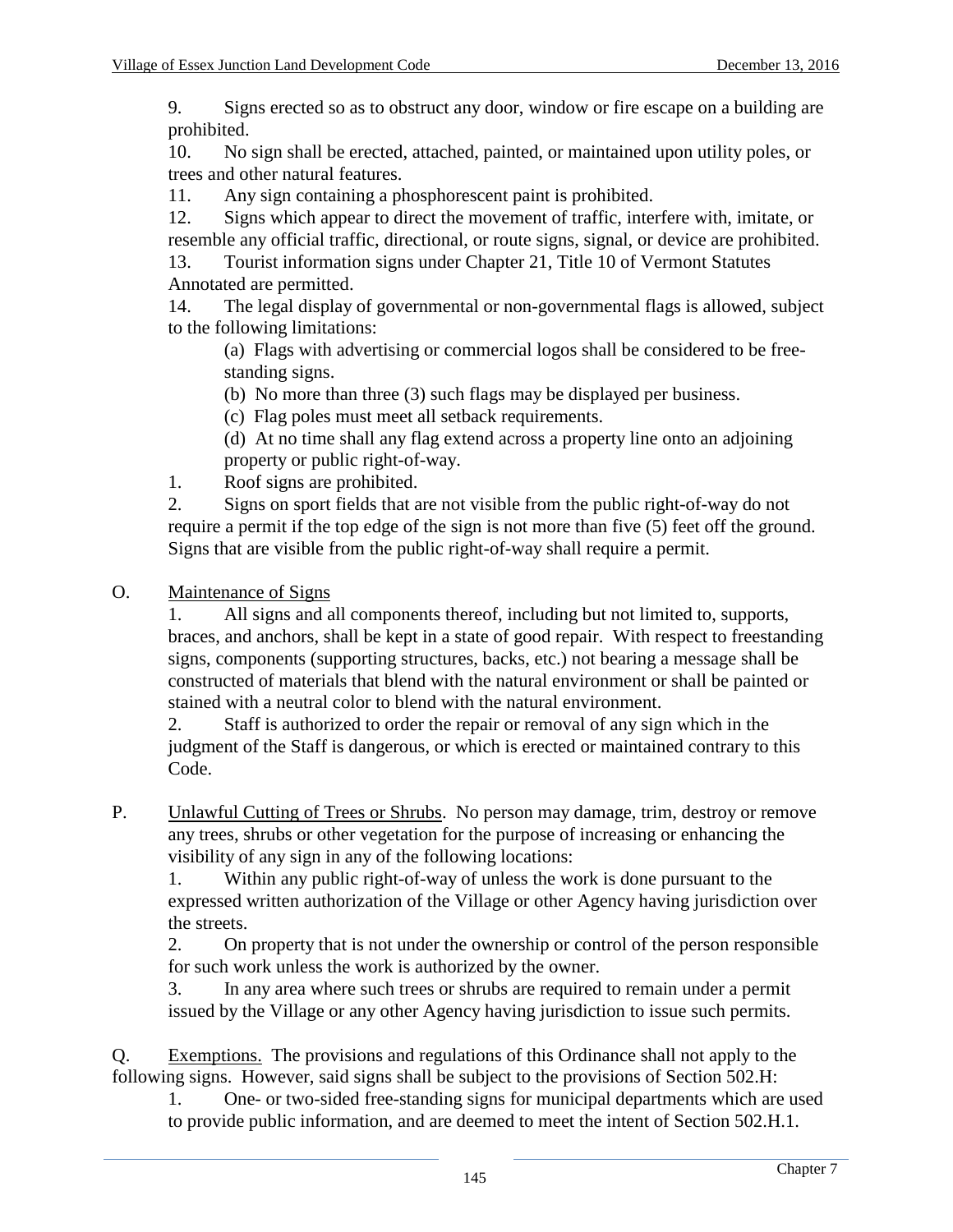Such signs must be approved by the Planning Commission and Board of Trustees, may not exceed thirty (30) square feet per side, must be at least fifteen (15) feet from the pavement of any public right-of-way, must not be located within any right-of-way, and may not exceed ten (10) feet in height. Such signs may include an Electronic Message Board not exceeding ten (10) square feet on each side of the sign, which may only be used between the hours of 7:00 A.M. and midnight. Information may be displayed on the message board on an intermittent basis, provided each display is at least five (5) minutes in duration. Each department shall be limited to one (1) sign.

# **SECTION 715: TELECOMMUNICATIONS**

A. Balloon Test. The Planning Commission may require the applicant to fly a four (4) foot diameter brightly colored balloon at the location and maximum elevation of any proposed tower. If a balloon test is required, the applicant shall advertise the date, time, and location of this balloon test at least seven (7) days in advance of the test in a newspaper with a general circulation in the Town. The applicant shall also inform the Planning Commission, in writing, of the date, time and location of the test, at least fifteen (15) days in advance of the test.

1. The balloon shall be flown for at least eight (8) consecutive daylight hours on two (2) days. If visibility and weather conditions are inadequate for observers to be able to clearly see the balloon test, further tests may be required by the Planning Commission.

B. Criteria For Approval And Conditions. An application for a Wireless Telecommunication Facility permit shall be approved after a hearing when the Planning Commission finds all the following criteria have been met:

1. The Facility will not be built on speculation. If the applicant is not a Wireless Telecommunication Service Provider, the Planning Commission may require the applicant to provide a copy of a contract or letter of intent showing that a Wireless Telecommunication Service Provider is legally obligated to locate a Wireless Telecommunication Facility on lands owned or leased by the applicant.

2. The Facility will not project more than twenty (20) feet above the average elevation of the tree line measured within fifty (50) feet of the highest vertical element of the Wireless Telecommunication Facility, unless the proposed elevation is reasonably necessary to provide adequate Wireless Telecommunication Service capacity or coverage or to facilitate collocation of facilities.

3. The minimum distance from the base of any tower to any property line is not less than one hundred (100) percent the total elevation of the tower, including antenna or equipment.

4. The Facility will not be illuminated by artificial means and will not display any lights or signs except for such lights and signs as required by Federal Aviation Administration, federal or state law, or this Code.

5. The applicant will remove the Facility, should the Facility be abandoned or cease to operate. The Planning Commission may require the applicant to provide a bond, or other form of financial guarantee acceptable to the Planning Commission to cover the cost of removal of the Facility, should the Facility be abandoned or cease to operate.

6. The applicant demonstrates that the facility will be in compliance with all Federal Communications Commission (FCC) standards and requirements regarding radio frequency radiation.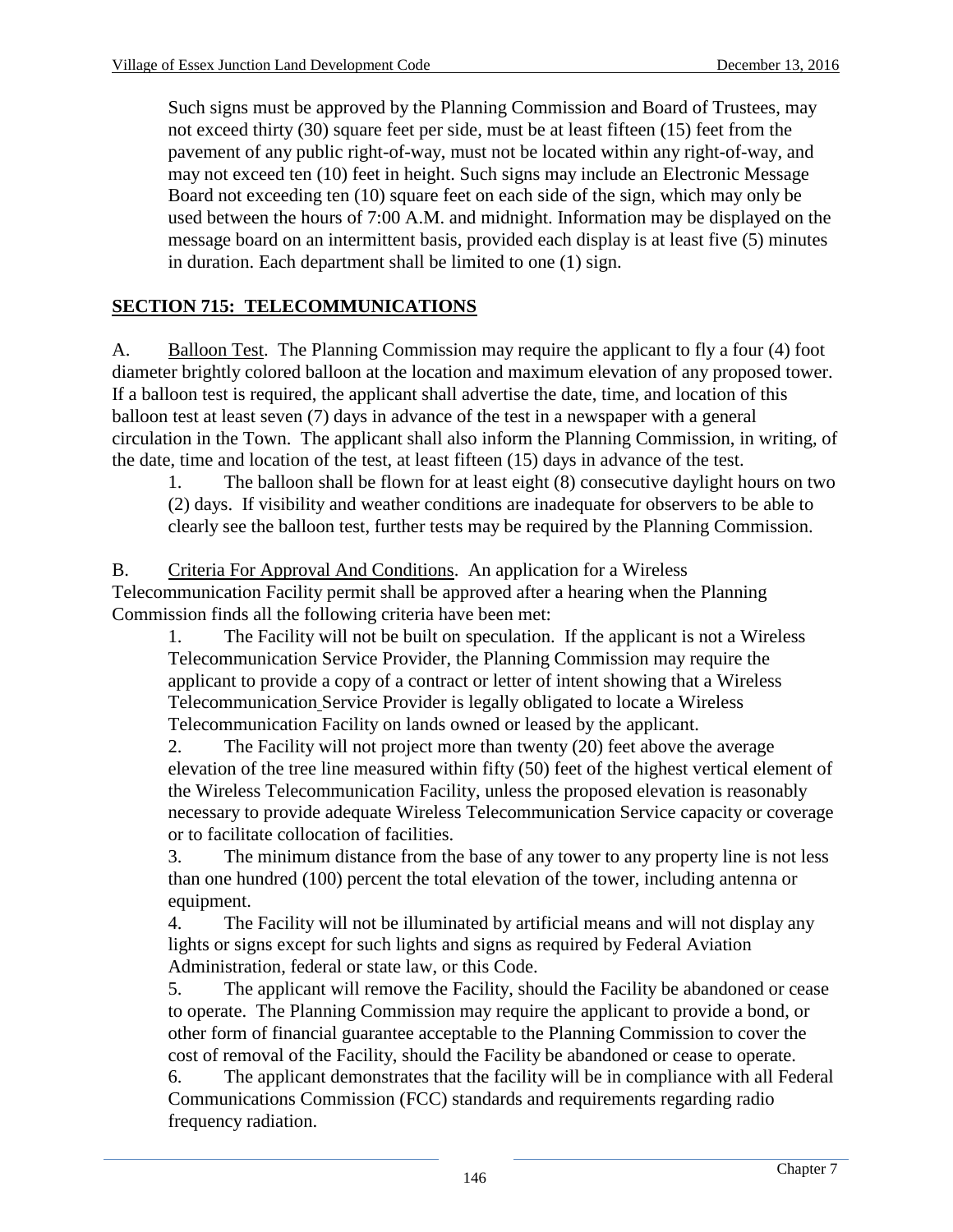7. The applicant will maintain adequate insurance on the Facility.

8. The Facility will be properly identified with appropriate warnings indicating the presence of radio frequency radiation. The Planning Commission may condition a permit on the provision of appropriate fencing.

9. The proposed equipment cannot be reasonably collocated at an existing Wireless Telecommunication Facility. In determining whether the proposed equipment cannot be reasonably collocated at an existing facility, the Planning Commission shall consider the following factors:

(a) The proposed equipment would exceed the structural or spatial capacity of the existing facility and the existing facility cannot be reinforced, modified or replaced to accommodate planned equipment at a reasonable cost.

(b) The proposed equipment would materially impact the usefulness of other equipment at the existing facility and such impact cannot be mitigated or prevented at a reasonable cost.

(c) The proposed equipment, alone or together with existing equipment, would create radio frequency interference and/or radio frequency radiation in violation of federal standards.

(d) Existing towers and structures cannot accommodate the proposed equipment at an elevation necessary to function reasonably or are too far from the area of needed coverage to function adequately.

(e) Collocation of the equipment upon an existing tower would cause an undue aesthetic impact.

10. The Facility provides reasonable opportunity for collocation of other equipment.

11. The Facility will not unreasonably interfere with the view from any public park, natural scenic vista, historic building or district, or major view corridor.

12. The Facility will not have an undue adverse aesthetic impact. In determining whether a facility has an undue adverse aesthetic impact, the Planning Commission shall consider the following factors:

(a) The results of the balloon test, if conducted.

(b) The extent to which the proposed towers and equipment have been designed to blend into the surrounding environment through the use of screening, camouflage, architectural design, and/or imitation of natural features.

(c) The extent to which access roads have been designed to follow the contour of the land and will be constructed within forest or forest fringe areas and not open fields.

(d) The duration and frequency with which the Facility will be viewed on a public highway or from public property.

(e) The degree to which the Facility will be screened by existing vegetation, topography, or existing structures.

(f) Background features in the line of sight to the Facility that obscure or make the Facility more conspicuous.

(g) The distance of the Facility from the point of view and the proportion of the facility that is above the skyline.

(h) The sensitivity or unique value of a particular view affected by the Facility.

(i) Any significant disruption of a viewshed that provides context to an important historic or scenic resource.

13. The Facility will not destroy or significantly imperil necessary wildlife habitat or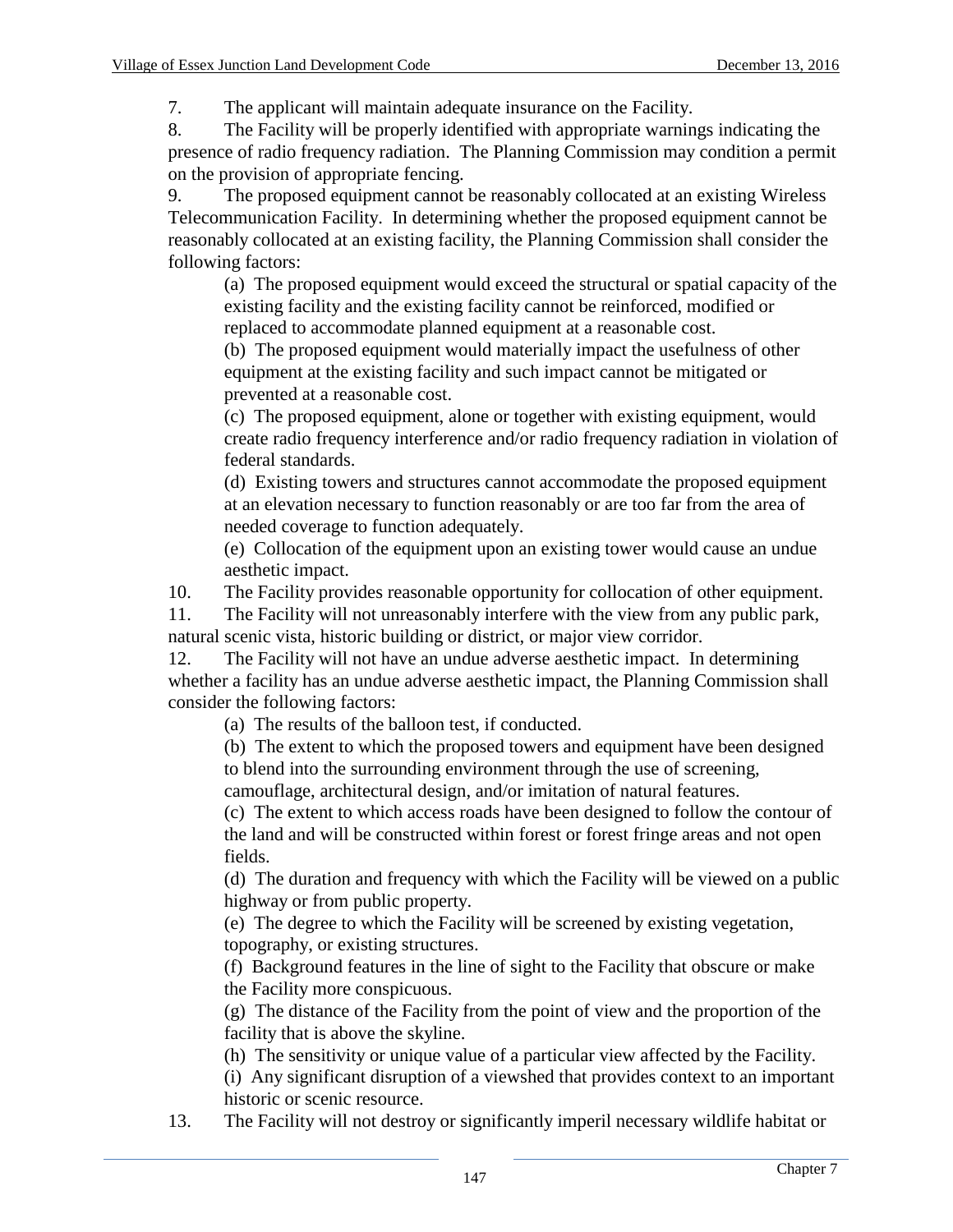that all reasonable means of minimizing the destruction or imperilment of such habitat or species will be utilized.

14. The Facility will not generate undue sound.

C. Continuing Obligations For Wireless Telecommunication Facilities. The owner of a Wireless Telecommunication Facility shall, at such times as requested by the Planning Commission, file a certificate showing that it is in compliance with all FCC standards and requirements regarding radio frequency radiation, and that adequate insurance has been obtained for the Facility. Failure to file a certificate within the timeframe requested by the Planning Commission, shall mean that the Facility has been abandoned.

D. Removal of Abandoned or Unused Facilities. Unless otherwise approved by the Planning Commission, an abandoned or unused Wireless Telecommunication Facility shall be removed within ninety (90) days of abandonment or cessation of use. If the Facility is not removed within ninety (90) days of abandonment or cessation of use, the Planning Commission may cause the Facility to be removed. The costs of removal shall be assessed against the Facility owner. Unused portions of a Wireless Telecommunication Facility shall be removed within one hundred and eighty (180) days of the time that such portion is no longer used. Replacement of portions of a Facility previously removed shall require a new permit, pursuant to Section 502.N.5-6.

## **SECTION 716: RESERVED**

# **SECTION 717: DAY CARE AND FAMILY CARE FACILITIES**

A. Purpose. To allow for the provision of Day Care and Family Care Facilities within all Districts and to provide criteria for the review of such facilities.

B. General Standards:

1. Parking. Parking for Day Care and Family Care Facilities shall meet the following standards:

(a) Appropriate parking and unloading areas shall be provided for all facilities.

(b) The amount of parking and unloading areas to be provided shall be based on the number of clients served at any one time and the number of shifts to be provided.

(c) The location of parking and unloading areas shall be considered relative to the structure, its entrances, and the location of adjoining streets.

(d) The impact of required parking facilities upon adjoining properties and neighborhood characteristics shall also be considered.

2. Operators of the Day Care or Family Care Facility shall submit a parking and circulation plan which shall include:

(a) A general layout of the lot, including the location of existing structures, driveways, and abutting streets and alleys.

(b) The location of proposed parking and unloading areas.

### C. Day Care Facility Standards:

1. Play space of not less than thirty-five (35) square feet per child shall be provided. Play space shall not include floor space used for permanent and stationary equipment,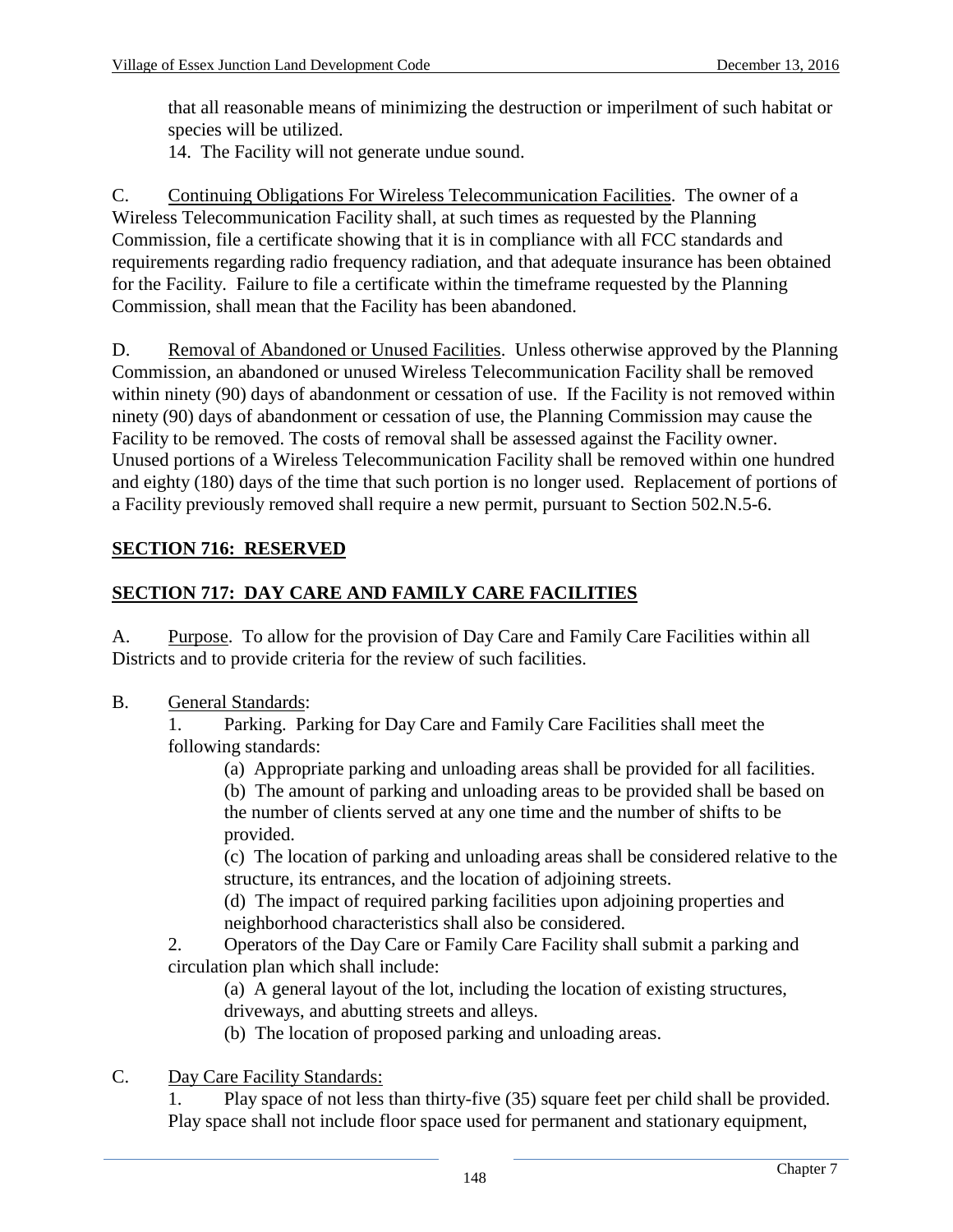storage, halls, bathrooms, offices and kitchens.

2. A fenced-in play area of not less than fifty (50) square feet per child shall be provided; said space shall not be located closer than twenty-five (25) feet to any public or private street and shall be fenced to a minimum height of forty-eight (48) inches.

3. A fenced outdoor play area shall not be required if a child care center exclusively provides preschool instruction for not more than three (3) hours per day, and children are not permitted to play outside.

4. Day care facilities shall not be located above the first story of the structure unless safety codes are met. Basements shall not be used for child care unless all usable rooms have fire escapes and rescue windows or doors which meet all Vermont Fire Protection Codes.

D. Standards of Review. The Zoning Board shall review all applications for Family and Day Care Facilities as Conditional Use Permits. In addition, review shall include the following:

- 1. Proximity to major streets.
- 2. Proximity to schools, recreation facilities, sidewalks and bicycle paths.
- 3. Traffic to be generated by the facility.
- 4. Proposed hours of operation of the facility.
- 5. Maximum number of children to be served by the facility.
- 6. Potential impact of the proposed facility upon the surrounding neighborhood.
- 7. Existing or potential levels of air and sound pollution in the area.
- 8. Access to adjacent areas of commercial or industrial employment.
- 9. Type of vehicular traffic common to the area.
- E. Zoning Board Actions. The Zoning Board may deny, approve, or approve with conditions based upon applicable review criteria.
- F. Exemptions. Day Care Homes and Family Care Homes as defined in this Code are exempt from the provisions of this Section.

# **SECTION 718: PERFORMANCE STANDARDS**

A. Purpose/Applicability. These performance standards are established to protect the public health, safety and general welfare. No land or building shall be used or occupied in any manner which creates dangerous, injurious, noxious or otherwise objectionable conditions. The Village may retain a qualified consultant at the expense of the applicant or owner to review any application for conformance to any of these standards. Any use authorized by this Code shall meet performance standards as specified herein. No use may be established or structure constructed which violates these performance standards without specific approval of the Commission or Board as authorized herein.

B. Sound. It shall be a violation of this ordinance for any property owner or occupant to create, or allow to be created, sound in excess of the following stated limits:

1. At any point where the property on which the sound emanates adjoins any property used for residential purposes sound shall not exceed the following levels of intensity: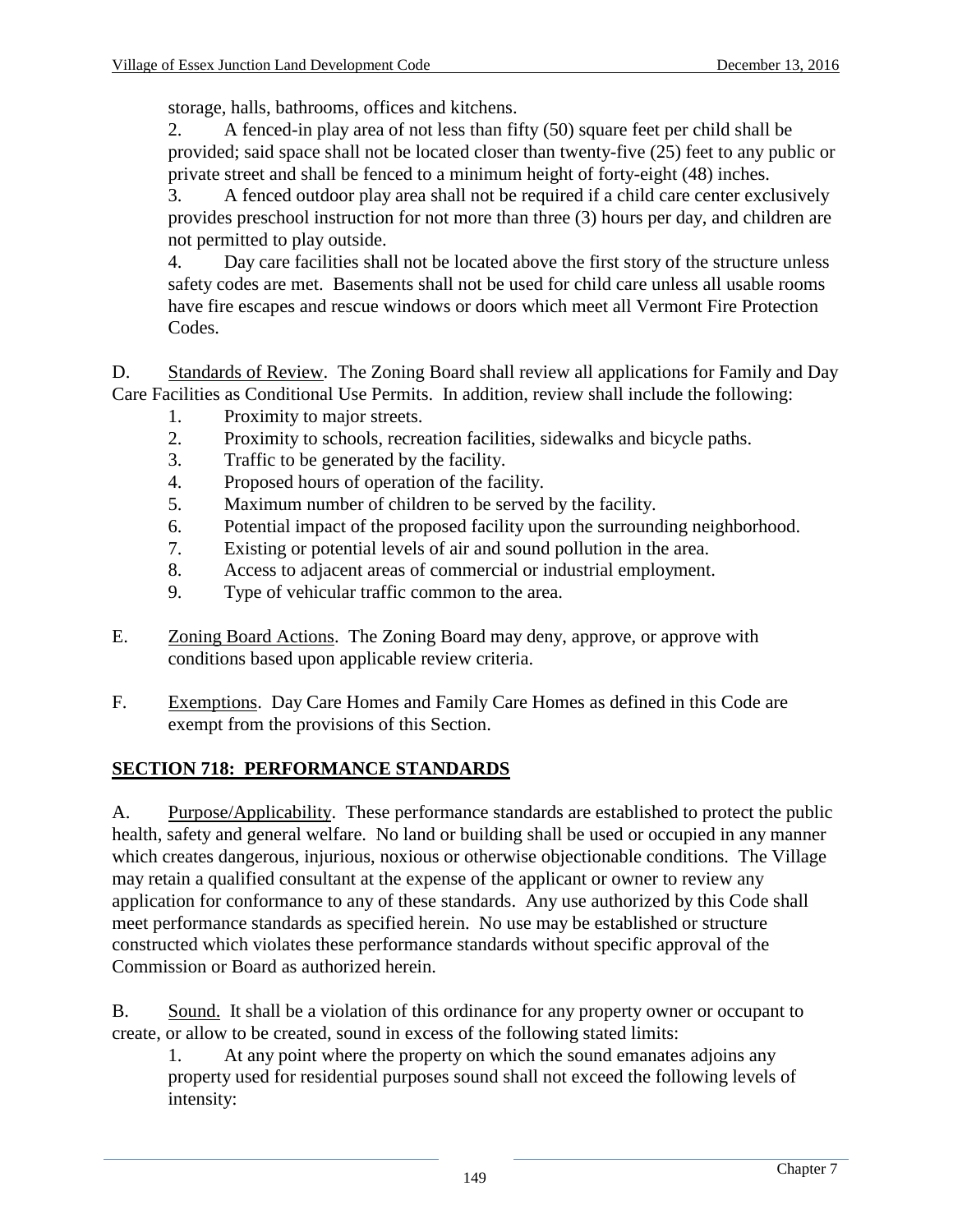| <b>TIME PERIOD</b>                                                         | One hour<br>Average dba | Instantaneous<br>Maximum dba |
|----------------------------------------------------------------------------|-------------------------|------------------------------|
| 12:00 Midnight to 1:00 AM                                                  | 55                      | 65                           |
| 1:00 AM to 7:00 AM                                                         | 50                      | 60                           |
| $7:00$ AM to $12:00$ Midnight                                              | 70                      | 80                           |
| 9:00 PM to 12:00 Midnight preceding<br>official Essex Junction school days | 60                      | 70                           |

2. At any point where the property on which the sound emanates adjoins any property used for commercial uses:

| <b>TIME PERIOD</b>            | One hour<br>Average dba | Instantaneous<br>Maximum dba |
|-------------------------------|-------------------------|------------------------------|
| 12:00 Midnight to 1:00 AM     | 70                      | 80                           |
| 1:00 AM to 7:00 AM            | 60                      | 70                           |
| $7:00$ AM to $12:00$ Midnight | 80                      | 90                           |

3. At any point where the property on which the sound emanates adjoins any property used for industrial purposes:

| <b>TIME PERIOD</b>                    | One hour<br>Average dba | Instantaneous<br>Maximum dba |
|---------------------------------------|-------------------------|------------------------------|
| 12:00 Midnight to 1:00 AM             | 70                      | 80                           |
| 1:00 AM to 7:00 AM                    | 60                      | 70                           |
| $\parallel$ 7:00 AM to 12:00 Midnight | 85                      | 95                           |

4. For purposes of this regulation, the following terms shall be defined as stated below.

(a) Decibel - a unit measure of sound level;

(b) Sound level - in decibels measured by a sound level meter, using "A" frequency weighting (expressed in DBA)

(c) Average sound level - a sound level during a given period of time (e.g., one hour) found by the general rule of combination of sound levels. Also called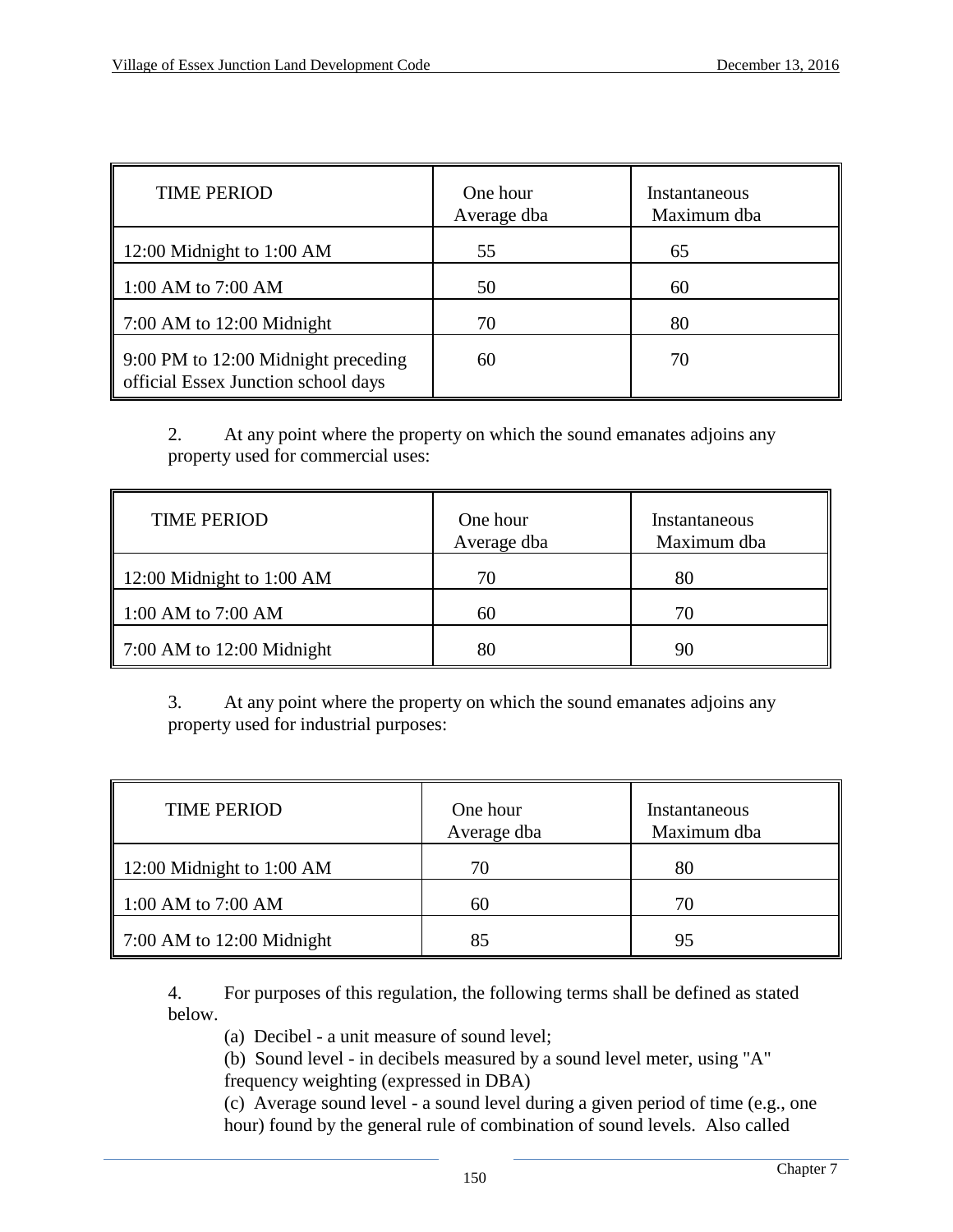equivalent sound level.

5. Exemptions. Sounds associated with standard agricultural operations shall be exempt from this standard.

C. Odor. No use shall be located or operated which involves the emission of odorous matter which is detectable beyond the property line of the lot on which the odor is generated.

1. The odor threshold established herein shall be determined by observation at the property line.

2. Where the operator or owner disagrees with the determination that a violation exists, the Village shall cause the odor to be measured by the methods and procedures established by the American Society for Testing materials. The owner, or operator, shall be responsible for all costs associated with the required testing.

3. Odors emanating from standard agricultural operations, municipal wastewater and pump stations are exempt.

D. Explosives. No use or structure shall be established which involves the storage or sale of explosives as a principal use. Explosive materials which are incidental to any construction activity are exempt from this requirement provided, however, that provisions are made for handling and storing such materials that meet or exceed all applicable Federal and State regulations.

E. Smoke and Particulate Matter. No use shall be established or operated which emits smoke or particulate matter beyond the property line. The smoke and particulate matter threshold shall be determined by observation at the property line.

1. Any application for development approval which may cause the emission of smoke or particulate matter shall produce evidence that the emissions will not exceed applicable Federal or State emission standards.

2. When the Village asserts that a violation exists and the owner or operator disagrees the Village shall cause the smoke or particulate matter to be measured by an expert at the expense of the owner or operator.

3. The owner or operator of any source of particulate matter shall use best available control technology to minimize emissions. All construction or land-clearing activities shall use best available control technology to minimize emissions.

4. Techniques used to minimize particulate emissions shall include, but are not limited to, application of dust suppressants, watering of construction sites, control of speed on unpaved drives or parking areas and the installation of pollution control devices at any emission point source.

5. Wood stoves or fireplaces are exempt from this standard.

F. Hazardous materials. Hazardous materials as defined in applicable State and Federal regulations shall not be used, stored, or transported contrary to these regulations. Review and regulations regarding the classification of hazardous materials shall be the responsibility of applicable State and/or Federal agencies. Inspection of sites which involve the use of hazardous materials shall be the responsibility of applicable Federal and/or State agencies. The Commission may place conditions on any application as recommended by an outside expert hired by the Village. Furthermore, any location which stores or uses hazardous materials shall notify the Fire Department regarding the location and type of said hazardous materials on the site.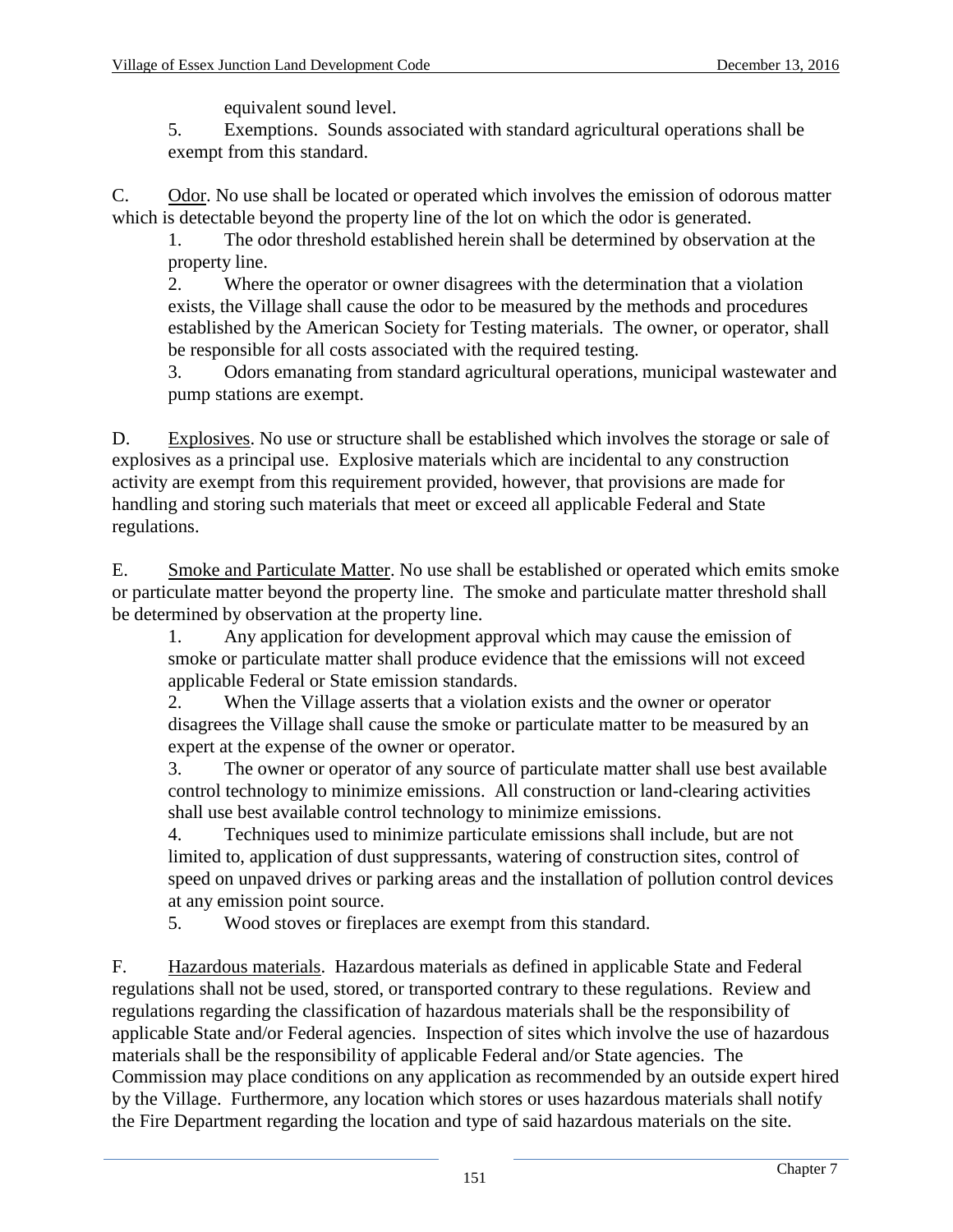G. Visual Impact. The Commission may review visual impact of any proposed development located in any Commercial or Industrial District. The Commission may place conditions on any approval or may require the alteration or relocation of any proposed structure which in its opinion would significantly alter the existing character of the area.

1. Factors for Evaluation. Visual impact shall be evaluated through analysis of the following factors and characteristics:

(a) Conformance to all regulations and standards as specified herein.

(b) Selection and appropriate use of materials.

(c) Harmony and compatibility of architectural character with surrounding structures.

(d) Exterior space utilization in regard to efficient use of site and existing significant natural or man-made features.

(e) Circulation - vehicular and pedestrian.

(f) Height, size and bulk of proposed and adjoining buildings.

(g) Creativity.

Nothing in this section shall be deemed to require a specific design or architectural treatment. Evaluation of a proposal shall be based upon the specific proposal at a specific site.

2. Relationship of Buildings to Site:

(a) The site should be designed to provide an appropriate and safe transition from the street to the building. Consideration shall be given to safe pedestrian movements, use of planting materials and placement of parking areas to provide a transition.

(b) Consideration shall be given to screening parking areas from view from public ways through the use of design elements such as decorative screening, building wall extensions, berms and landscaping materials.

c) The height and scale of each building shall be compatible with the site and existing adjoining buildings:

# 3. Relationship of buildings and site to adjoining area.

(a) Adjacent buildings of different architectural styles shall be considered. To the extent possible, compatibility shall be ensured through the use of screens, sight breaks and materials. Consideration shall be given to the height, bulk and scale of the proposed structure in comparison to existing adjoining buildings.

(b) General architectural features including basic building and roof forms, treatment of cornices and windows, treatment of major entrances, placement of doors, fenestration patterns, and use of colors shall be reviewed for compatibility with adjoining buildings.

4. Landscape and Site Treatment:

(a) Where unique natural or significant man made features exist, effort should be made to preserve these features.

(b) Landscape treatment shall enhance architectural features and vistas.

(c) Landscaping and grading shall direct and encourage safe pedestrian, bicycle and vehicular access.

(d) Screening of service yards, dumpsters, and utilities shall be accomplished through the use of walls, fencing, plantings or courtyards.

(e) Exterior lighting shall be designed and installed to enhance the building design and to minimize negative impact on adjacent buildings or properties.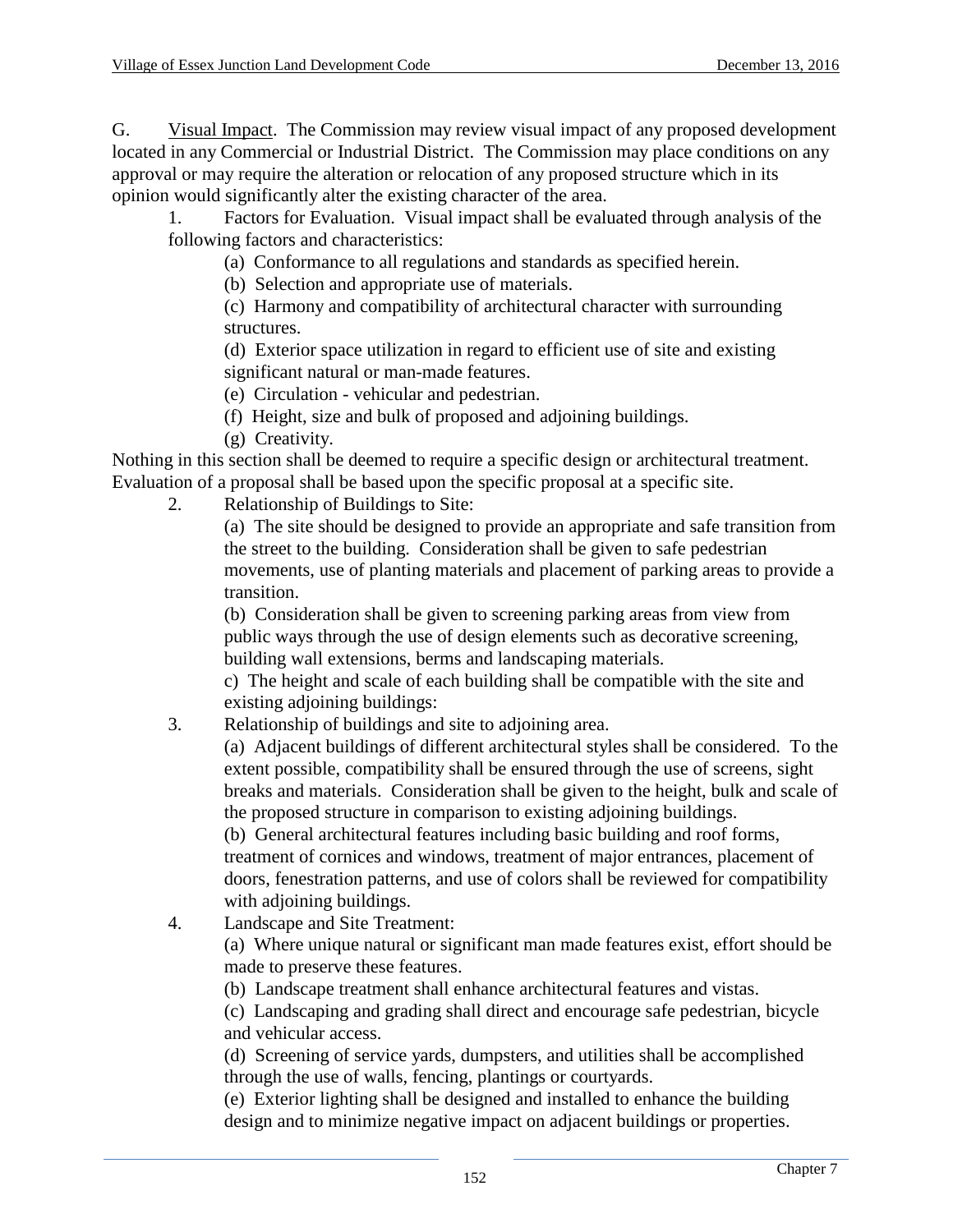5. Building Design:

(a) Evaluation of the appearance of a project shall be based upon the quality of design and relationship to its surroundings. Generally, the following standards shall be considered:

(i) Architectural harmony of the building with adjoining buildings.

(ii) Materials shall be of durable quality and shall be architecturally harmonious. Consideration shall be given to the use of materials which are suitable to the proposed use of the building.

(iii) Building components, such as doors, windows, eaves and parapets, shall have good proportions and relationships to each other.

(iv) Colors shall be harmonious to the site and adjoining buildings.

(v) Lighting fixtures shall be part of the architectural concept and shall be compatible with surrounding buildings and materials.

(vi) Variation and creativity of detail, form and siting shall be considered to provide visual interest.

(vii) Scale of the proposed buildings, including number of stories, bulk, height, site location and lot coverage shall be considered to determine compatibility with adjoining buildings.

H. Gas Transmission Lines and Facilities. Every gas transmission and distribution piping system shall be constructed, operated, and maintained in compliance with current Federal and State rules and regulations. Every gas appliance and gas piping system shall be constructed, operated and maintained in compliance with the provisions of the "American Standards for the Installation of Gas Appliances and Gas Piping." Any construction, placement, or alteration of any facilities within the public right-of-way shall be reviewed and approved as specified herein.

# **SECTION 719: LANDSCAPE AND TREE PLANTING REQUIREMENTS**

A. Purpose and Intent. To protect and enhance the community's environmental, economic and aesthetic quality, thereby contributing to the overall objective of promoting public health, safety, and welfare. More specifically, it is the purpose of this Section to:

- 1. Reduce sound, glare, and heat.
- 2. Protect, preserve and improve property values.
- 3. Reduce conflicts between adjoining land uses and incompatible activities.
- 4. Promote energy conservation through the use of vegetation.
- 5. Protect the environment by contributing to air purification, oxygen regeneration, ground water recharge and minimizing erosion through storm water run-off.
- 6. Enhance community appearance, identity and unique natural beauty.
- 7. Preserve and protect existing mature tree growth.
- 8. Channelize vehicular and pedestrian movement within off-street parking areas.
- 9. Delineate parking areas and adjacent right-of-way.
- 10. Delineate ingress and egress points.

B. Tree Protection. Any application for development approval by the Commission shall submit a plan, which indicates the location of existing mature trees, or tree groupings, and shall indicate on the plan those trees or tree groupings which are proposed to be saved. The Commission may grant a credit of up to fifty (50) percent of the required landscaping for the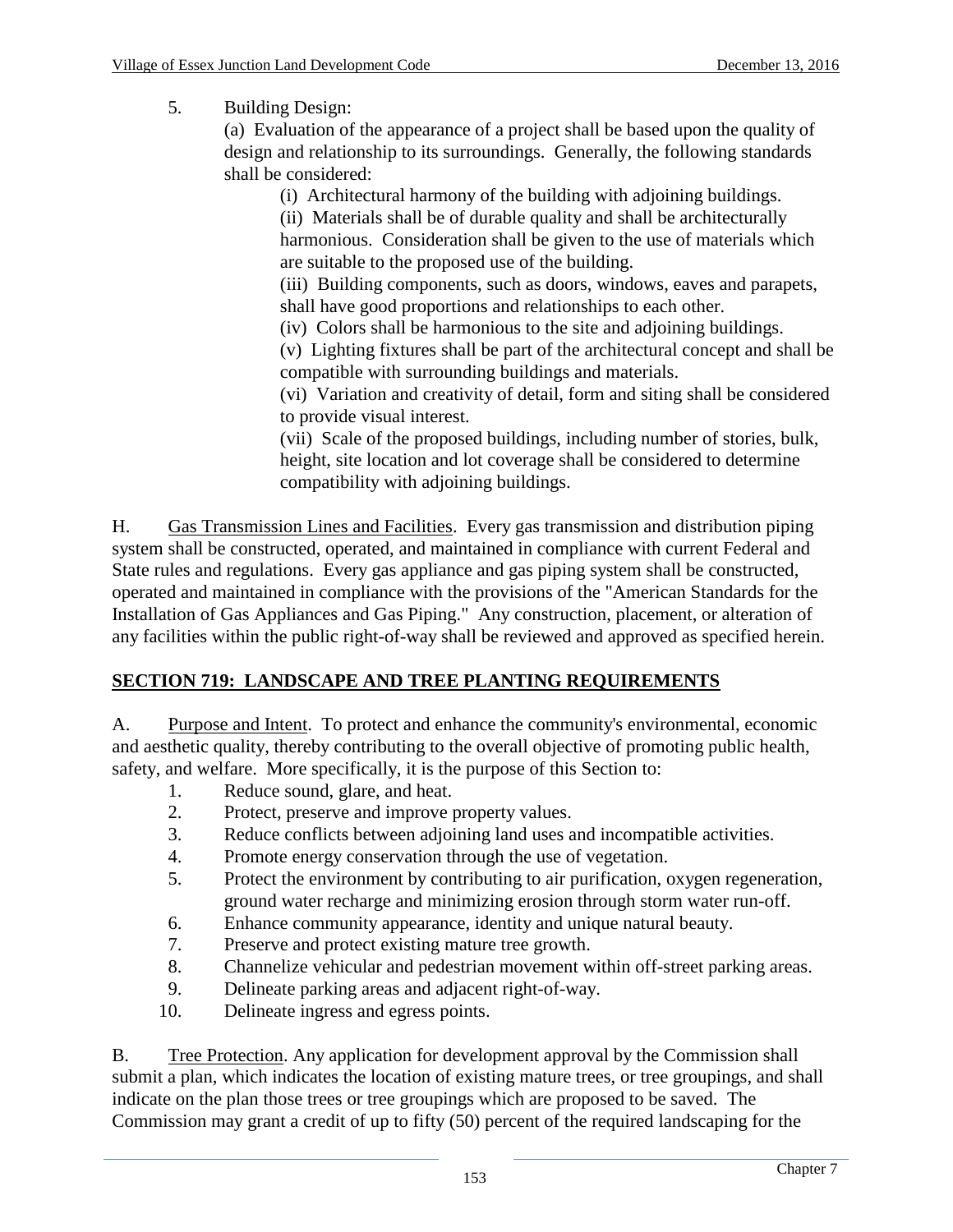preservation of mature trees.

C. Street Trees. The developer or applicant for any development approval under this Code shall plant one (1) shade tree of a species determined by the Commission for each forty (40) feet of frontage along a right-of-way bordering the property.

1. Existing single family and two family lots are exempt from this provision.

2. Street trees shall be planted either within the right-of-way or along the frontage of the lot, as determined by the Commission.

3. The Commission may waive this requirement if substantial efforts are proposed for preserving existing mature trees along the right-of-way.

4. This provision shall not apply to applications for the expansion of existing commercial or industrial facilities if the expansion amounts to five hundred (500) square feet or less of enclosed floor space.

D. Landscaping. There shall be a sufficient amount of landscaping and screening, as may be reasonably determined by the Planning Commission, to insure protection of and enhance the quality of the project in question and adjacent properties. The landscape plan must be drawn by a landscape architect, landscape designer, or competent landscape professional, and the landscaping requirement will be a minimum of three (3) percent of the total construction cost for new construction up to \$250,000. For new construction projects above \$250,000, the landscape requirement shall be a minimum of two (2) percent of the total construction cost. In the case of construction projects above \$1,000,000, a landscape architect, licensed by the State of Vermont's Office of Professional Regulation, will be required to prepare a landscape plan. This may be waived in unusual circumstances. The Commission may permit or require improvements to the public right-of-way in part or in lieu of on-site landscaping to be used to improve the pedestrian environment including street trees, plantings, stormwater retention and pedestrian amenities. With a new use on existing development or renovation on existing property, the applicant must provide landscaping adequate to provide screening and environmental enhancement to the satisfaction of the Planning Commission.

1. Landscape Plan:

(a) Preliminary Site Plan

(i) A general concept of the landscaping, in both written and graphic form.

(ii) A list of existing vegetation, with the location, type, and size of existing trees of six (6) inches or greater in caliper.

(iii) A written plan to preserve and protect significant existing vegetation during and after construction. Such plan will be sufficient detail that the Village of Essex Junction will be able to inspect the site during construction to ensure that the existing vegetation is protected as per plan. (iv) The location of existing natural features, such as streams, wetlands, and rock outcroppings.

# (b) Final Landscape Plan

(i) All proposed physical improvements, such as buildings, walls, parking areas sidewalks, etc.

(ii) Proposed landscaping materials, including vegetation to remain, types of new plant materials, identified by common name and botanical name, sizes of all new plant materials by height and/or diameter at time of planting and at maturity, quantities of each of the planting materials, and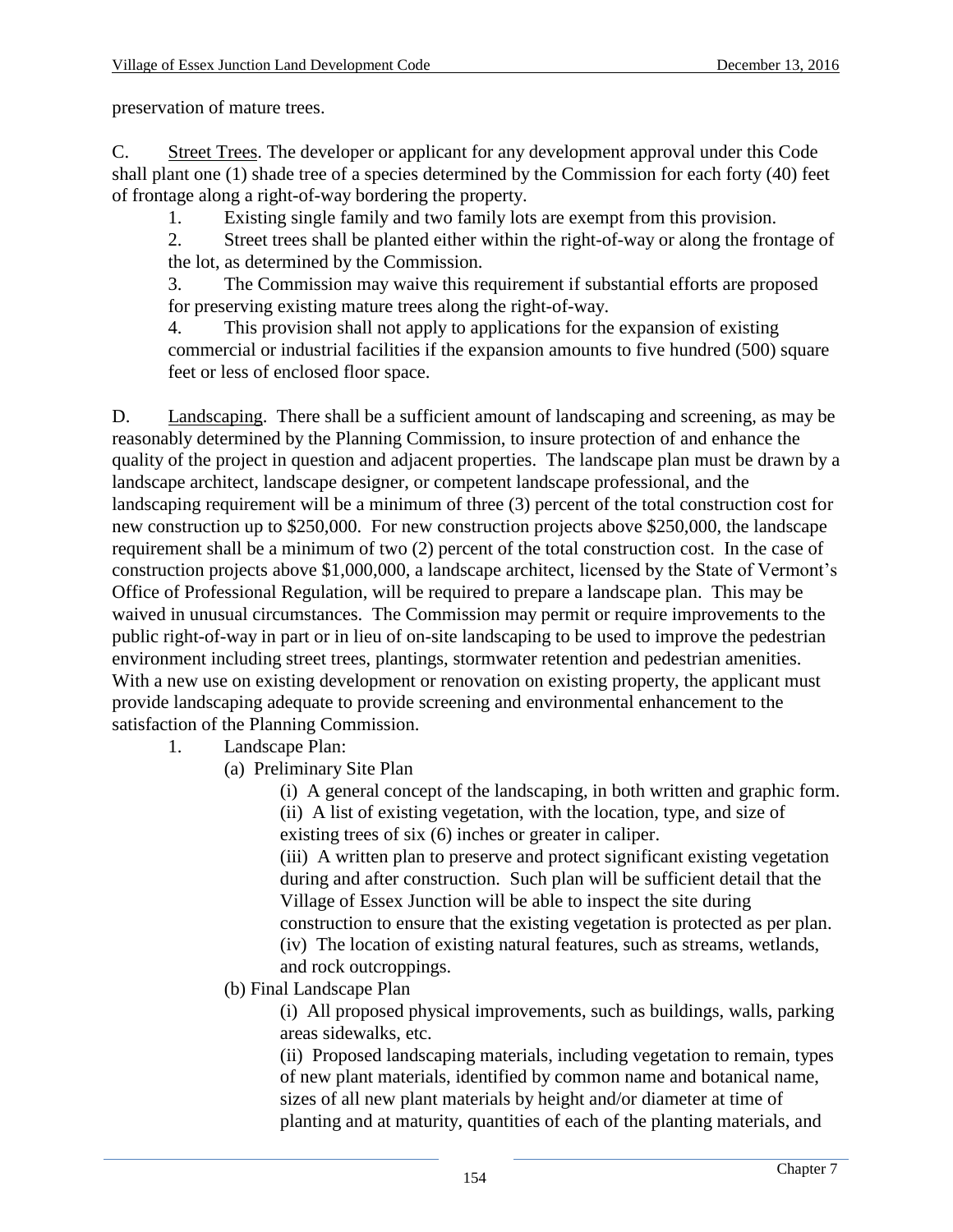treatment of the ground surface(paving, seeding, or groundcover).

- (iii) Methods of controlling erosion and protecting landscaped areas.
- (iv) A landscape phasing plan. Construction phasing shall be shown on
- the landscape plan with landscape and construction activities correlated.
- 2. Landscaping Requirements:

(a) All required landscaping shall comply with the intent and purpose of these regulations.

(b) If at the time of final inspection, all the requirements of these regulations have not been completed in a satisfactory manner, a certificate of occupancy shall not be issued unless the applicant has provided a monetary security guarantee. All required landscaping shall be installed as per plans submitted.

- 3. Applicability New and Existing Developed Areas
	- (a) The Commission may require review of proposed landscaping.

(b) New Development or Redevelopment: All new development, construction or reconstruction shall be in full compliance with the provisions of these regulations. (c) Existing Developed Areas. Compliance required: All property with existing development which is not in compliance with the provisions of this Section shall be considered nonconforming, and allowed to continue until such time as application is made to add, enlarge or reconstruct a structure on the property. At that time a plan showing existing and new development and the proposed landscaping plan shall be submitted. The Commission will consider the existing development, proposed change or alteration, and the impact of the proposed use on the site, parking and circulation. Nothing in this Section shall prevent the Commission from requiring landscaping for the proposed area designated for change.

4. General Requirements

(a) Installation: All landscaping shall follow accepted horticultural practices. (b) Maintenance: All planting shown on an approved site plan shall be maintained by the property owner in a vigorous growing condition throughout the duration of the use. Plants not so maintained shall be replaced with new plants at the beginning of the next growing season. Trees with a caliper of less than five (5) inches may be replaced on an inch-by-inch basis with trees of at least two and a half (2.5) inches caliper preferably of the same genus.

(c) Failure to maintain: Failure to replace materials per approved plans shall be a violation of this Code.

5. Design Standards:

(a) Required parking areas must be shaded by deciduous trees (either retained or planted by the developer) that have or will have when fully mature a trunk of at least twelve (12) inches in diameter. Each tree shall be presumed to shade a circular area having a radius of fifteen (15) feet with the trunk of the tree as the center and there must be sufficient trees so that using this standard, twenty (20) percent of the parking area will be shaded. The twenty (20) percent parking lot shade coverage may be waived by the Planning Commission in unusual circumstances, such as existing lots or lots which are not visible from off-site. (b) Trees used in parking lots should be placed far enough back from the curb to accommodate the overhang of an automobile.

(c) The parking lot should be screened with shrubs or other barriers to the extent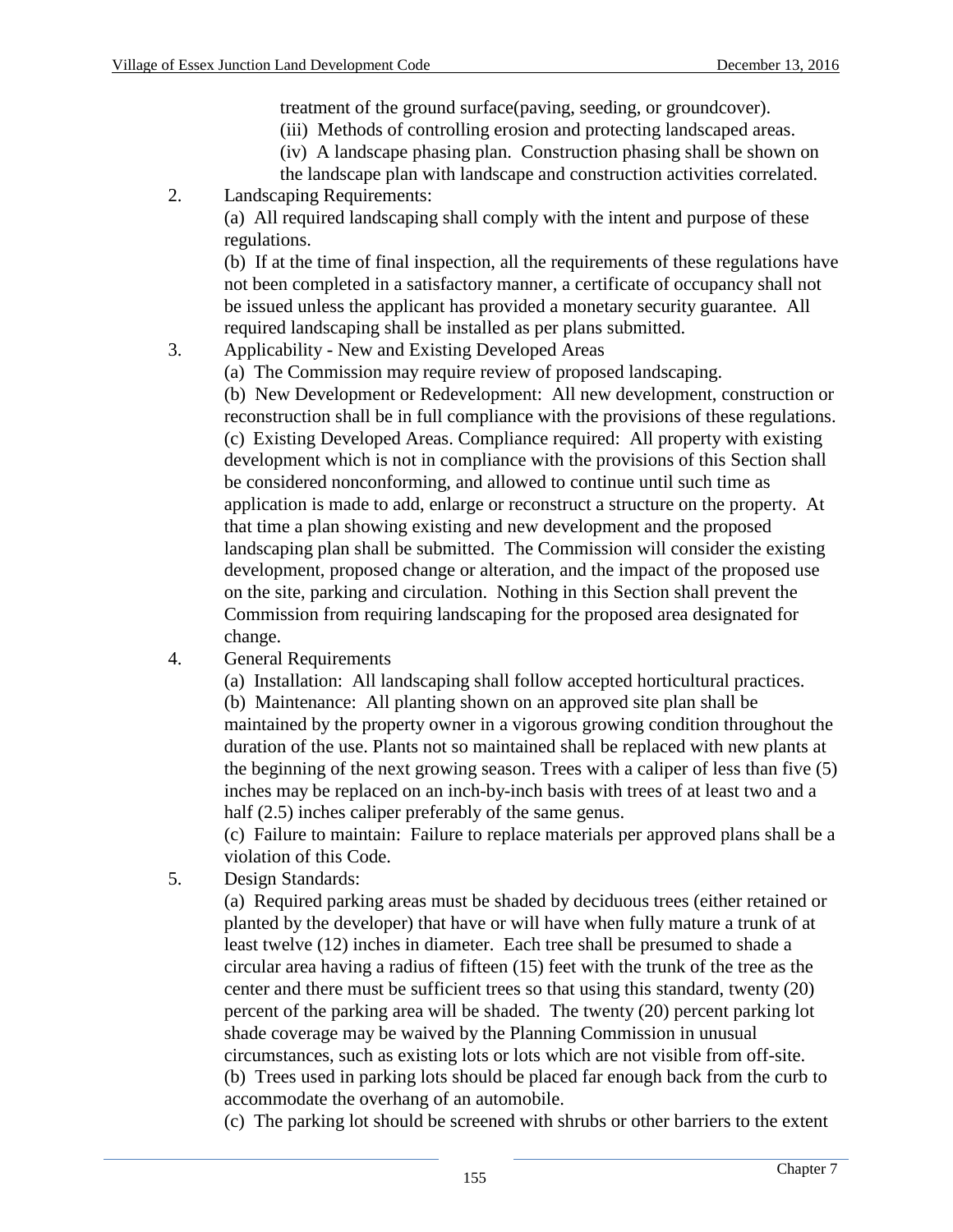possible.

(d) When planters are used in parking lot interiors, a surface area should be made available for aeration and water infiltration of at least twenty-five (25) square feet per tree. Islands may be graded and planted to serve as collection and treatment areas for stormwater management. It is recommended that sections of curb cut be no more than five (5) feet in length.

(e) If possible, the parking lot should be located to the rear or side of the building with landscaping to the front of the structure.

(f) Fruit bearing trees should be avoided where vehicular and pedestrian traffic exists.

(g) Curbs or other physical barriers should be installed around plant material located within the parking lot.

(h) When trees are planted to provide shade on the pavement, they should be located to the south of the pavement to maximize available shade.

(i) To the extent possible, trees should be located so that at mature height spread they will not interfere with overhead power lines.

(j) Evergreen trees should be avoided in areas where the mature trees will create hazardous interruption of views to oncoming traffic, or where they will create hazardous snow drifting on the parking area or public right-of-way.

(k) Vegetative areas should be planted with species normally found in the area.

6. The Planning Commission shall require compliance with any Tree Ordinance or Landscape Design Standards enacted by the Village of Essex Junction, subsequent to the effective date of these regulations.

7. Applications utilizing municipally owned land must be reviewed by the Village of Essex Junction Tree Advisory Committee. The Planning Commission, at their discretion, may ask the Tree Advisory Committee and or the Village of Essex Junction Tree Warden to comment on any landscape plan with regard to tree species selection and location.

8. Example Schematics:



From Landscape Guide for Vermont Roadways & Transportation Facilities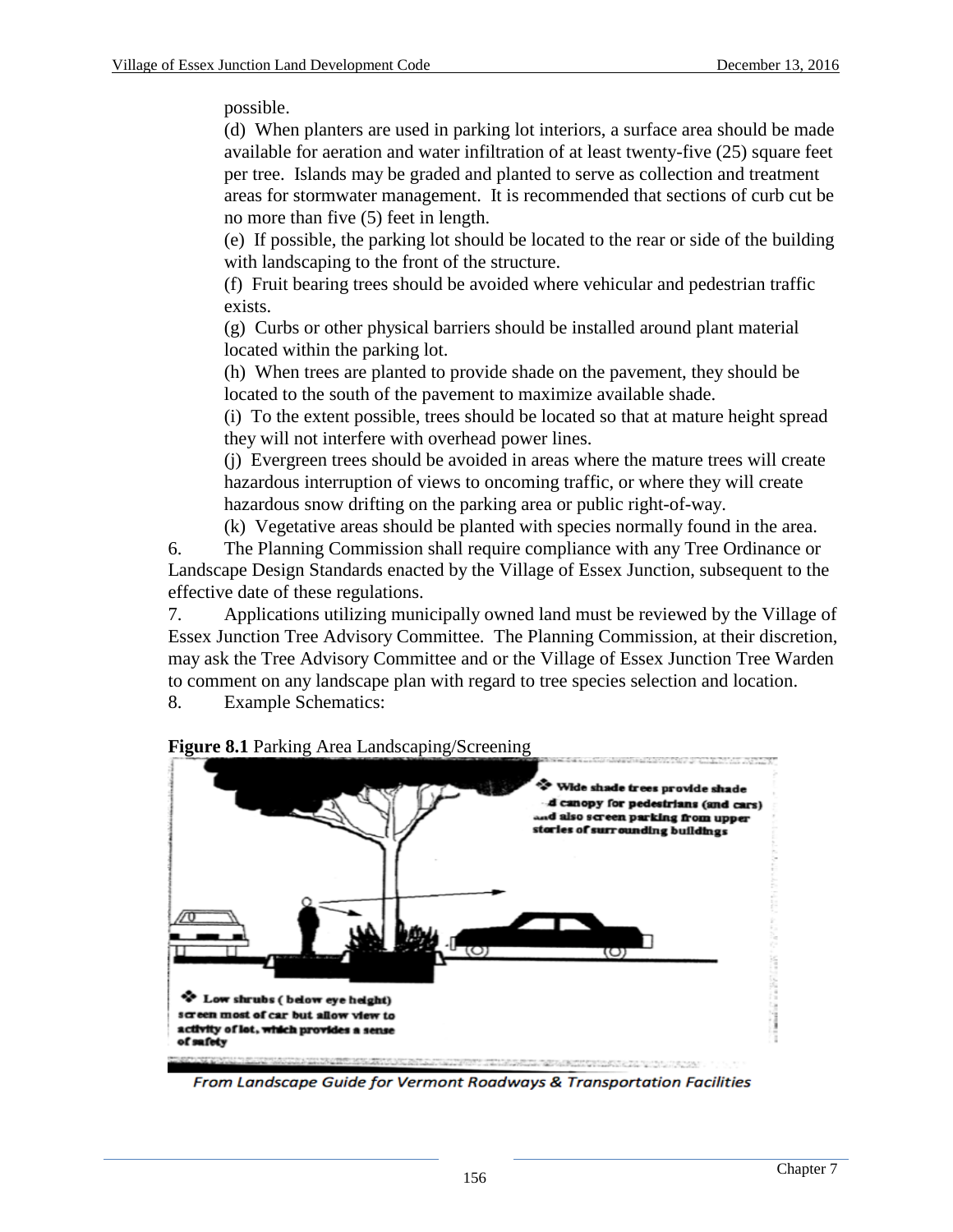

**Figure 8.2** Perimeter Landscaping for Parking Areas

### Illustration by Kathleen Ryan, ASLA

E. Approved Plant Materials. An emphasis shall be placed on selecting species native to Vermont and the Champlain Valley. Trees and plantings that are close to driveways, sidewalks and roads shall be salt tolerant. Generally, plants shall be from the most current tree species list recommended by the Vermont Urban Community and Forestry Program and those listed in the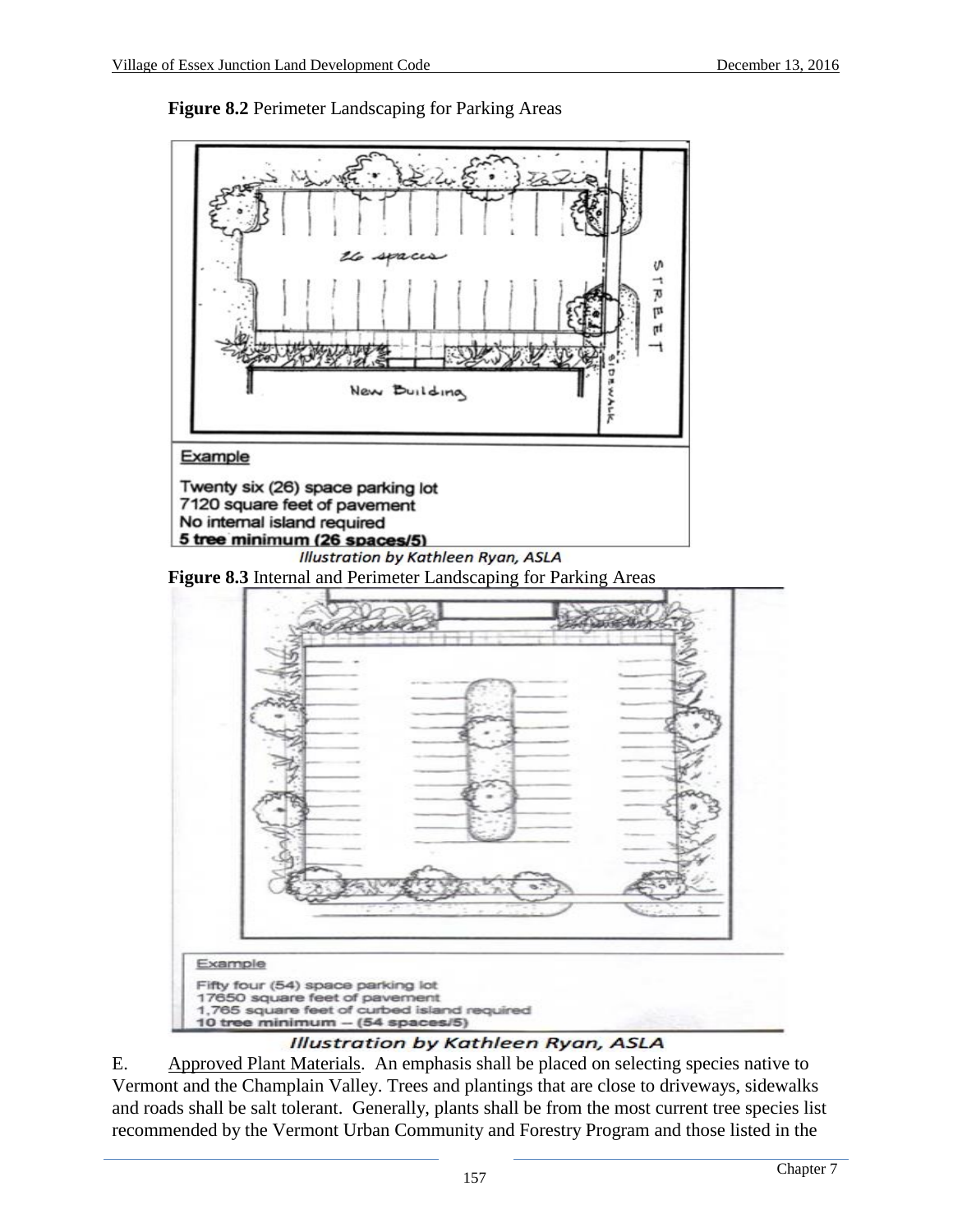Village Land Development Code. The Planning Commission may refer to any or all of the following publications as resources:

1. Recommended Tree Species for Vermont Communities: A guide to Selecting and Purchasing Street, Park, and Landscape Trees, published by Urban and Community Forestry Program.

2. Planting Sustainable Landscapes- A Guide for Plan Reviewers, prepared by Department of Forests and Parks and the Vermont Chapter of the American Society of Landscape Architects- Section-111.

3. Street Tree Fact Sheets- Published by the Municipal Tree Restoration Program with support from the USDA Forest Service, Northeastern Area State and Private Forestry.

## List of Suggested Example Species:

Leatherleaf (Chamaedaphne calyculata) Red Chokeberry (Aronia arbutifolia) Sweet Fern (Comptonia peregrina) Buttonbush (Cephalanthus occidentalis) Bush-honeysuckle (Diervilla lonicera) Silky Dogwood (Cornus amomum) Crowberry (Empetrum nigrum) Gray Dogwood (Cornus racemosa) Checkerberry (Gaultheria procmbens) Redosier Dogwood (Cornus sericea) Common Juniper (Juniperus communis) American Hazelnut (Corylus americana)<br>
Sheep Laurel (Kalmia augustifolia) Winterberry (Ilex verticillata) Sheep Laurel (Kalmia augustifolia) Winterberry (Ilex verticillata)<br>Bush Cinquefoil (Potentilla fruticosa) Spicebush (Lindera benzoin) Bush Cinquefoil (Potentilla fruticosa) Lowbush Blueberry (Vaccinium angustifolium) Mtn. Holly (Nemopanthus mucronatus) Cowberry (Vaccinium vitis-idaea) American Elder (Sambucus canadensis)

Leatherwood (Dirca palustris) Arrowwood Viburnum (Viburnum dentatum) Fragrant Sumac (Rhus aromatica) American Cranberrybush Viburnum -Snowberry (Symphoricarpos albus) (Viburnum trilobum) Mapleleaf Viburnum (Viburnum acerifolium)

**Large Shrubs and Small Trees**<br> **Medium and Large Deciduous Trees**<br>
Red Maple (Acer rubrum)<br>
Red Maple (Acer rubrum) Striped Maple (Acer pennsylvanicum) Mountain Maple (Acer spicatum) Silver Maple (Acer saccharinum)<br>Downy Serviceberry (Amelanchier arborea) Sugar Maple (Acer saccharum) Downy Serviceberry (Amelanchier arborea) Sugar Maple (Acer saccharum)<br>Apple Serviceberry (Amelanchier x grandiflora) Speckled Alder (Almus rugosa) Apple Serviceberry (Amelanchier x grandiflora) Allegheny Serviceberry (Amelanchier laevis) Yellow Birch (Betula alleghaniensis) American Hornbeam (Carpinus caroliniana) Black Birch (Betula lenta) Pagoda Dogwood (Cornus alternifolia) Paper Birch (Betula papyrifera) Flowering Dogwood (Cornus florida) Gray Birch (Betula populifolia) Witchhazel (Hamamelis virginiana) Shagbark Hickory (Carya ovata) Chokecherry (Prunus virginiana) Hackberry (Celtis occidentalis) Shining Sumac (Rhus copallina) <br>
Smooth Sumac (Rhus glabra) <br>
Staghorn Sumac (Rhus typhina) Pussy Willow (Salix discolor) Showy Mountainash (Sorbus decora) Ironwood (Ostrya virginiana)<br>
Nannyberry Viburnum (Viburnum lentago) Sycamore (Platanus occidentalis) Nannyberry Viburnum (Viburnum lentago) Blackhaw Viburnum (Viburnum prunifolium) Quaking Aspen (Populus tremuloides)

## **Low Shrubs Medium Shrubs**

Red Elder (Sambucus pubens) **Small Shrubs** Highbush Blueberry (Vaccinium corymbosum) Black Chokeberry (Aronia melanocarpa) Witherod Viburnum (Viburnum cassinoides)

Staghorn Sumac (Rhus typhina)<br>Black Gum (Nyssa sylvatica)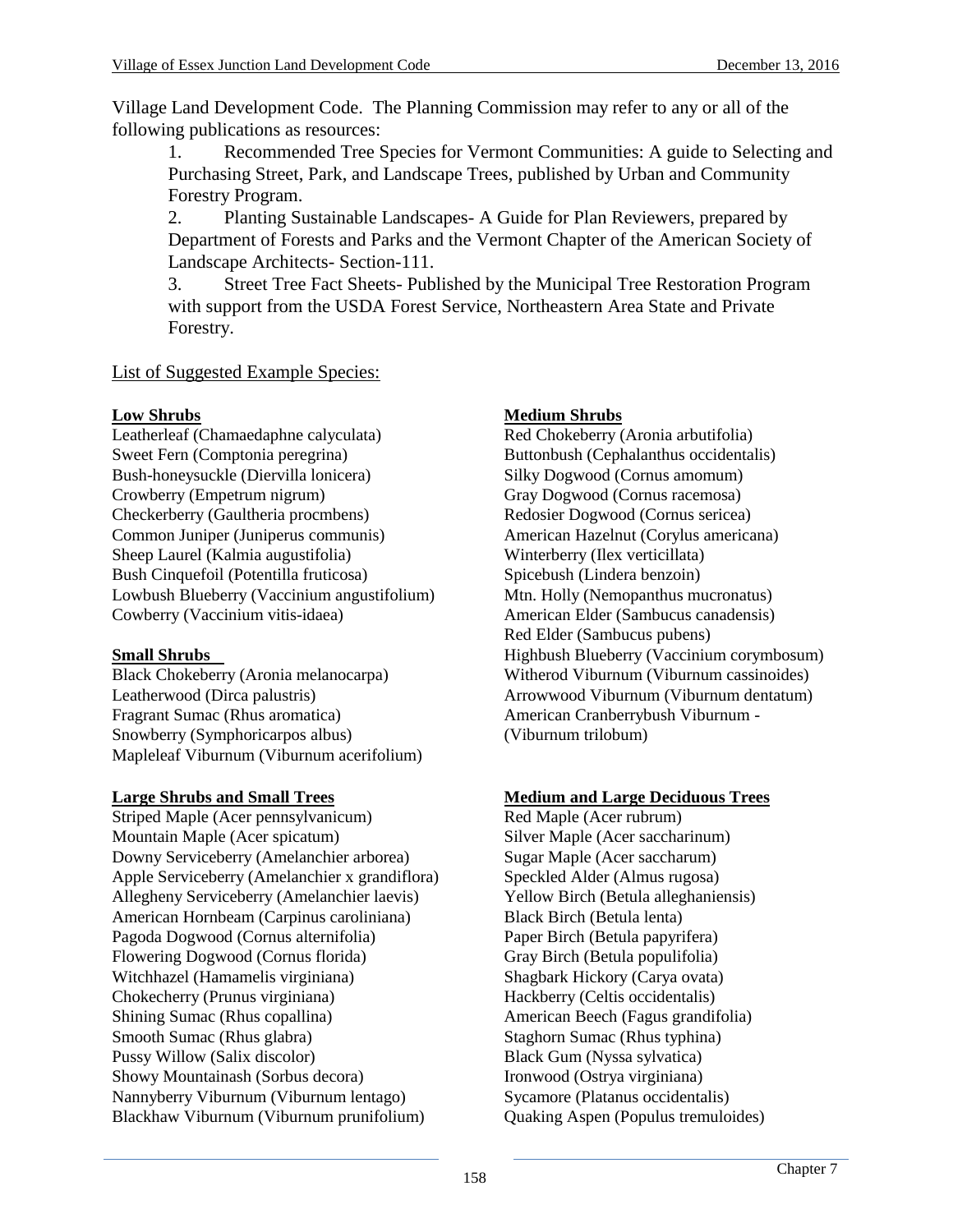Black Cherry (Prunus serotina)

|                                          | DIACK CHEITY (FIGHIUS SCIULIAE)       |
|------------------------------------------|---------------------------------------|
| <b>Conifer Trees</b>                     | White Oak (Quercus alba)              |
| Balsam Fir (Abies balsamea)              | Swamp White Oak (Quercus bicolor)     |
| Eastern Red Cedar (Juniperus virginiana) | Scarlet Oak (Quercus coccinea)        |
| Eastern Larch (Larix laricina)           | Bur Oak (Quercus macrocarpa)          |
| White Spruce (Picea glauca)              | Chinkapin Oak (Quercus muehlenbergii) |
| Black Spruce (Picea mariana)             | Pin Oak (Quercus palustris)           |
| Red Pine (Pinus resinosa)                | Red Oak (Quercus rubra)               |
| Eastern White Pine (Pinus strobus)       | Black Oak (Quercus velutina)          |
| American Arborvitae (Thuja occidentalis) | Sassafras (Sassafras albidum)         |
| Canadian Hemlock (Tsuga canadensis)      | American Linden (Tilia americana)     |
|                                          | American Elm (Ulmus americana)        |

F. Minimum Planting Specifications. All plantings are required to be healthy nursery-grown stock and maintained.

G. Performance Bond. The applicant shall provide a suitable performance bond or other form of security to guarantee the performance and completion of all planting required by this Section, which bond or security shall also guarantee all plantings for a period of two  $(2)$  years. The Commission may modify the planting requirements to more fully implement the purpose and intent of this section.

## **SECTION 720: LOT FRONTAGE**

A. Lot Frontage. Within any District, a minimum frontage of sixty (60) feet is required at the street, unless specifically stated otherwise. The Commission may waive this requirement in unusual circumstances, including but not limited to small lots and preexisting, non-conforming lots.

B. Required Frontage. In accordance with Section 4406 of Vermont Municipal Planning and Development Act (24 VSA, Chapter 117), no development shall be permitted on any lot which does not have either frontage on a public road or public waters or, without approval of the Commission, access to such road or waters by a permanent easement or right-of-way at least twenty (20) feet in width.

### **SECTION 721: ACCESSORY APARTMENTS**

A. Purpose. To allow the provision of small apartments within existing single family dwellings to improve the ability of households to provide housing.

B. Standards.

1. Thirty (30) percent of the existing residential floor space may be converted, added on to the principal structure or built in an accessory structure to accommodate an accessory apartment.

2. No more than one accessory apartment may be converted within or added to any existing residential dwelling on any single family lot.

3. The converted dwelling shall retain the appearance of a single family dwelling. Any alterations to the exterior of the single family residence must be specifically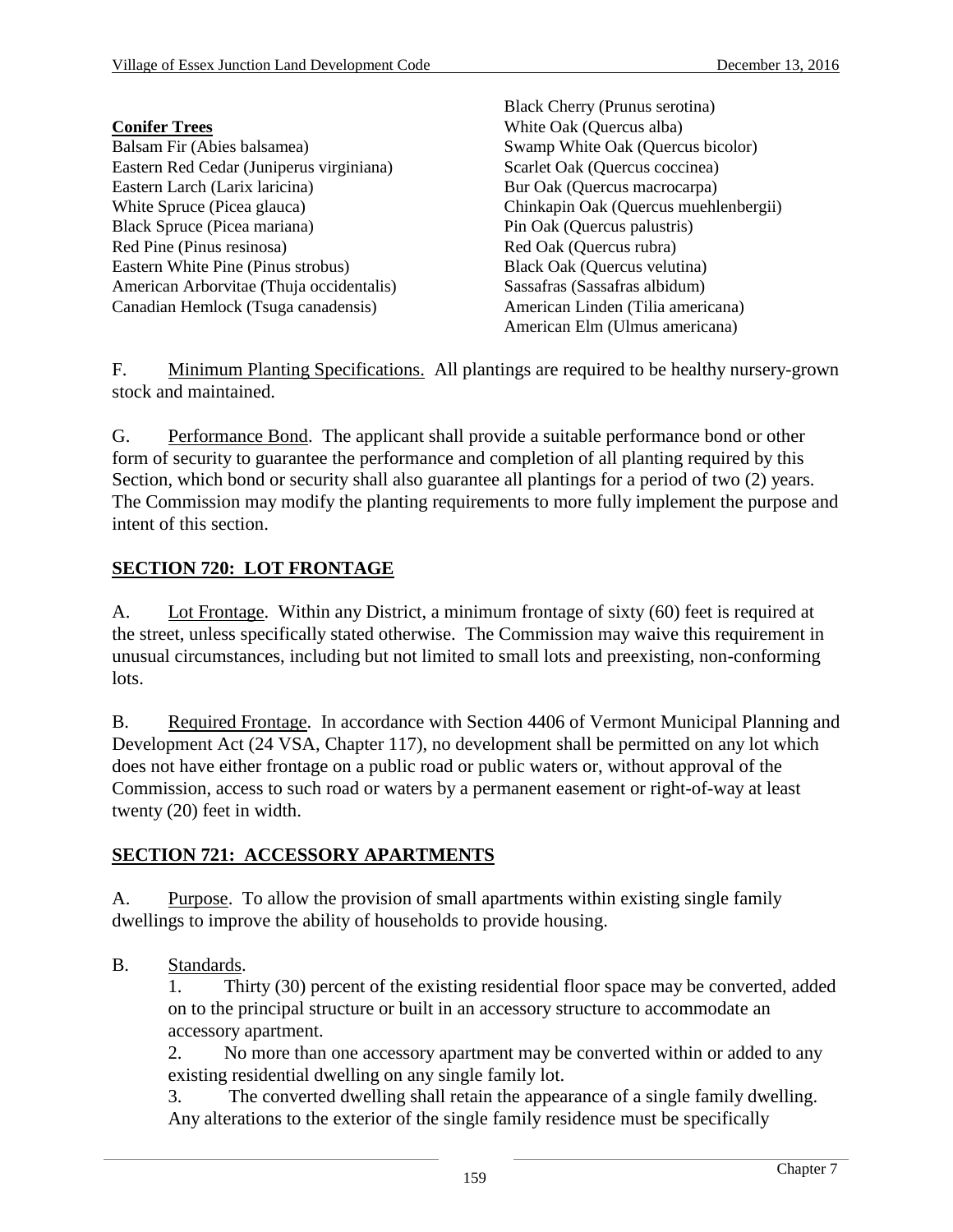approved by the Commission.

4. An accessory apartment shall not be allowed in a residential garage, unless there is adequate separation between the residential unit and garage and is compliant with the Vermont Fire Prevention Code.

5. The parking area shall be appropriately landscaped or screened to retain the appearance of a single family dwelling.

6. The Commission may approve the conversion of an existing unattached structure which is located on the same lot prior to adoption of this Code, if the following conditions are met:

(a) Any accessory apartment proposed in an accessory structure that was built after the effective date of this code shall require conditional use approval.

(b) All other provisions of this Section are met.

(c) Additional driveways or parking areas shall not be constructed on the lot except adjacent to the existing driveway or parking area.

(d) If an existing unattached structure is utilized as an accessory apartment, the

single family dwelling shall not be eligible for an additional accessory apartment.

7. The single family residence must be owner occupied. All permits shall be voided if there is occupancy by more than two individuals or if the single family residence is not owner occupied.

C. Permit Review. The zoning administrator may approve accessory apartments within or attached to an existing single family home provided it meets all the required standards including but not limited to setbacks, parking and is wholly within the existing footprint and/or envelope of the existing dwelling. The zoning administrator may defer any accessory apartment application to the Planning Commission for review and approval. Generally an application shall be reviewed for neighborhood compatibility, screening and landscaping, parking, and access. Furthermore, the Commission shall consider all issues within its jurisdiction raised by adjoining property owners prior to granting approval.

The Commission shall have the authority to place reasonable conditions on any applications, which in their sole view are necessary to meet the intent of this Code, the Village Plan and to protect the residential characteristics of the neighborhood.

# **SECTION 722: PROFESSIONAL OFFICE OVERLAY DISTRICT**

A. A Professional Office Development Overlay District is to allow for the development of office buildings within areas of existing offices, and as designated on the Future Land Use Map in the Village Comprehensive Plan.

B. All proposed professional office developments shall require a hearing before the Commission. The Commission shall consider the following criteria and may establish conditions as deemed necessary to meet the purposes of this Section.

1. Compatibility with surrounding office uses.

- 2. Hours of operation.
- 3. The proposed use will not interfere with or alter the residential uses of adjoining properties.
- 4. Permitted Uses. Specific uses shall be determined by the Commission upon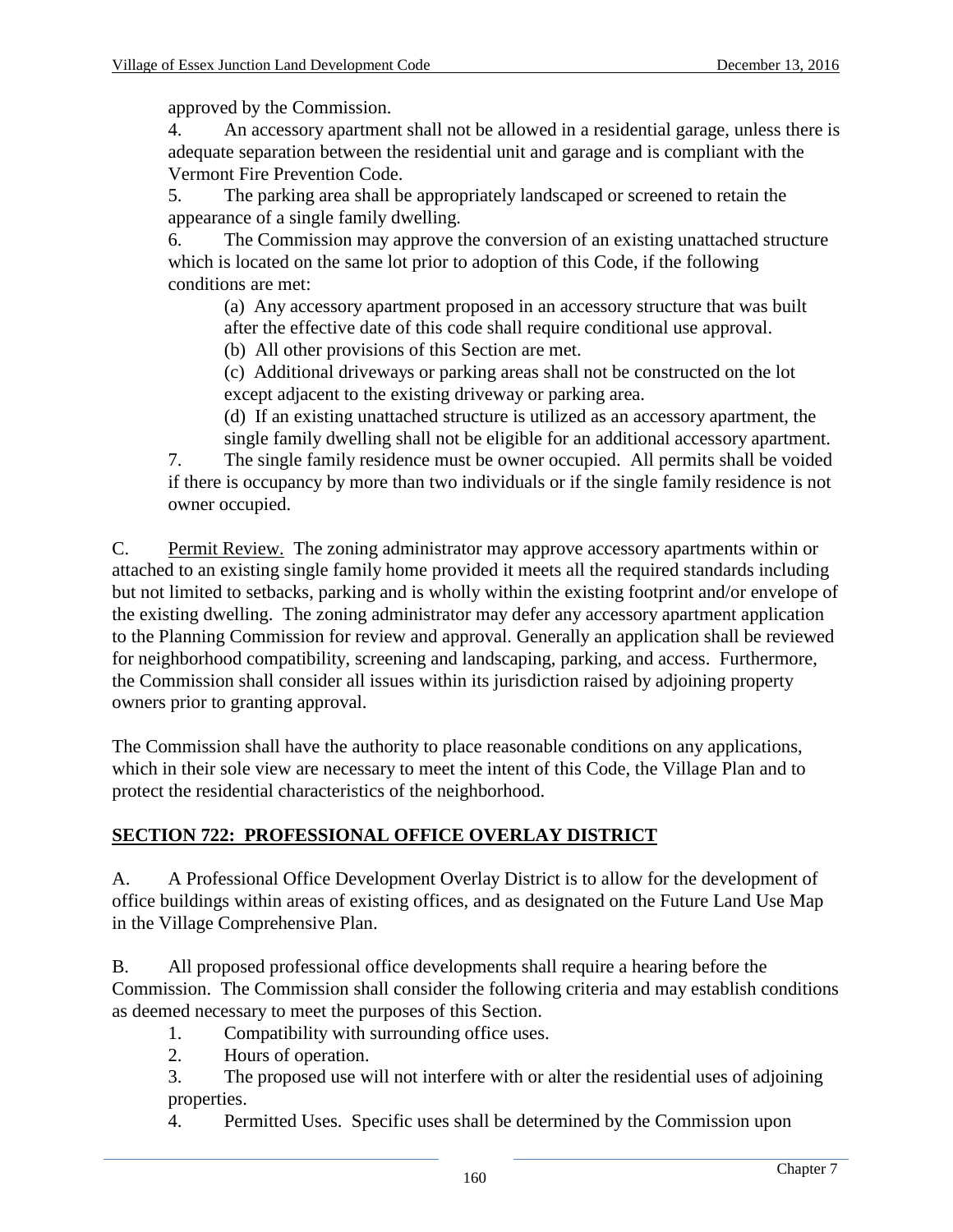review of an application and finding that the proposal meets all the criteria of this Section. However, retail and industrial uses shall not be allowed. Residential uses shall be allowed as a Conditional Use. The residential density shall not exceed ten (10) units per acre.

C. The Commission may establish conditions as deemed necessary to mitigate impacts of a proposed professional office development.

D. Site Plan. In addition to the Site Plan Standards specified in this Code, the Commission shall review the following:

1. Lighting shall not negatively impact adjoining residential properties, and the use of flood lighting is expressly prohibited.

2. Parking areas shall be screened from view from adjoining residential properties.

3. All structures shall be designed to be compatible in construction with adjoining structures.

4. Proposed signs shall be specifically approved.

## **SECTION 723: PLANNED UNIT DEVELOPMENT (PUD)**

The objective of the Planned Unit Development (PUD) is not simply to allow exceptions to otherwise applicable regulations. It is instead to encourage a higher level of design and amenity than it is possible to achieve under the usual land development requirements.

The Village may require modifications to the application of detailed zoning and subdivision standards as provided herein only where such special amenity is achieved to otherwise applicable regulations. In this way the Village may grant the developer a desirable flexibility and at the same time not only protect, but enhance the welfare of the residents and other users of a development as well as the rest of the community.

A. Planned Unit Development. The Commission may review any subdivision under Section 503 as a Planned Unit Development under this Section. The Commission may approve a Planned Unit Development in the R-1 and R-2 Residential Zoning Districts.

1. Application Requirements. Submittal of a Planned Unit Development application shall be in conformance with the submittal standards of Section 511, Planned Developments.

2. Density. A Planned Unit Development shall meet the density requirements of the Residential District in which it is located. The Commission may grant density bonuses not to exceed one-hundred (100) percent in the R-1 District and up to twenty-five (25) percent in the R-2 District of the gross density as permitted in the District. Bonuses may be earned by the following schedule and shall be requested by the applicant. The applicant shall provide sufficient information to justify all bonus requests. The Commission may, at its sole discretion, request additional information prior to approval of any bonus. Density bonuses are as follows:

(a) Preservation of natural resources including scenic views, mature tree stands, unique vegetation or unique rock formations not to exceed five (5) percent. (b) Preservation of solar access not to exceed five (5) percent. Credit shall be given for the preservation of solar access to ten (10) homes, or ten (10) percent of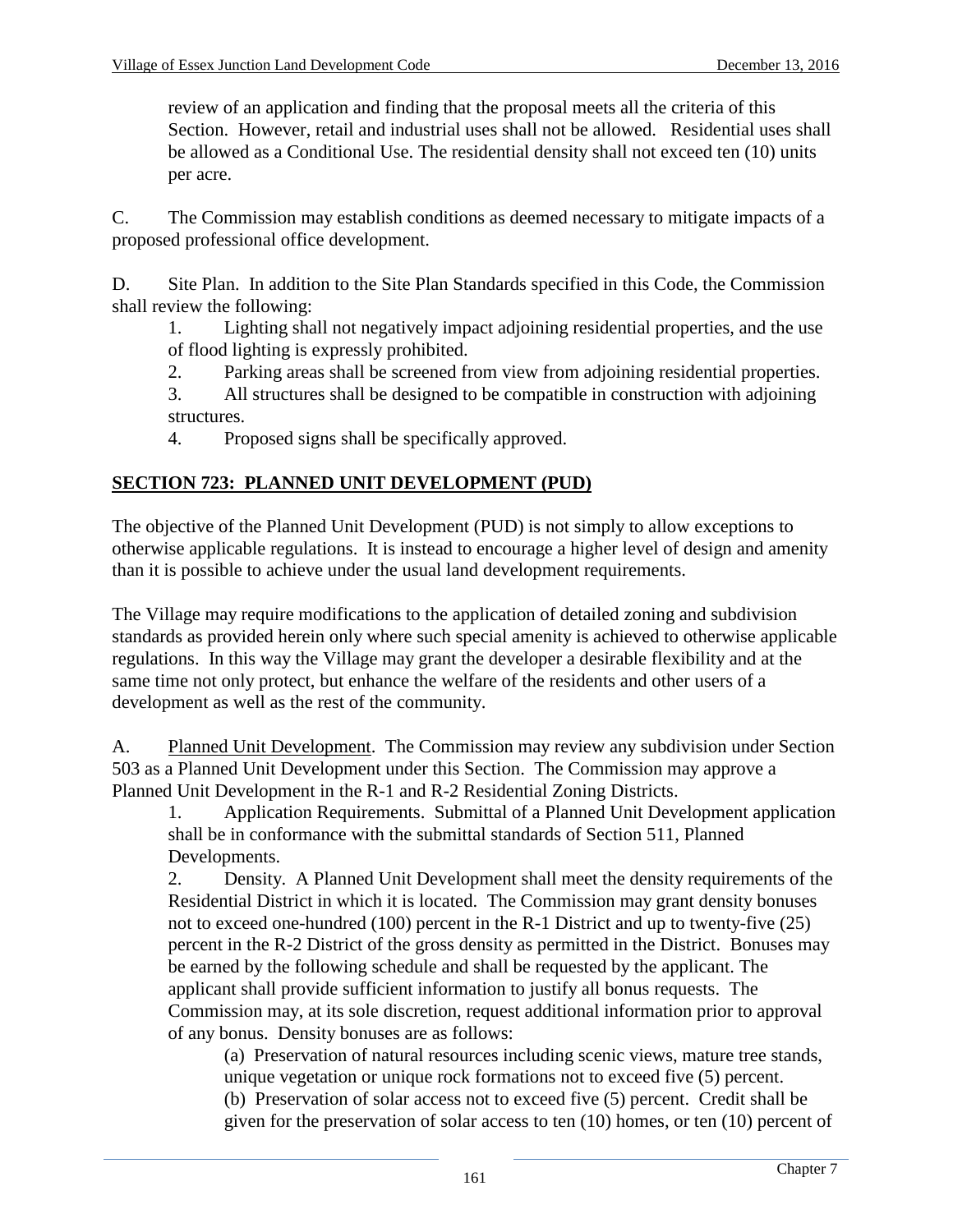the total development, whichever is greater.

(c) Renewable Energy Generation one hundred (100) percent density bonus for projects that generate at least twenty-five (25) percent of the total project energy use through on-site renewable sources (e.g., solar photovoltaic, solar hot water, wind, geothermal, biomass, etc.). Energy use shall be based on professional estimates. The total bonus shall be equal to the percentage of the total project energy generated from on-site solar power generation. Credit may only be granted for preservation of solar access or solar power generation, not both.

(d) Preservation and donation to the Village or non-profit organization of open space through the use of clustering, Zero-Lot Lines or other innovative techniques not to exceed five (5) percent.

(e) Provision of recreation facilities which are available to all Village residents not to exceed five (5) percent.

(f) Construction of bicycle paths which connect neighborhoods or in conformity to a Bicycle Plan as approved by the Commission not to exceed five (5) percent. (g) Innovative design which reduces long-term maintenance costs not to exceed five (5) percent.

(h) Provision of affordable housing which is deeded to a land trust or non-profit organization or includes other mechanisms to guarantee the perpetual affordability of the units not to exceed twenty (20) percent. A minimum of ten (10) percent of the total number of units constructed shall be affordable to a family of four with eighty (80) percent of the current median family income (per Federal HUD Standards of Chittenden County).

(i) Other considerations which in the opinion of the Commission provide important community services including the dedication of land for public purposes not to exceed five (5) percent.

B. Design Considerations. The Commission shall review an application for innovative land and building design techniques. The Commission may determine that the design is not innovative and that standard District requirements shall apply. The Commission may authorize the following modifications to requirements of the underlying Zoning District.

1. Reduced side yard setbacks when specific building footprints are approved.

2. Front yard setback reduction on any internal streets which do not provide a direct connection to adjoining public streets.

3. The use of Zero Lot Lines, clustering and other innovative techniques.

4. The incorporation of on-site solar panels to generate power for the project.

5. Amenities and Quality of Design. To be granted the flexibility permitted under these regulations, the PUD must demonstrate a level of design and amenity exceeding that typical of conventional development. Features that exhibit a strong level of design include, but are not limited to:

(a) Amount and quality of landscaping;

(b) Amount, quality, and interconnectedness of common space; and

(c) Varied building massing or other measure to reduce monotony in design. At a minimum, up to fifteen (15) percent of the gross PRD or PUD area shall be developed with passive and active amenities. Examples of amenities include but are not limited to:

(a) Jogging/exercise track;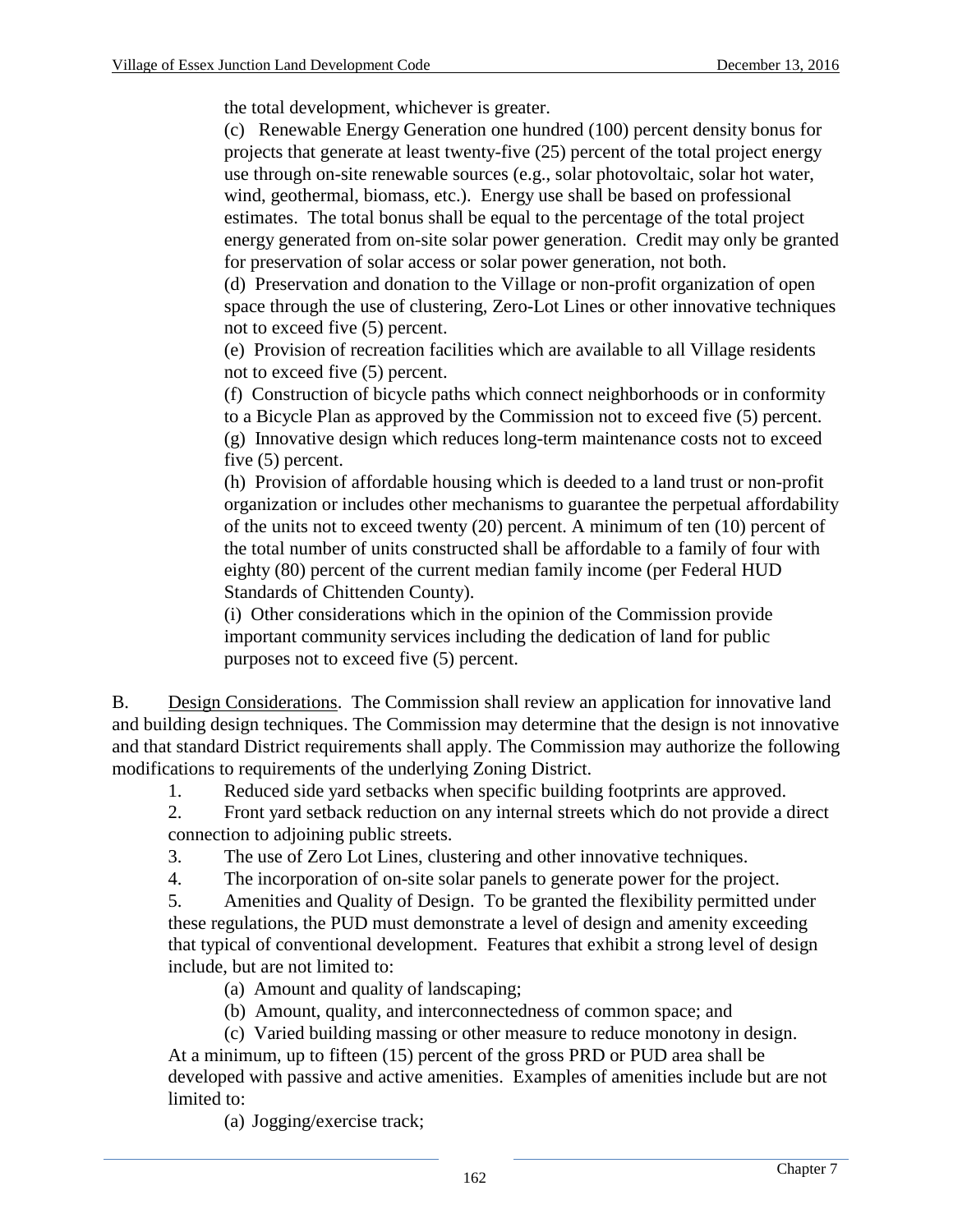(b) Off-street bicycle paths;

- (c) Playgrounds;
- (d) Tennis court;
- (e) Athletic fields;
- (f) Wooded areas; and
- (g) Open fields that may be in active agricultural production.

The type of amenities required will vary with each individual project. For example, projects designed for seniors, ages fifty five (55) and above, will have different types of amenities than a project designed for young families.

C. Multifamily Dwellings. The Commission may approve the construction of multi-family dwellings not exceeding thirty (30) percent of the units permitted by the underlying Zoning Districts if the following criteria are met:

1. Each multi-family unit shall include a private yard of not less than seven hundred and fifty (750) square feet.

2. The multi-family structure shall be so designed and located on the exterior of the development to provide a buffer from adjoining streets and single family residences.

3. The number of dwelling units located in any single structure shall not exceed six (6).

4. Structural design shall be reviewed to determine compatibility with adjacent existing and proposed single family dwellings.

5. Density may be calculated based on the entire project area and density may be transferred within the project area including from undevelopable land to developable land although the Planning Commission may limit the transfer of undevelopable land to developable land based on maintaining the character of the neighborhood and the overall quality of the design and amenities.

6. General Standards. The Commission shall have the sole authority to determine that the intent of the Planned Residential Overlay District and the Village Comprehensive Plan are being met by a specific proposal. The Commission shall not approve any proposal which does not clearly meet the intent to provide unique design and land planning techniques. This District shall not be interpreted to allow bonuses, reduced lot sizes, multi-family bonus, or waivers unless there is clear and convincing evidence that the proposal is superior to standard subdivision design.

D. Findings Review Requirements. The Planning Commission shall make the following findings before approving a PUD zoning request:

1. Superior Design. The final plan represents a more creative approach to the unified planning of development and incorporates a higher standard of integrated design and amenity than could be achieved under otherwise applicable zoning district and subdivision regulations, and that solely on this basis modifications to the use and design standards established by these regulations are warranted.

2. Meets PUD Requirements. The final plan meets the requirements for Planned Unit Developments set forth in this Code and that no modifications to the use and design standards otherwise applicable are allowed other than those permitted herein.

3. Consistent with General Plan. The final plan is consistent with the Village of Essex Junction Comprehensive Plan.

4. Circulation. The streets, sidewalks, pedestrian ways, bicycle paths, off-street